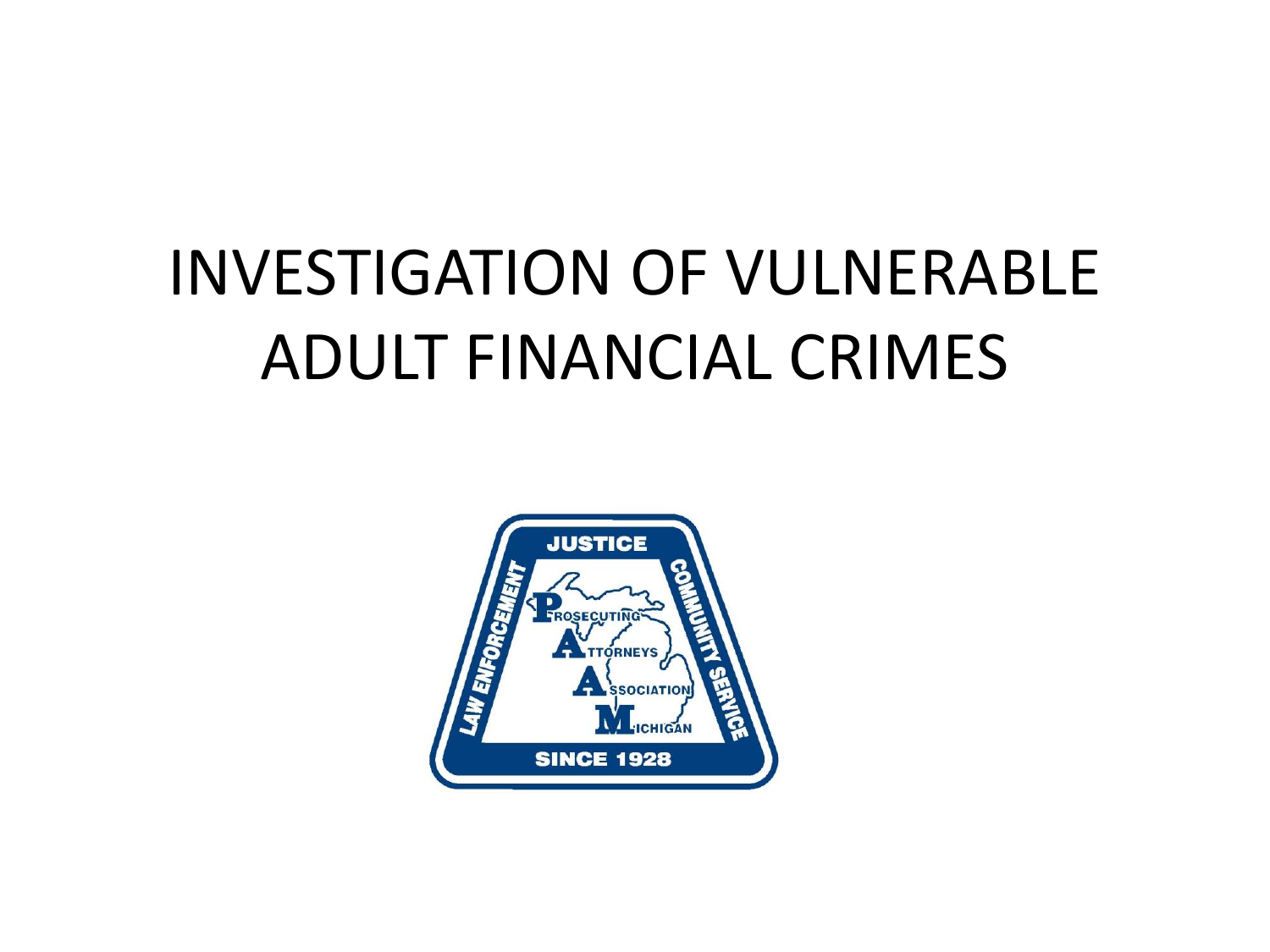# Introduction

- When an older person is the target of financial abuse, they suffer greatly.
- The vulnerable adult is robbed of economic security and placed at risk
- Financial exploitation can cause severe emotional distress, depression, deterioration of physical health, loss of independence, homelessness, and a shortened lifespan.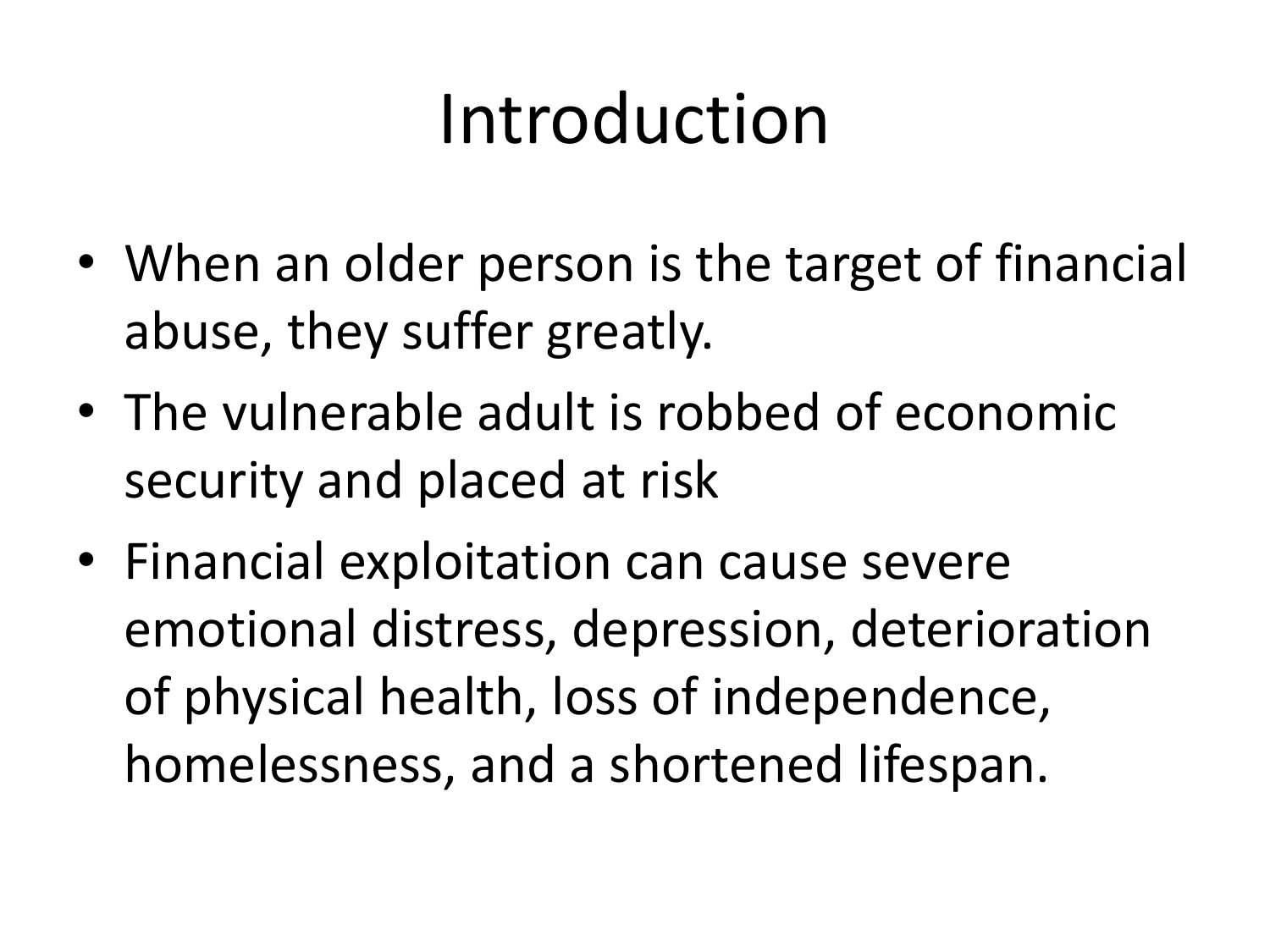- Losses are huge: one study estimated that older Americans lost at least \$2.9 billion to financial exploitation in 2010.
- Financial exploitation is the most common form of elder abuse.
- Physical and cognitive impairment forces older adults to depend and trust others to handle their financial affairs.
- Elder financial exploitation cases are complex.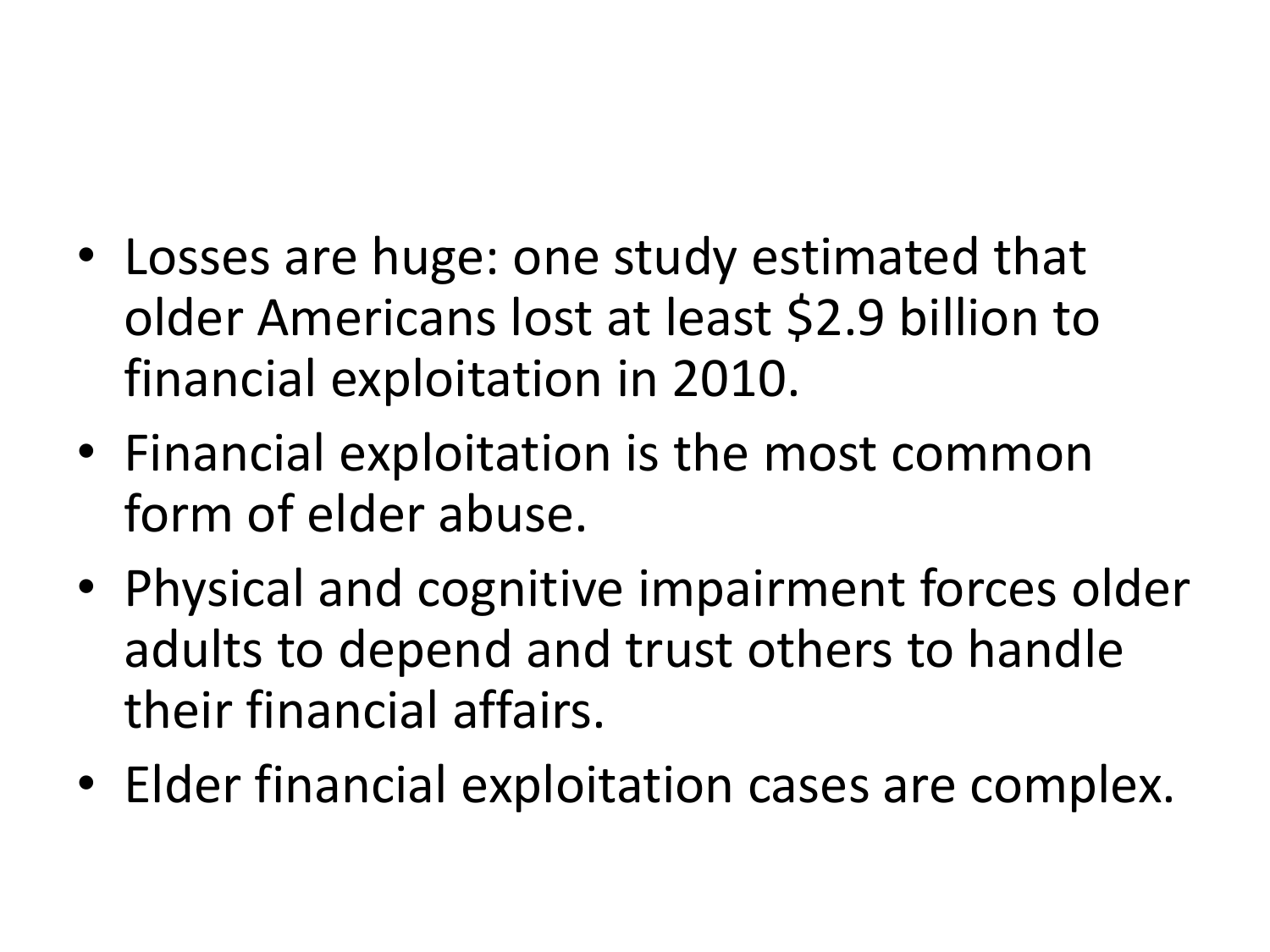- Financial abuse may be accompanied by other types of mistreatment, such as emotional abuse or neglect of care.
- The perpetrators are often involved in other crimes, such as identity theft, forgery, drug law violations, gambling, etc. The perpetrators may also be exploiting more than one person or family member.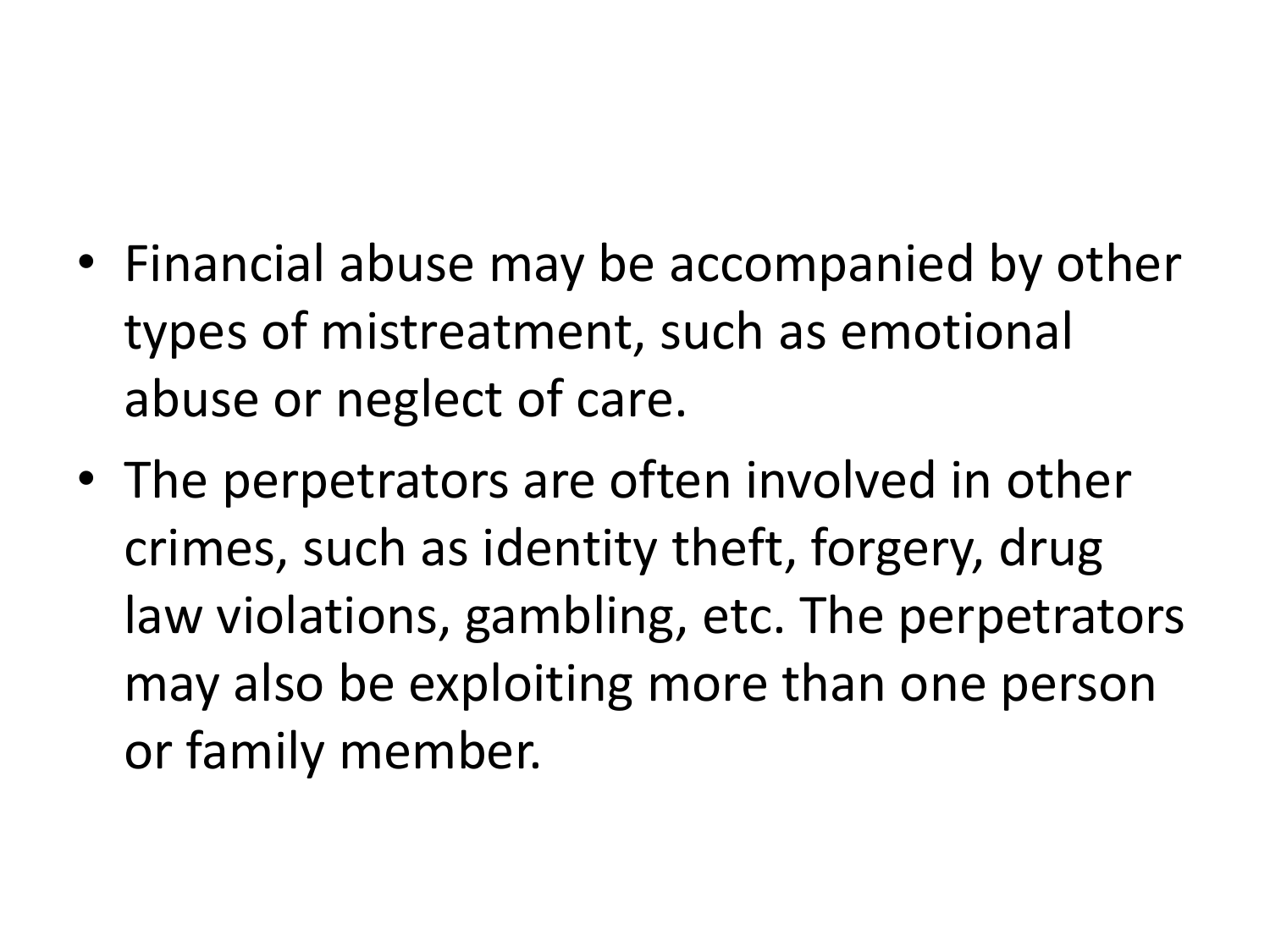- Cognitive impairment diminishes the ability of older adults to make financial decisions.
- Seniors (age 60 and older) account for nearly 15% of the population in the United States.
- According to some estimates, Seniors comprise over 30% of all fraud victims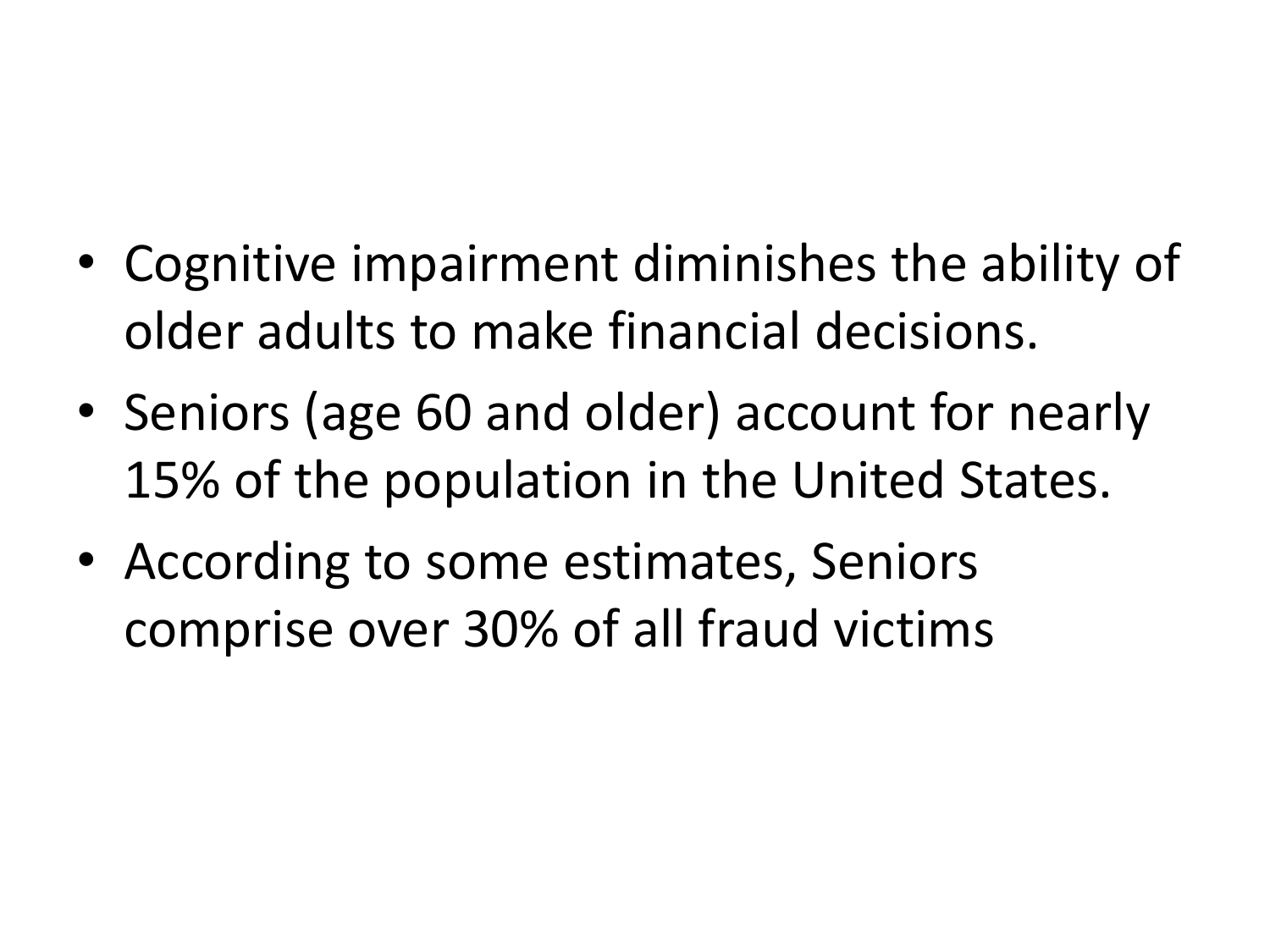# Why thieves choose Seniors

- People who grew up in the 1930's,40's, and 50's were generally raised to be polite and trusting. Con artists prey on these traits.
- Older Americans are less likely to report a fraud because of fear, shame or a fear that they will be "placed in a home".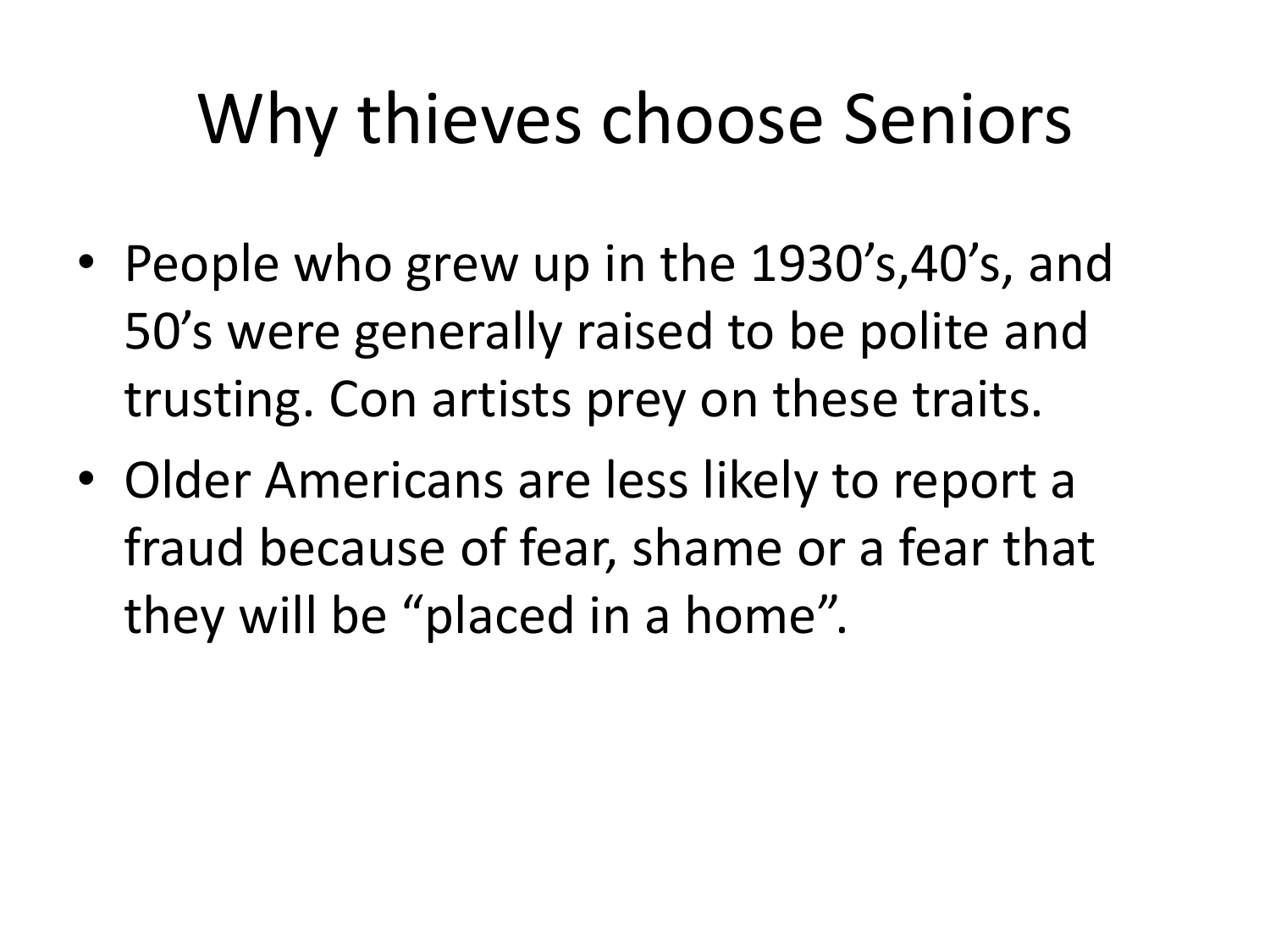- Law Enforcement often finds financial exploitation cases to be time consuming and tedious. Volumes of complex financial documents are often an integrate part of the investigation
- It is imperative that a complete and concise investigation be conducted and the findings turned over to prosecutors for the issuance of criminal charges.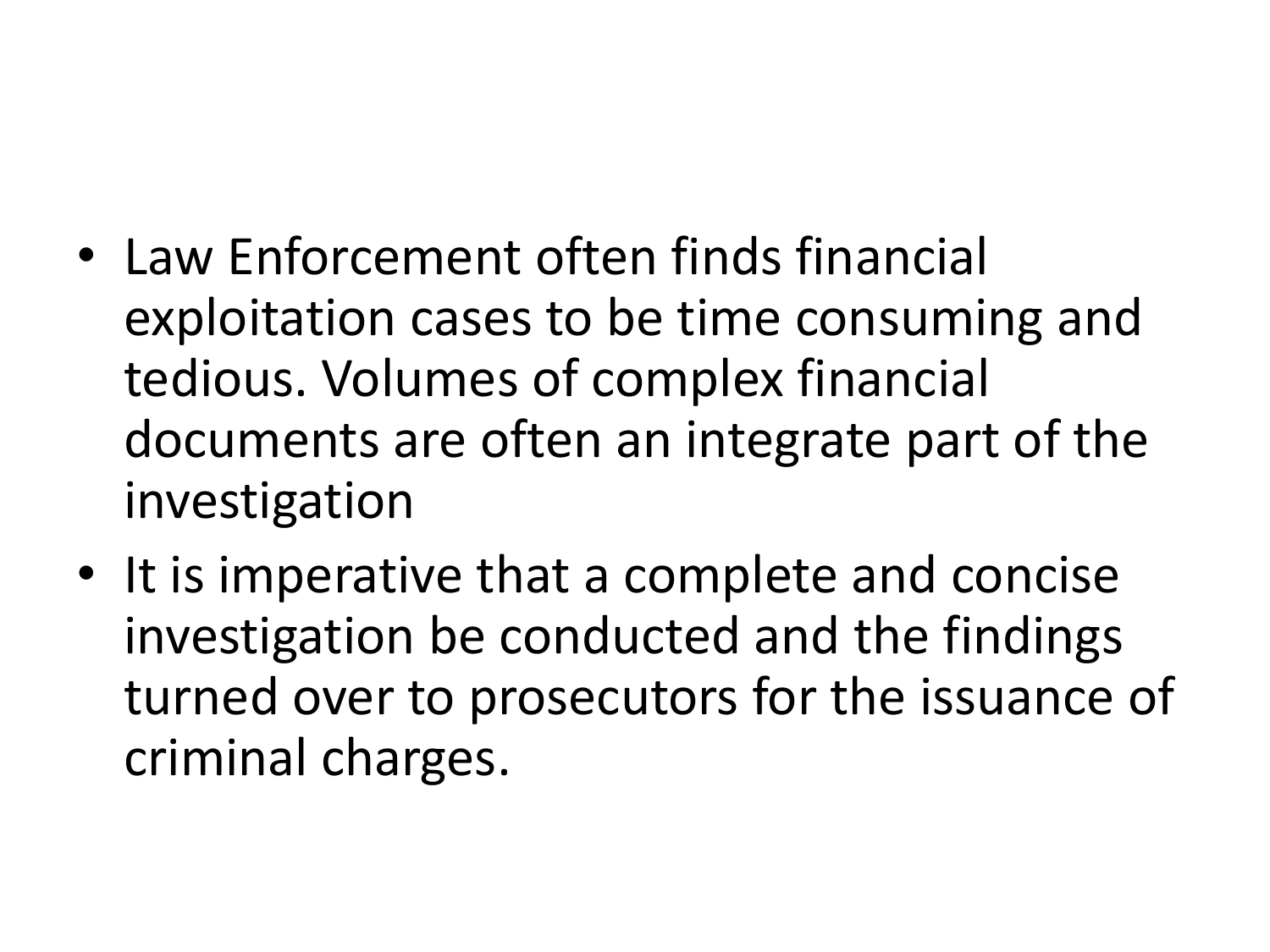### Definitions

- **Caregiver**: An individual who directly cares for or has physical custody of a vulnerable adult (MCL 750.145m).
- **Conservatorship:** A conservator is a person or financial institution appointed by the probate court to handle an individual's property and financial affairs while that individual is still alive (fiduciary duty).
- **Power of Attorney (POA)**: A power of attorney or letter of attorney is a written authorization to represent or act on another's behalf in private affairs, business, or some other legal matter. A power of Attorney gives the agent the ability to spend, dispose, sell, or give assets as though he or she was the principal. A power of attorney ends when time lapses, revocation, loss of decision-making ability or death. A power of attorney is NOT a license to steal!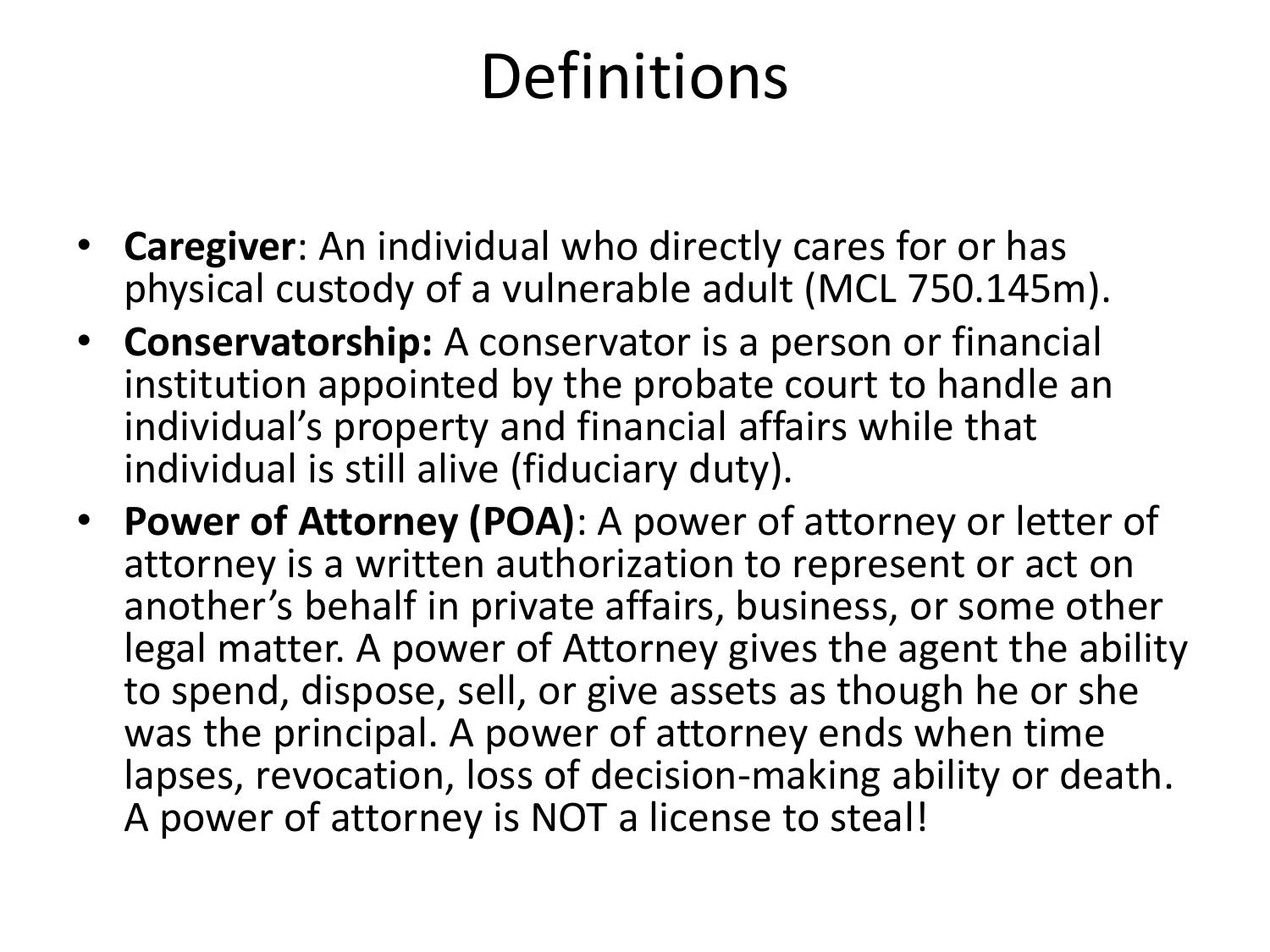• **Durable Power of Attorney:** A power of attorney that remains valid even if the principal can no longer monitor the actions of the agent.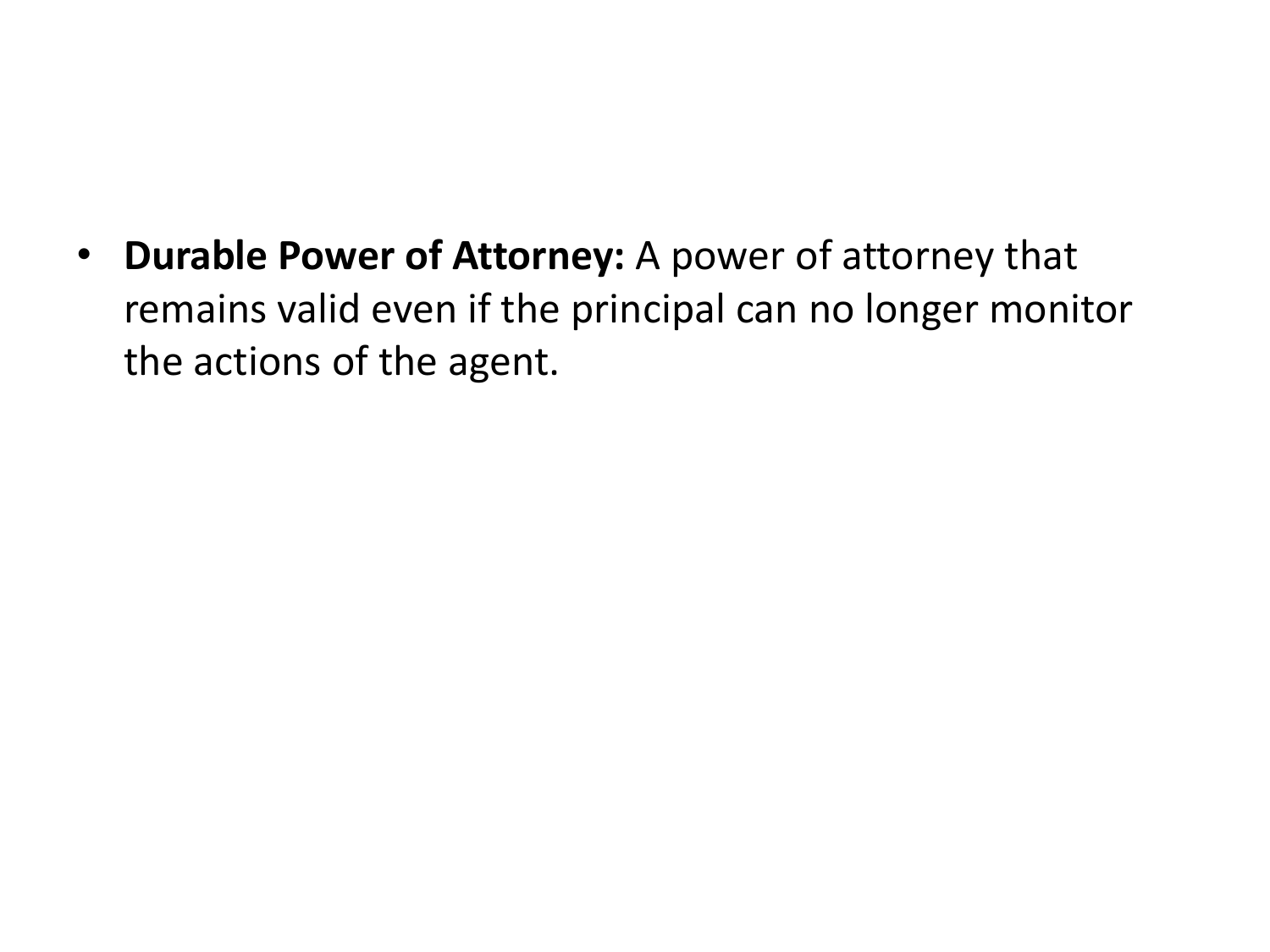#### **New POA Law: MCL 700.5501**

- Effective May 22, 2012. The new POA law requires the agent to acknowledge the following limitations:
- -Act as fiduciary
- -Follow principals instructions
- -Provide an accounting upon request
- -Keep the principal informed
- -The agent may not make a gift from the principal's property, unless provided for in the durable power of attorney or by judicial order.
- If an existing POA is in place without the statutory language, the POA is still valid, BUT the agent has the fiduciary duty to act in the principal's best interest (implied fiduciary duty in every POA).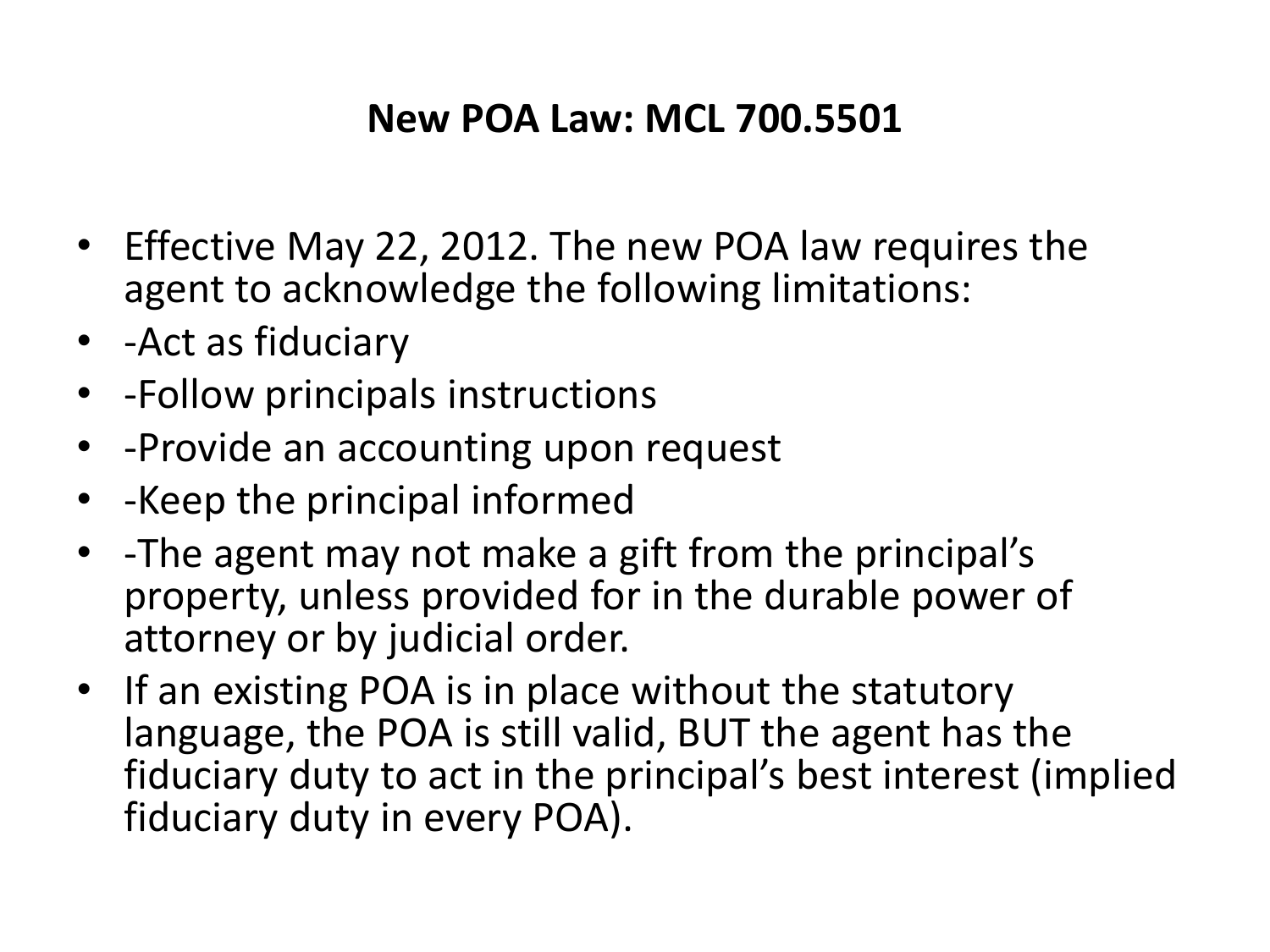- **Executor:** An executor manages the estate of a person who has died. They pay bills, manage property, and distribute property to persons named in a will
- **Fiduciary:** A fiduciary is a person who holds a legal or ethical relationship of trust with one or more parties.
- **Fiduciary Duty**: A fiduciary duty is an obligation to act in the best interest of another party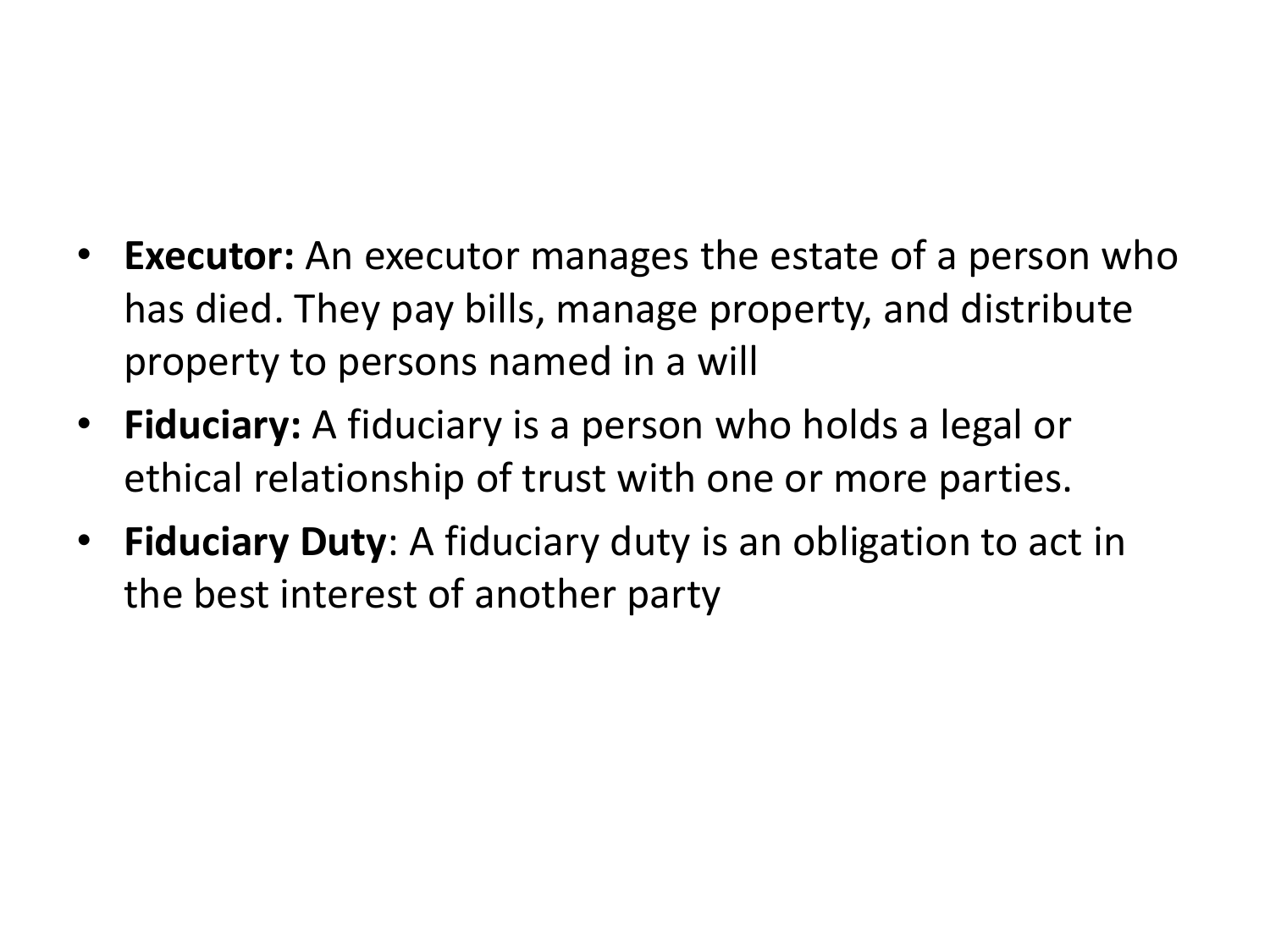- **Guardianship:** A guardian is a person appointed by a probate court and given power and responsibility to make certain decisions about the care of another individual. Guardians normally do not handle finances unless authorized by the court.
- **Undue Influence**: Pattern of manipulative behaviors similar to "grooming" to overcome victim's will. Used to obtain victim's consent to an act. Often involving victim's who have mild to moderate dementia. Not a specific crime in most states. A prosecution theory of how defendant obtained victim's consent.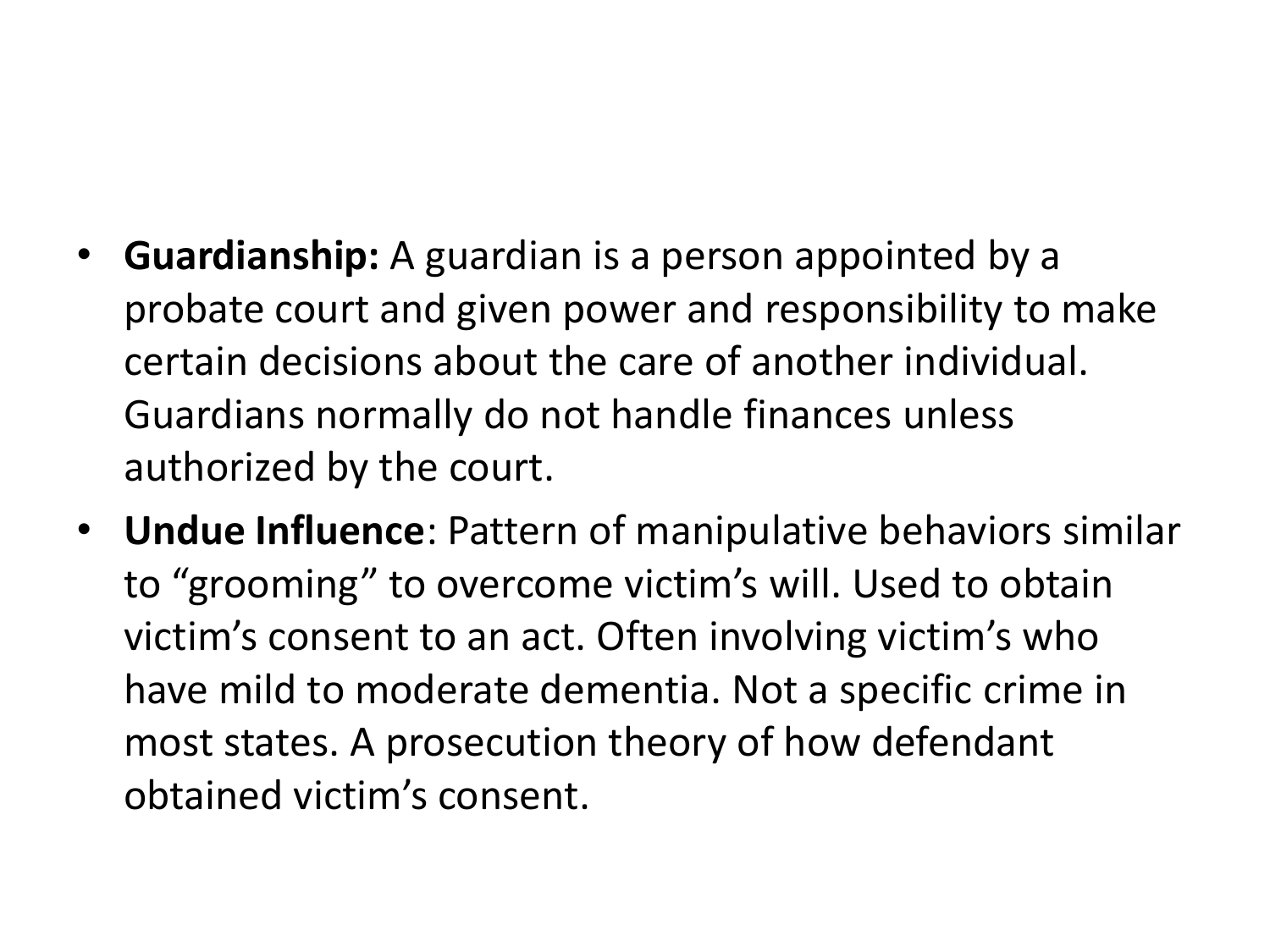- **Unjust Enrichment:** A legal concept referring to situations in which one person is enriched at the expense of another in circumstances which the law treats as unjust.
- Informed choice/ consent: An informed consent can be said to have been given based upon a clear appreciation and understanding of the facts, implications, and consequences of an action (if person knew what they were doing and the consequences, there is no crime).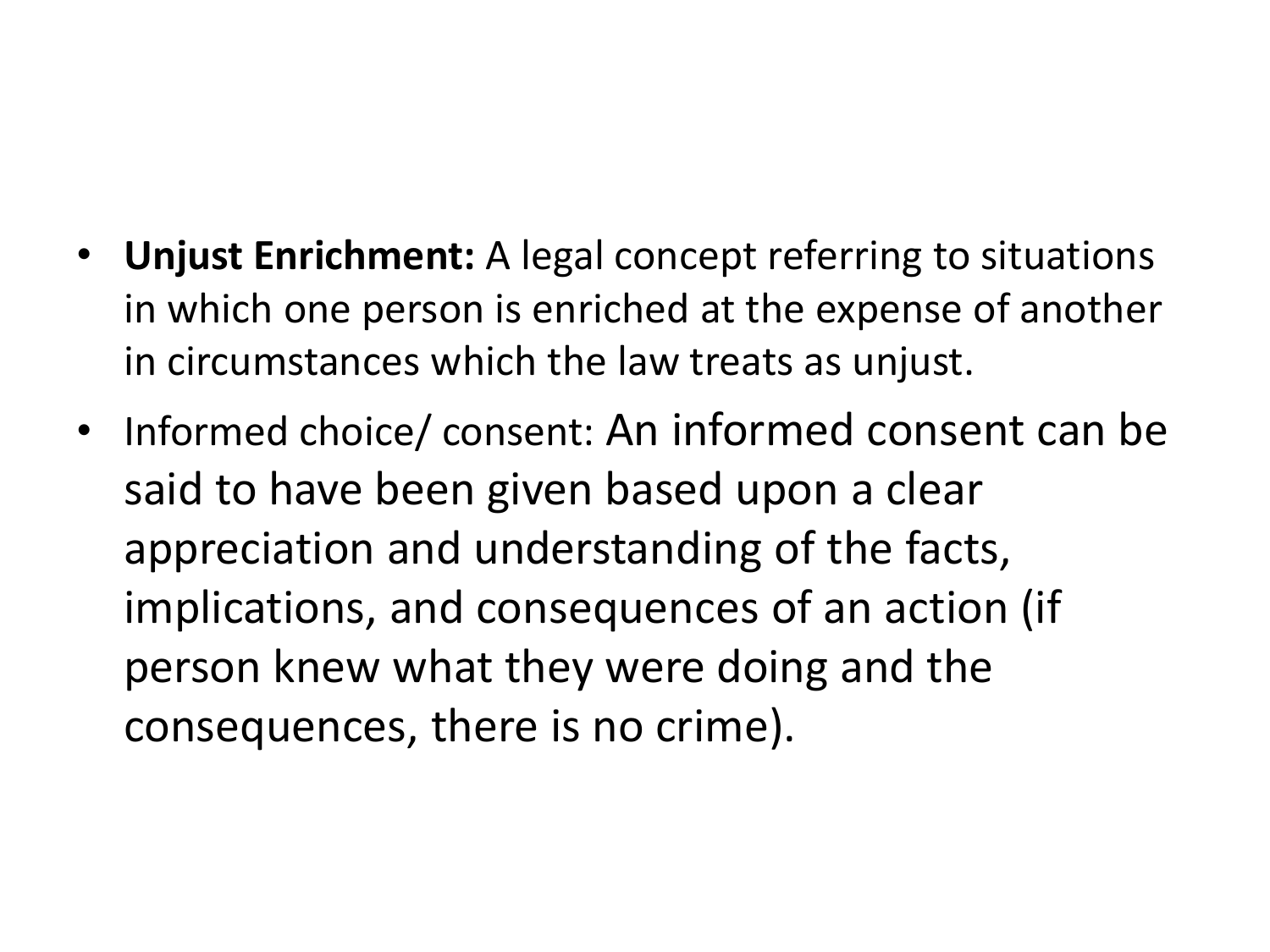• **Vulnerable Adult** (MCL 750.145m): An individual age 18 or older who, because of age, developmental disability, mental illness, or physical disability requires supervision or personal care or lacks the personal and social skills required to live independently; or a person who is placed in an adult foster care family home or an adult foster care small group home or is in a condition in which an adult is unable to protect himself or herself from abuse, neglect or exploitation because of a mental or physical impairment or because of advanced age.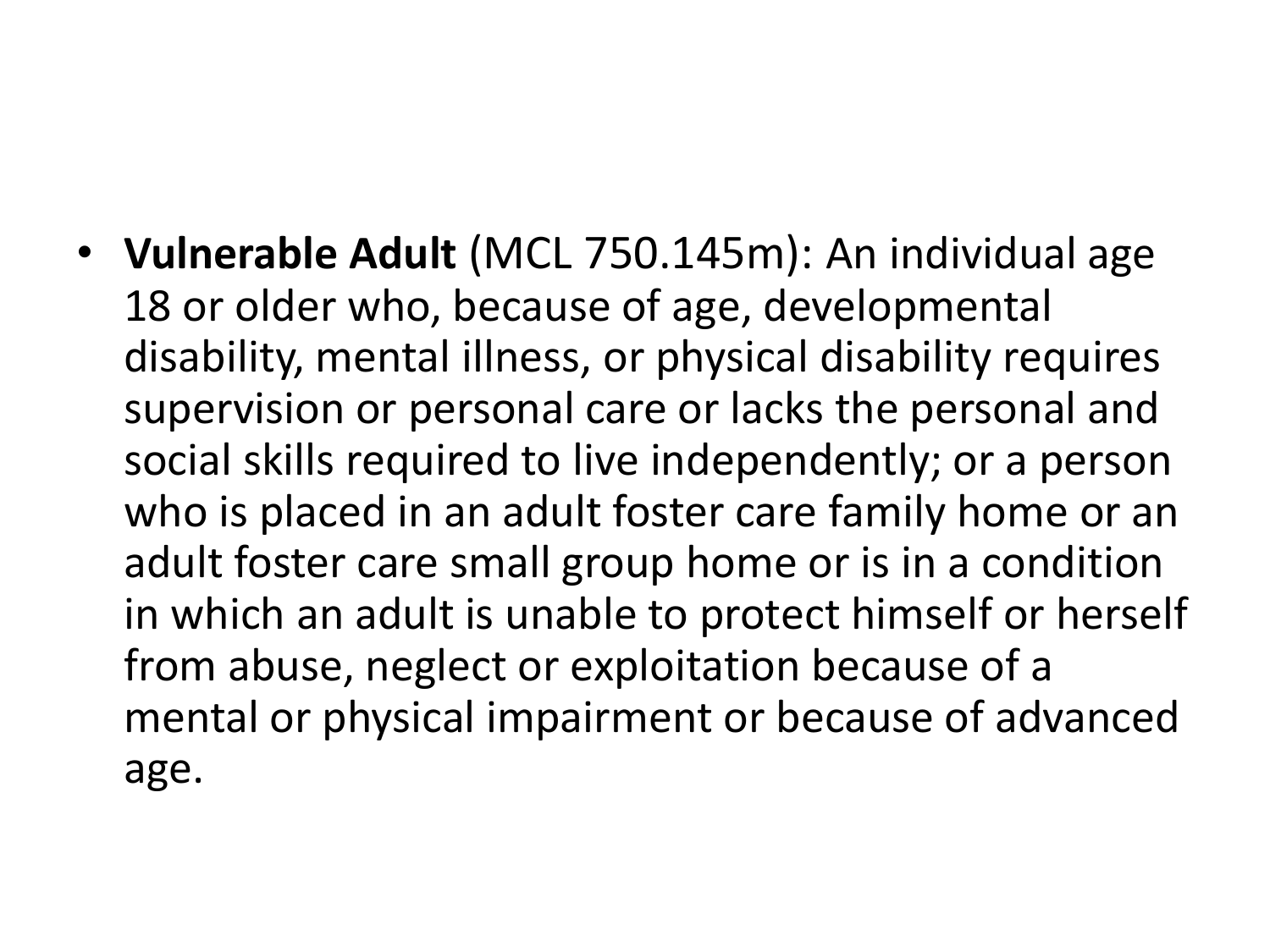• **Vulnerable Adult Fraud** (MCL 750.174a)A person shall not through fraud, deceit, misrepresentation, coercion, or unjust enrichment obtain or use or attempt to obtain or use a vulnerable adult's money or property to directly or indirectly benefit that person knowing or having reason to know the vulnerable adult is a vulnerable adult. Note: The value of property fraudulently obtained, used, or attempted to be used or obtained in separate incidents pursuant to a scheme or course of conduct within a 12-month period may be aggregated to determine the total value. If the scheme or course of conduct is directed at one person, there is no aggregation time limit.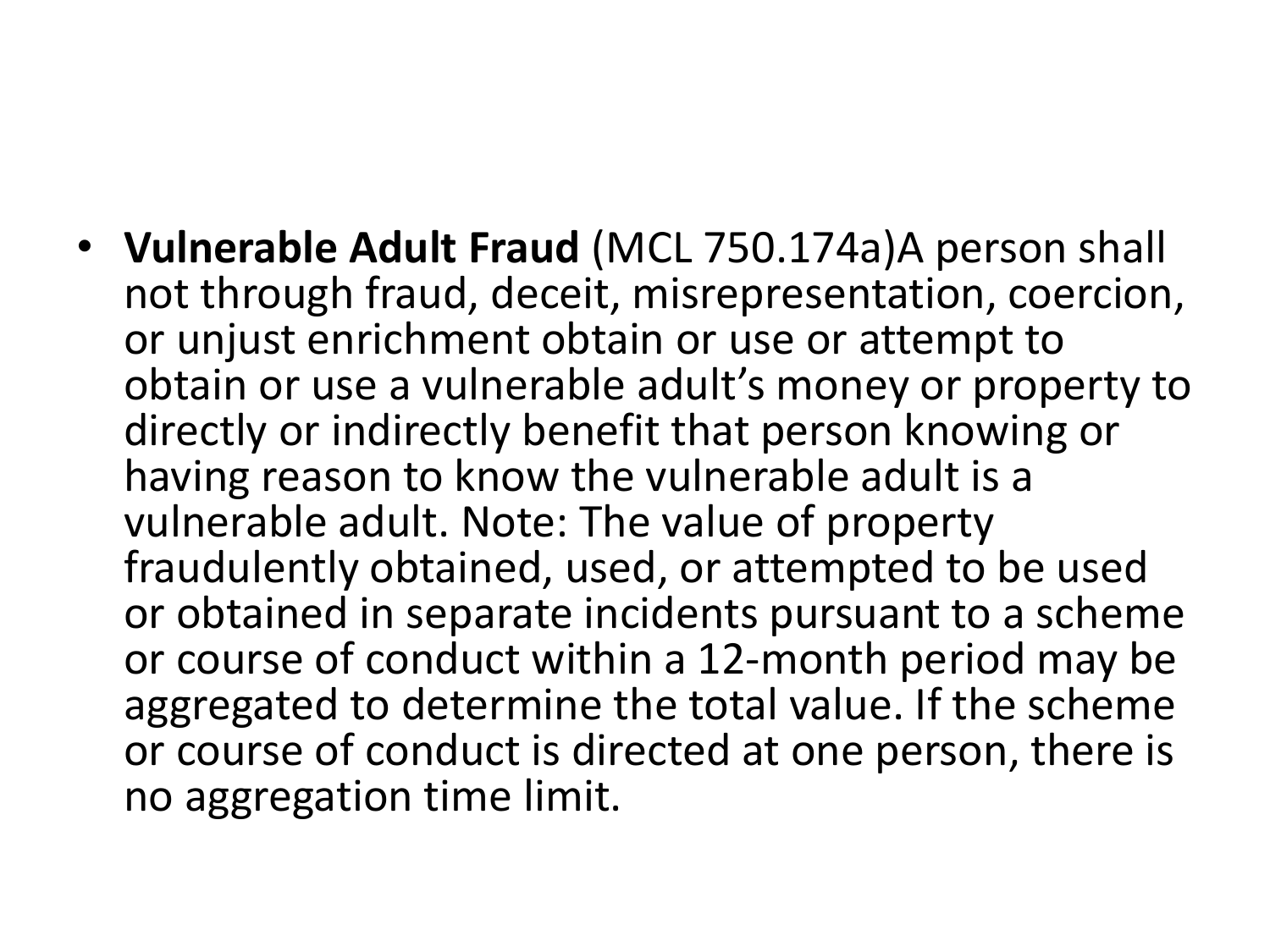#### Common Statutes

- Embezzlement by agent, servant or employee, or trustee, bailee, or custodian (MCL 750.174)
- Vulnerable adult fraud (MCL 750.174a)
- Embezzlement of property belonging to person and part owner (MCL 750.181)
- Fraudulently obtaining signature (MCL 750.273)
- Larceny in a building
- Uttering and Publishing
- Racketeering
- Altering, forging, or falsifying documents (Michigan Motor Vehicle Code, 257.257)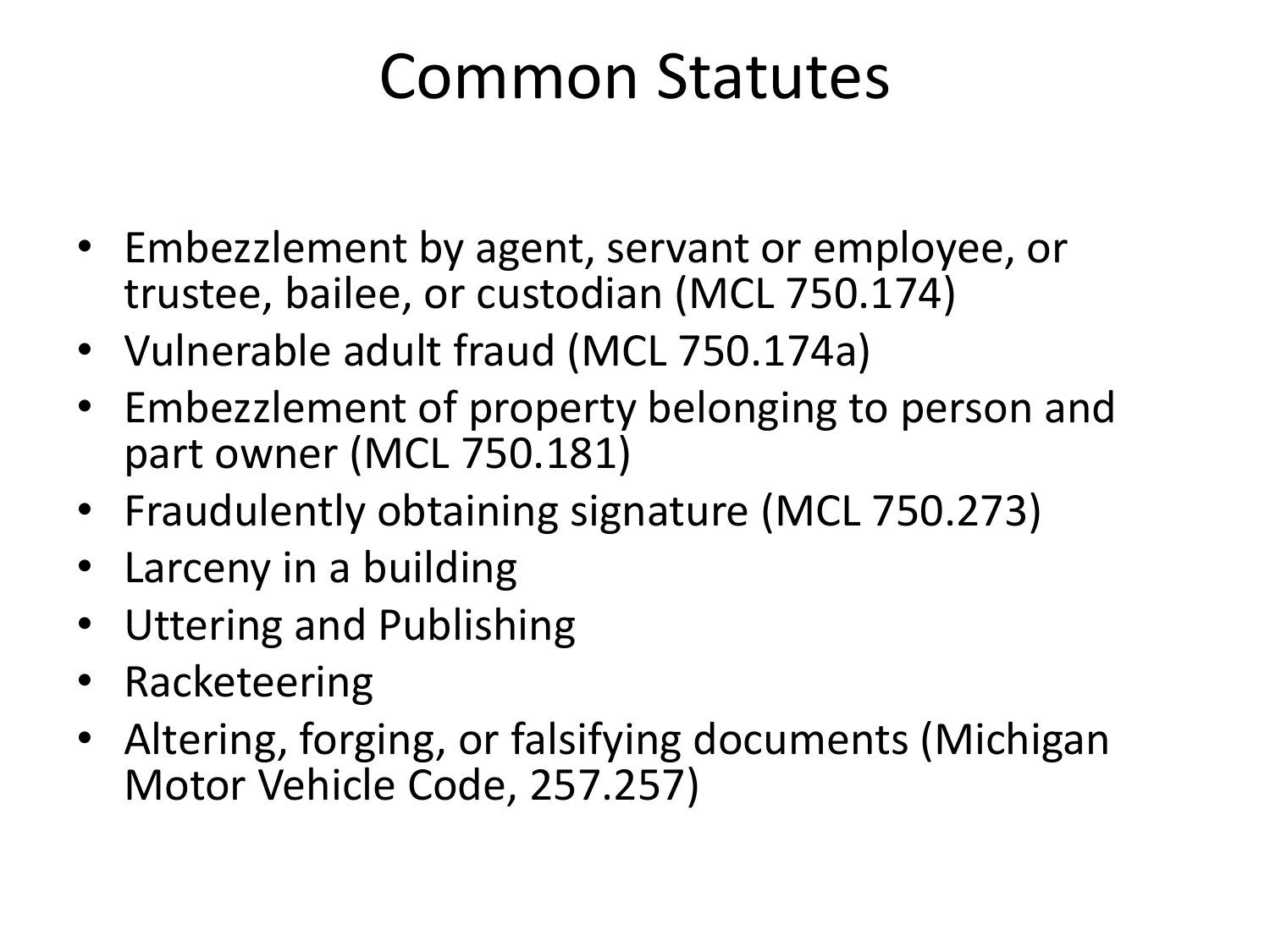- Use of a computer to commit crime (MCL 750.145d)
- Identity Theft (MCL 445.65)
- F.T.D. (Fraudulent Use) MCL 750.157n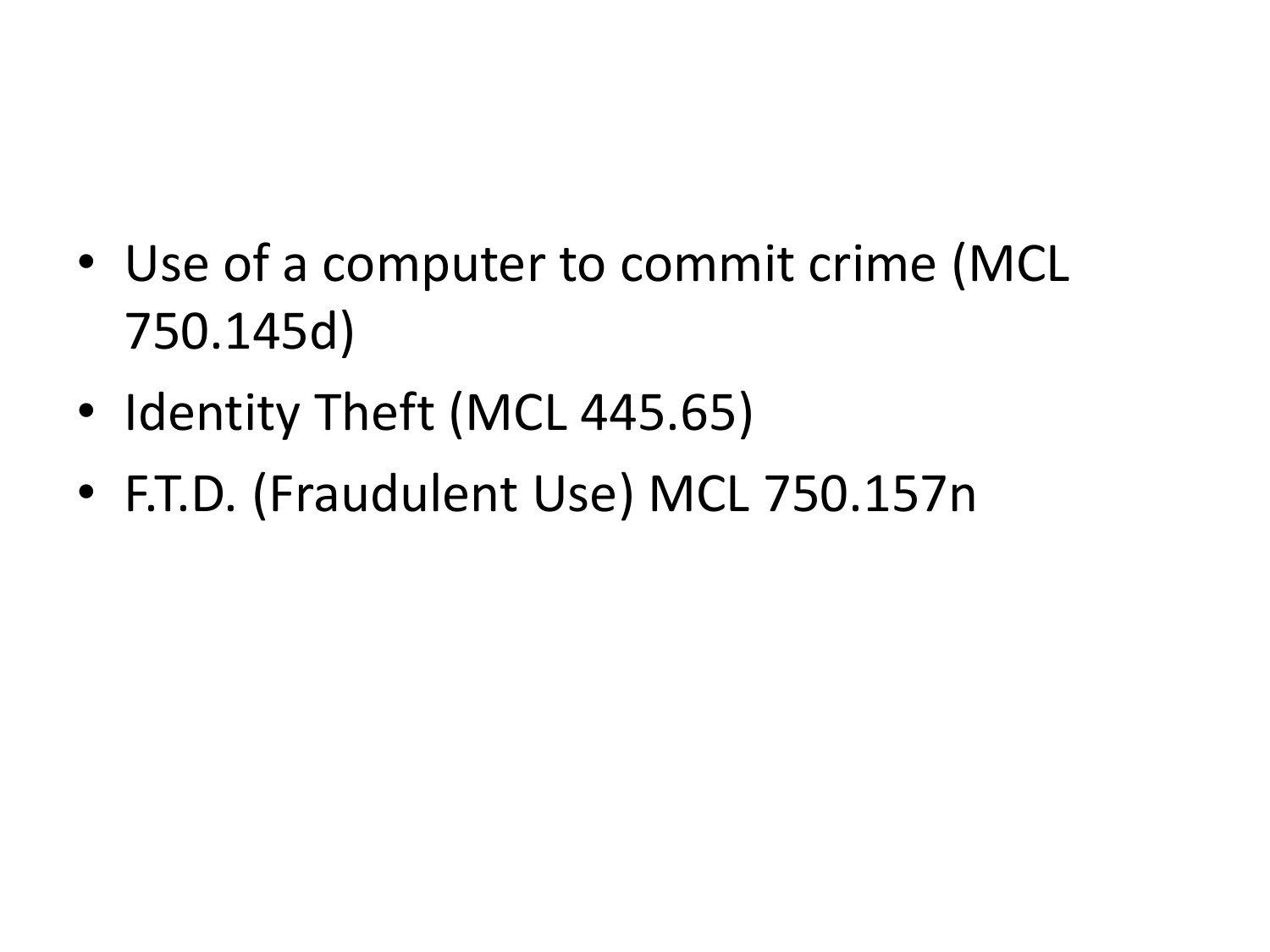### Why Investigate?

- Devastating to victims
- They are frightened, angry, and feel alone
- Some are forced to receive public assistance as a result of financial exploitation.
- Others have taken their own lives
- The victims of vulnerable adult fraud have no shared responsibility in the crime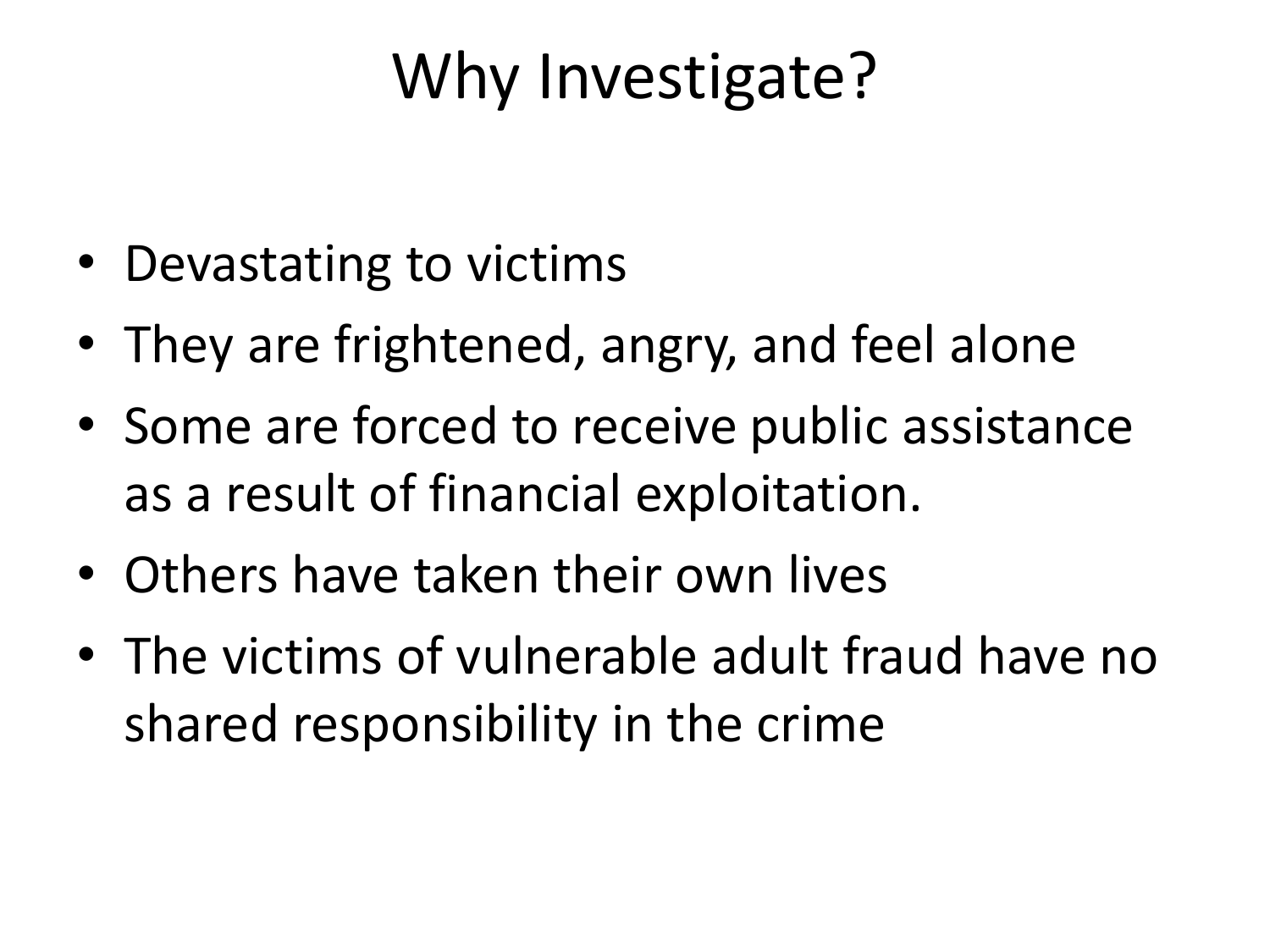# Financial exploitation crimes are "boring"

- Not as exciting to work as a homicide or bank robbery, but
- Fundamental role, if not moral responsibility, of law enforcement to protect and serve these vulnerable victims.
- Major theft cases. Often losses of \$50,000.+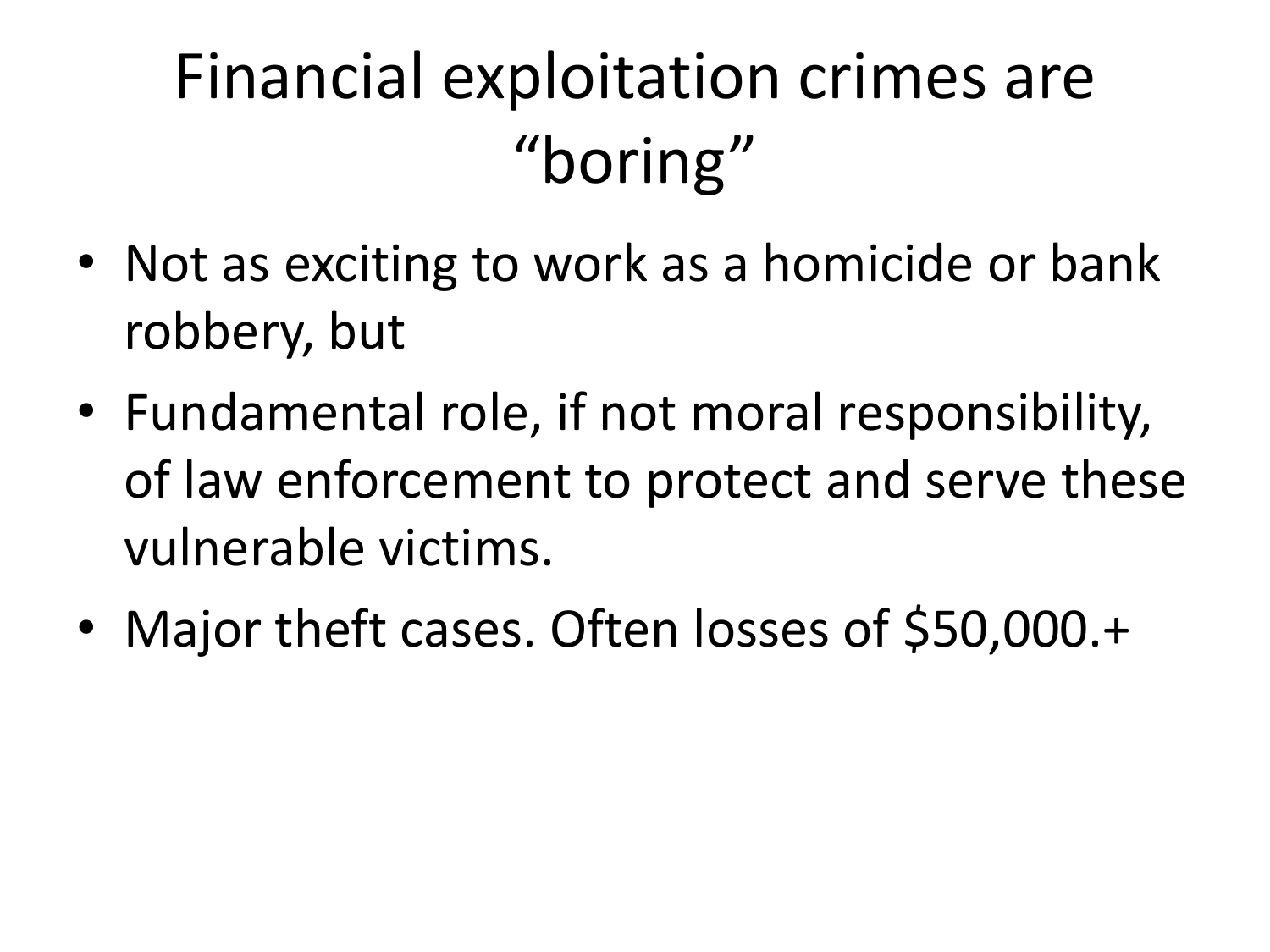#### Initial Police Report

- Directs the course and outcome of the investigation
- A poorly written report with few details often leads to the report being "set aside" to be worked another day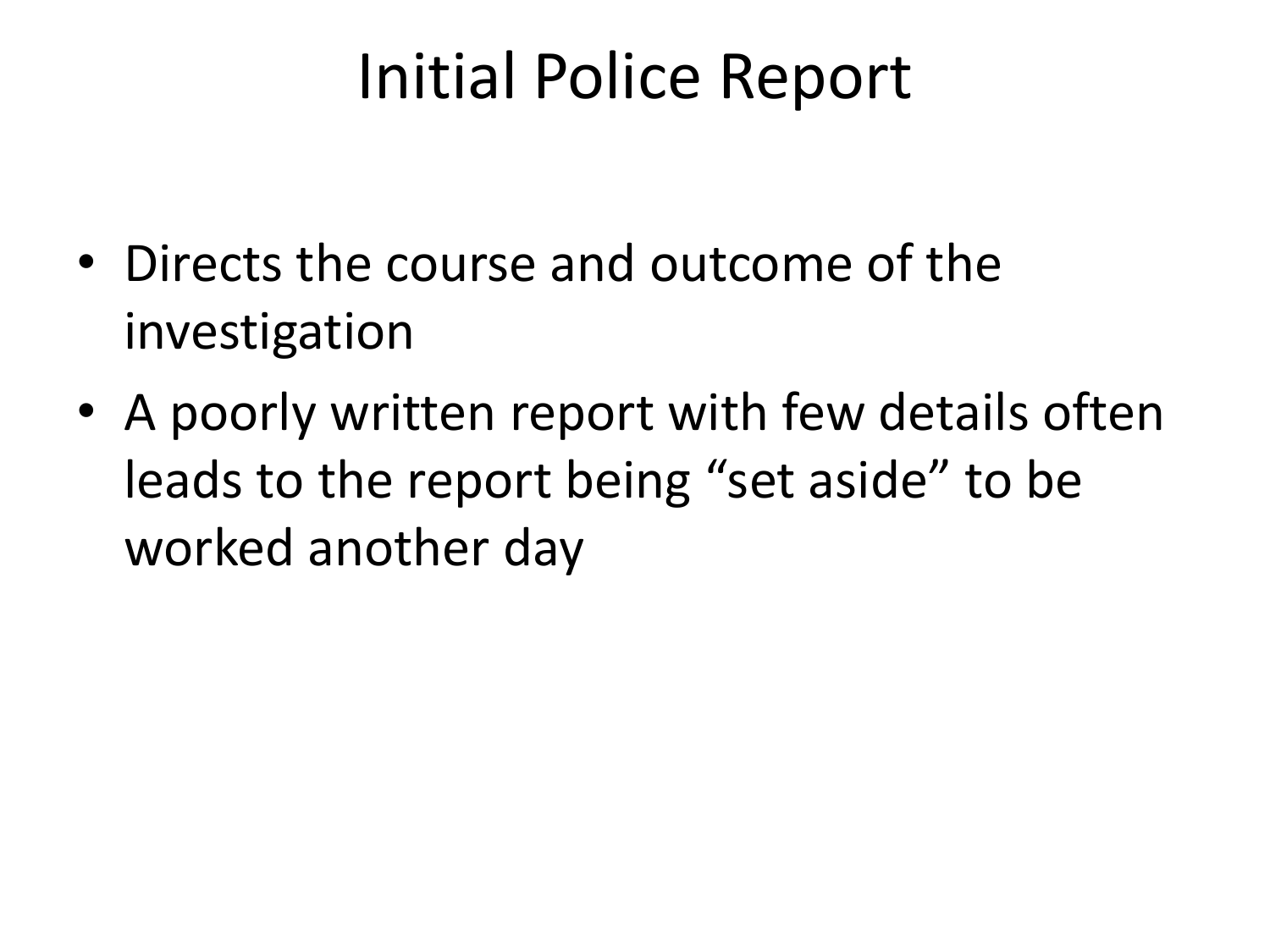# The initial report needs to be:

- Accurate
- Names, addresses, phone numbers, and dates of births need be accurate and precise.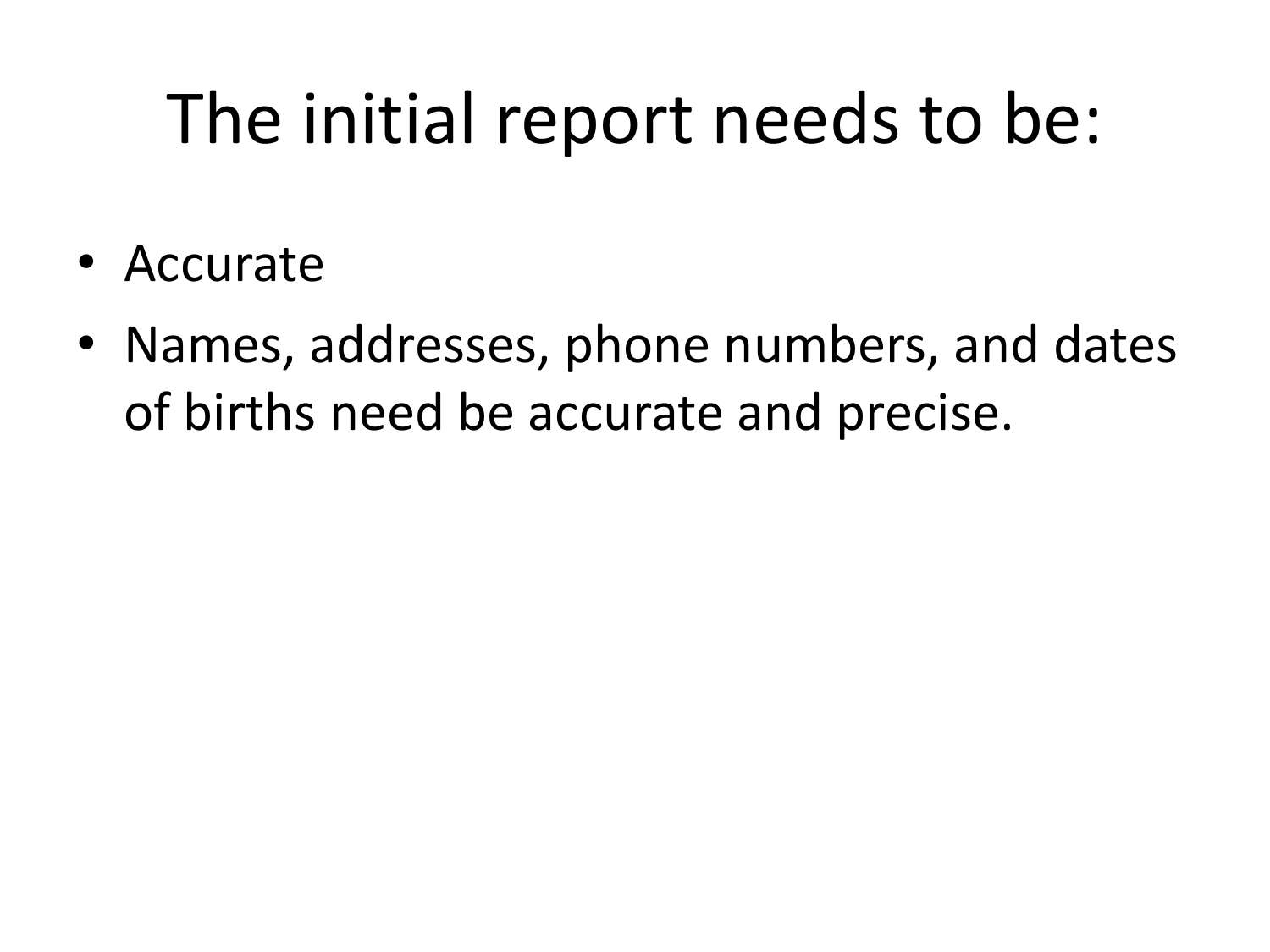# The initial officer should obtain the following information:

- Name, address, phone number, and date of birth for suspect (if known)
- Dependencies of suspect (alcohol, drugs, gambling, etc.
- Names and locations of financial institutions involved
- Account numbers and type of accounts
- Credit card information (card holders, card company, and account numbers)
- Victims source of income(s)
- Names of persons who share accounts with victim
- Copy of any Power of attorney (both past and present P.O.A.)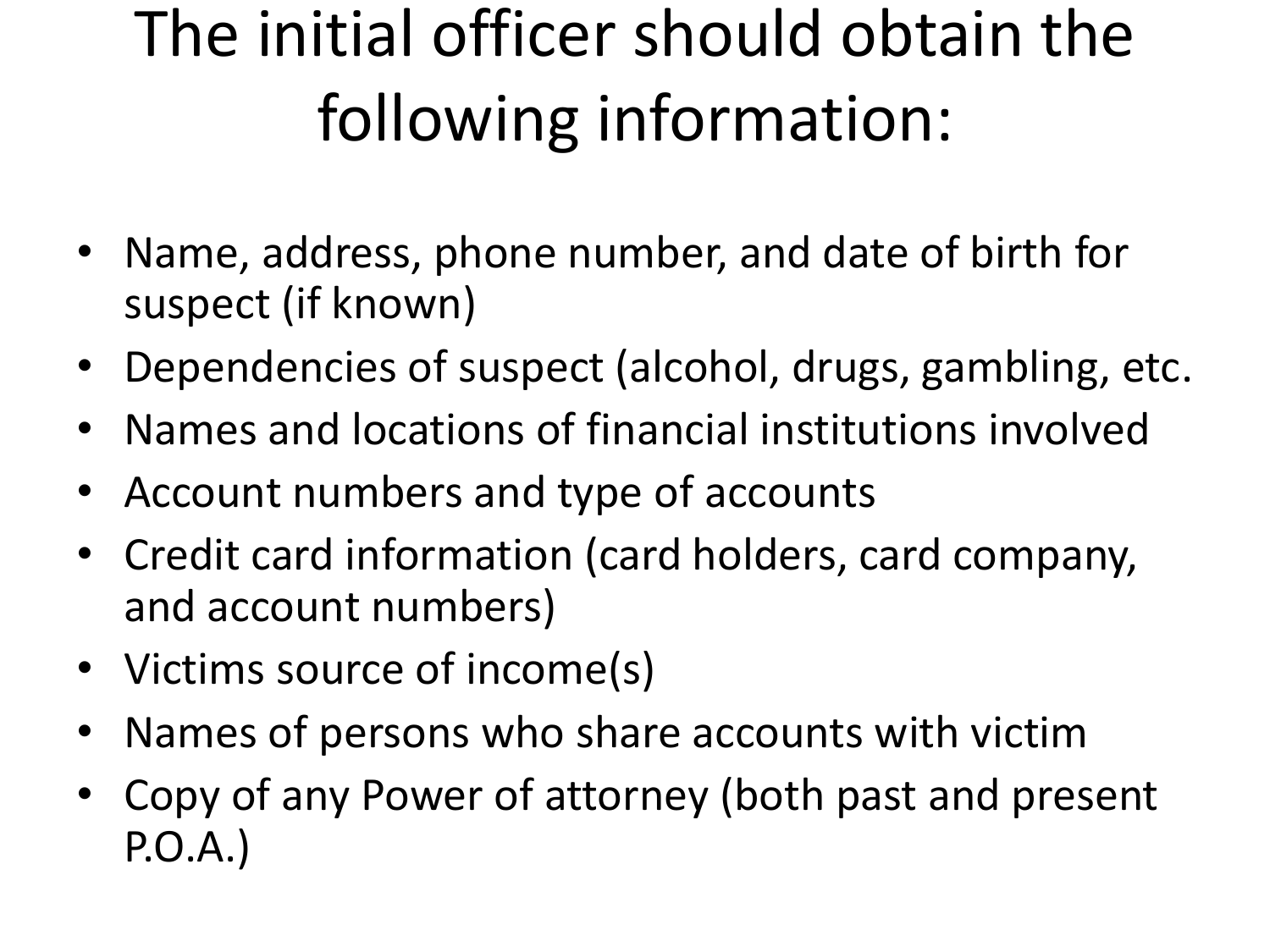- A detailed description of the victim's vulnerability (medical condition, mental condition, advanced age, etc.)
- Name and telephone number of APS worker (if assigned)
- A detailed list of the victim's health care providers (doctors, mental health professionals, etc.)
- A detailed description of the relationship between the victim and suspect and suspect's role (caregiver, executor, guardian, administrator, etc.).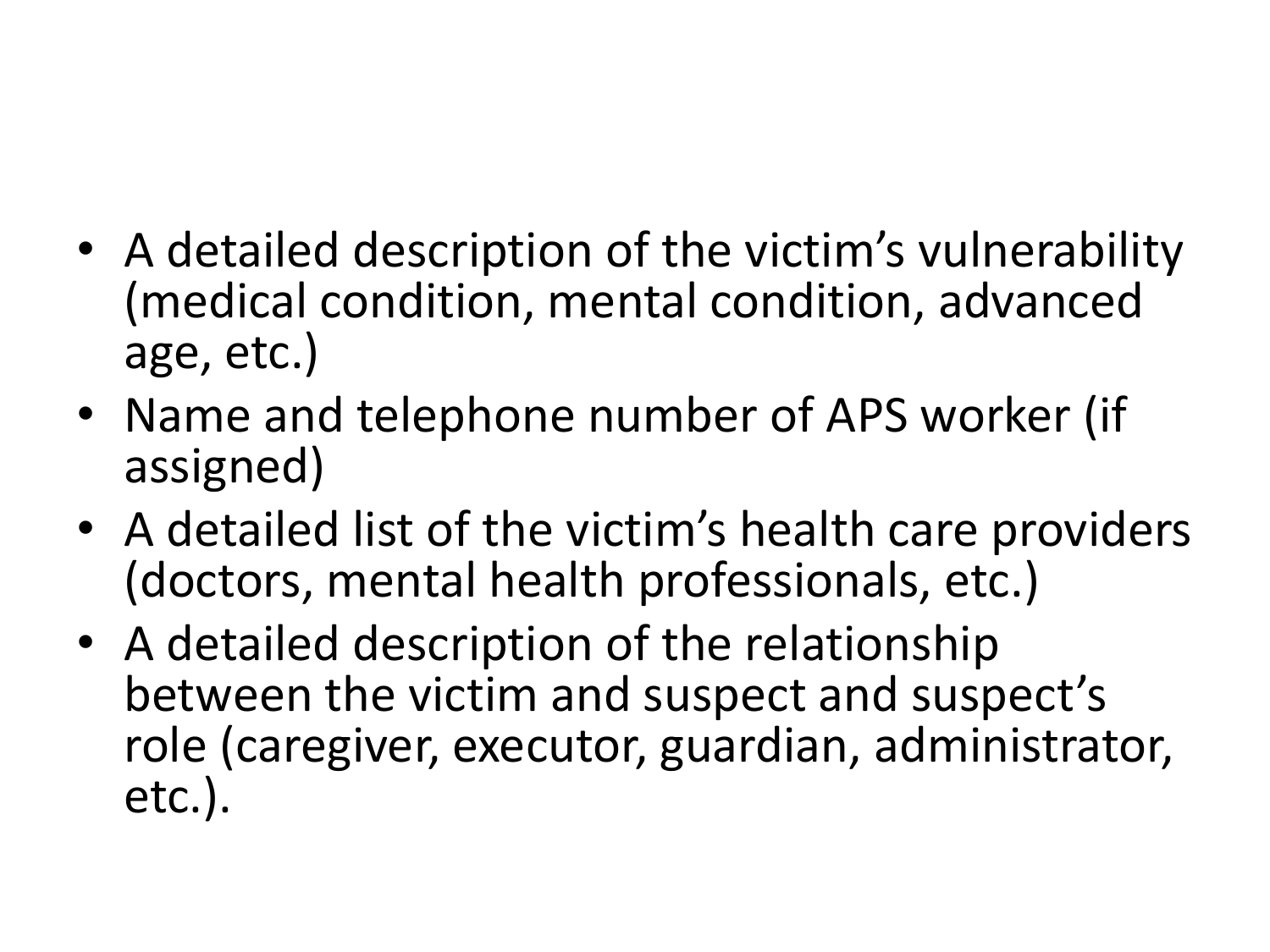- If applicable, the name and contact number for victim's attorney
- A description of any civil actions relating to the incident
- A list of family members who have knowledge of the incident (include contact information)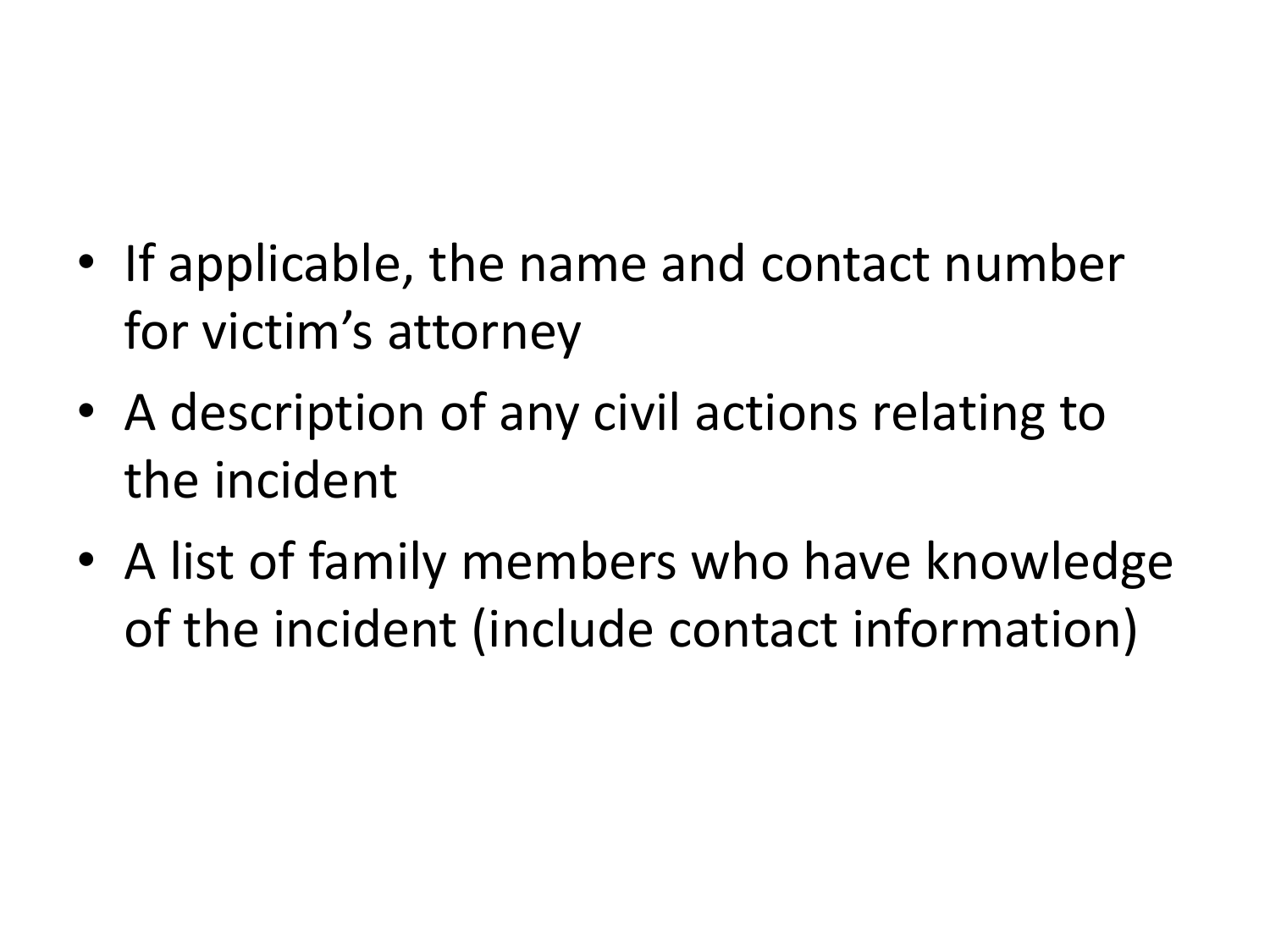## Establishing vulnerability

- Medical records
- Interviews with family members and friends
- Adult Protective Services reports/ documents
- Lichtenberg Financial Decision Screening Scale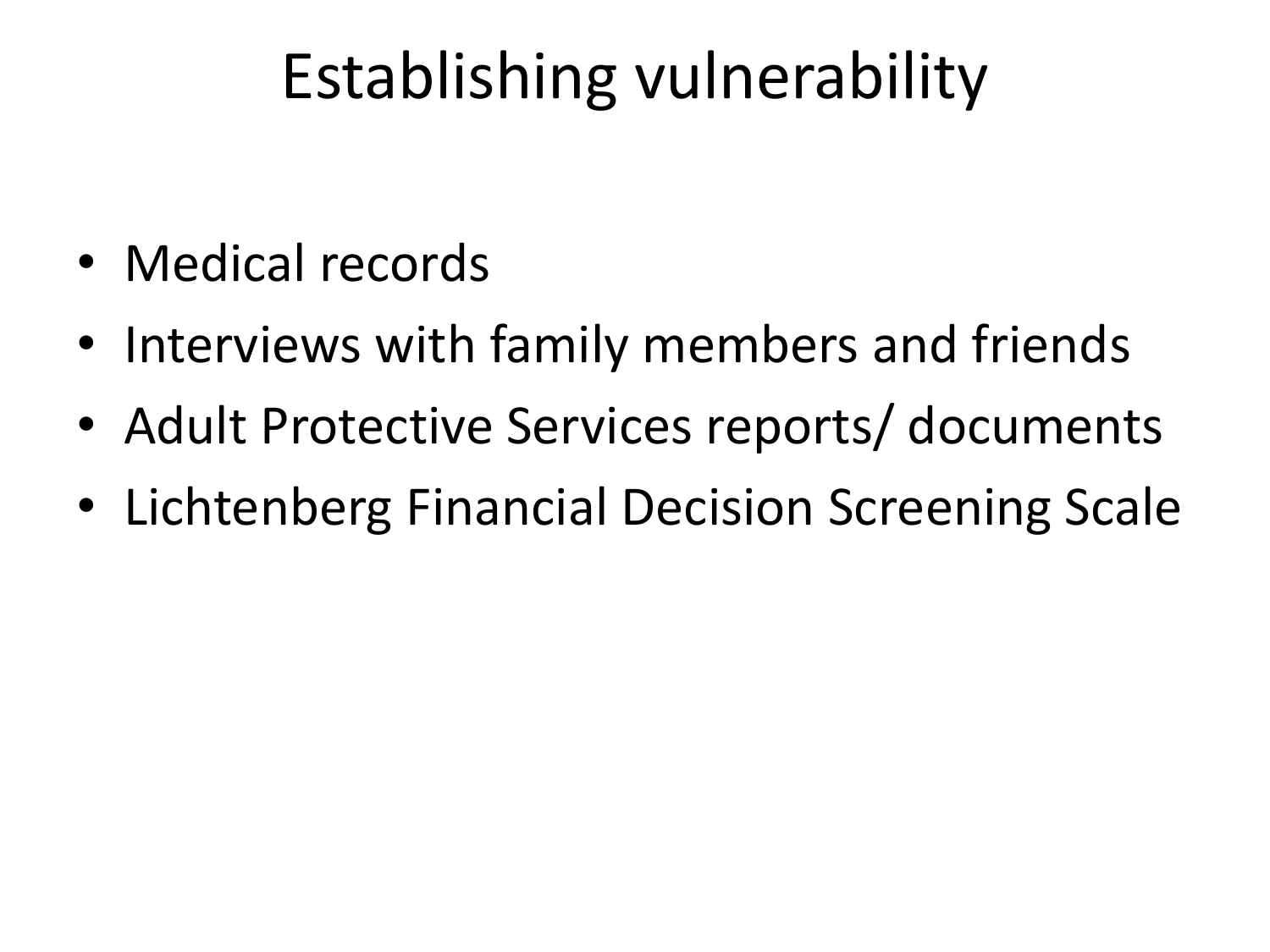If any of the following questions can be answered in the affirmative, vulnerability can be established:

- Q: Does this person require supervision?
- Q: Does this person require personal care?
- Q: Does this person lack the personal and social skills to live independently?
- Q: Is this person unable to protect themselves from abuse, neglect, or exploitation because of mental or physical impairment or because of advanced age.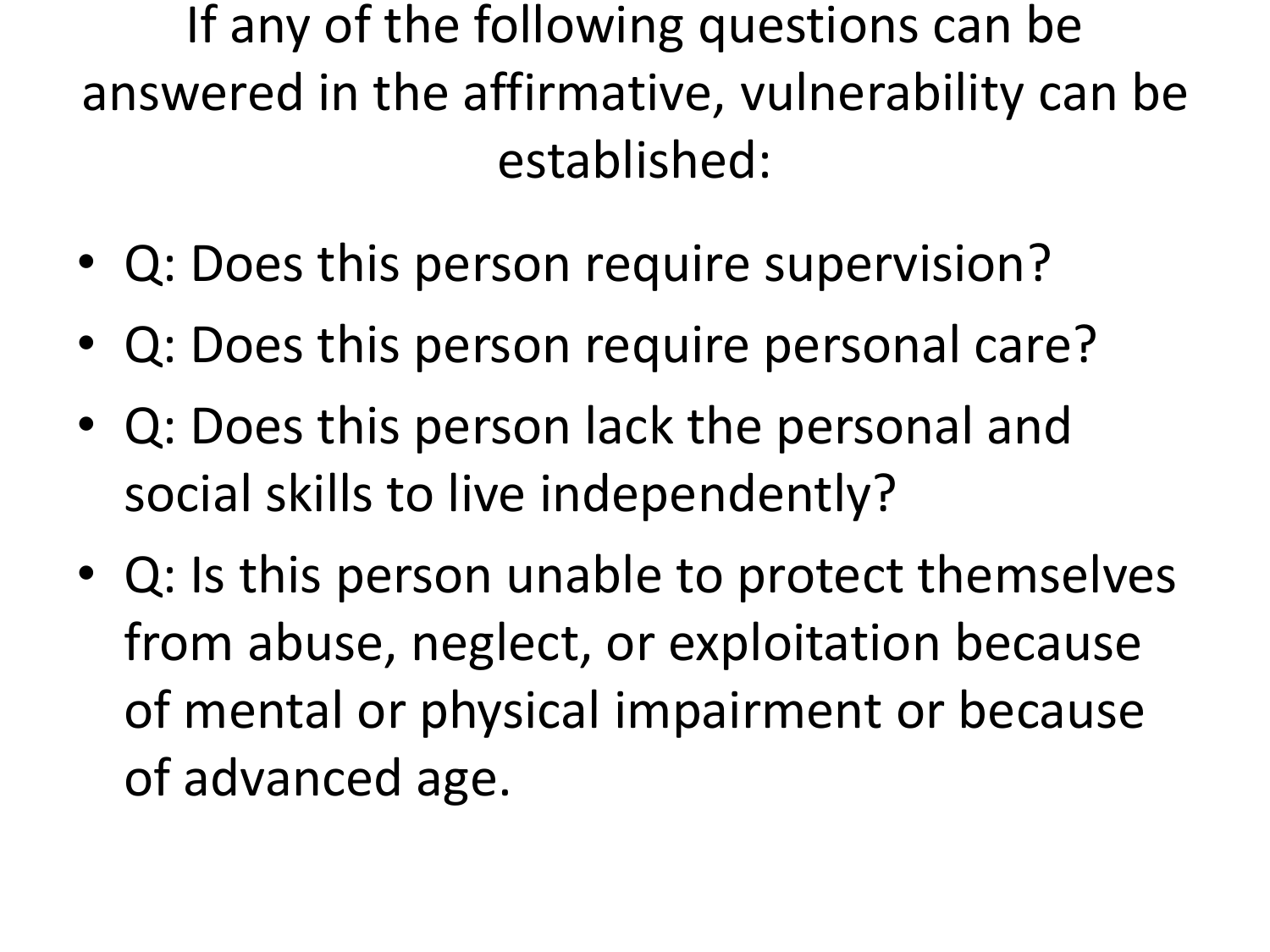## Signs of financial abuse

- Unpaid bills, eviction notices, or notices to discontinue utilities
- New "best friends"
- Bank statements and canceled checks no longer come to the elder's home
- Legal documents (they don't understand)
- Unusual activity in the older person's bank account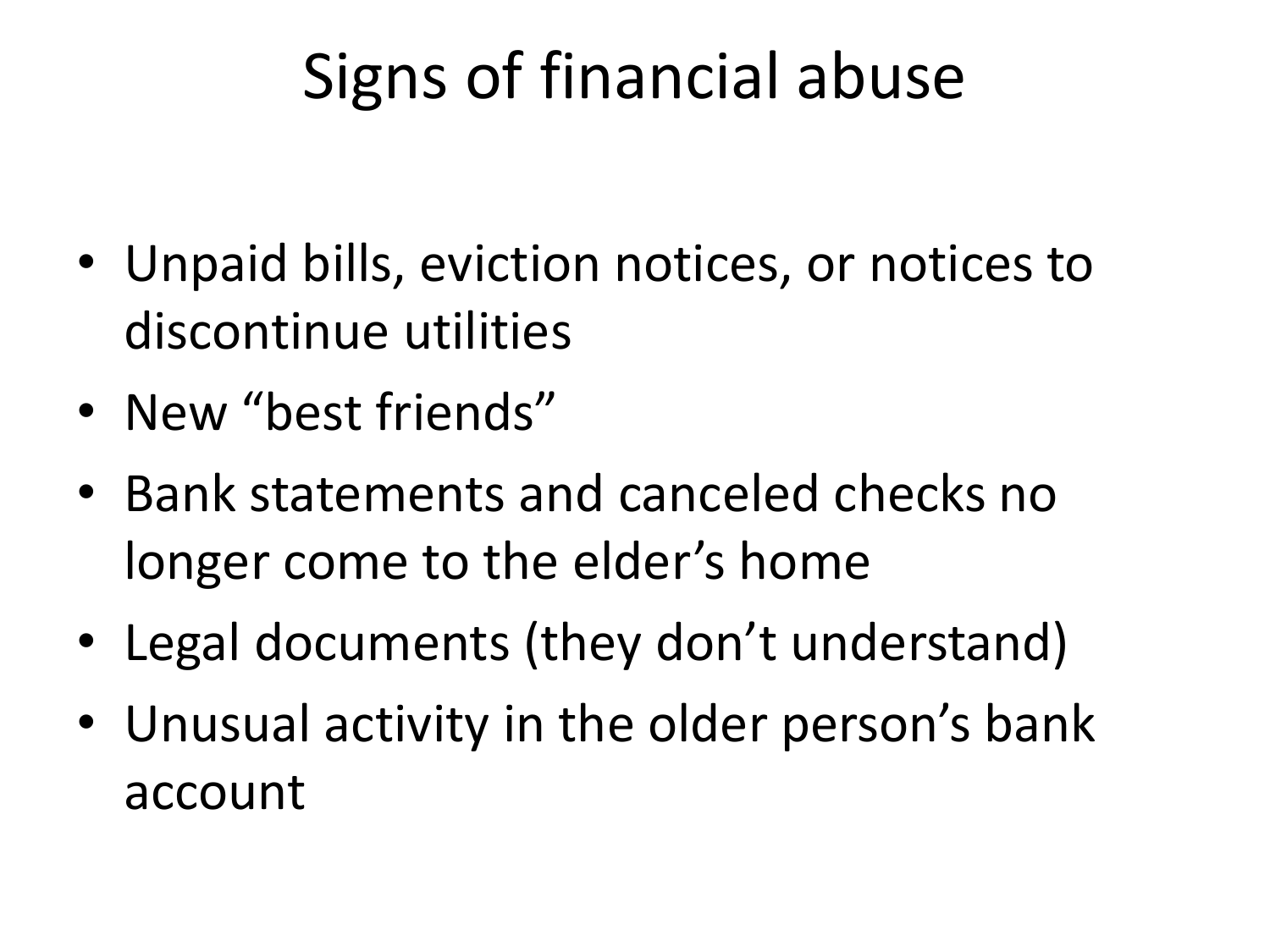- A caregiver expresses excessive interest in the amount of money being spent on the older person.
- Belongings or property missing
- Suspicious signatures on checks or other documents
- Implausible explanations given about the elderly person's finances by the elder or the caregiver.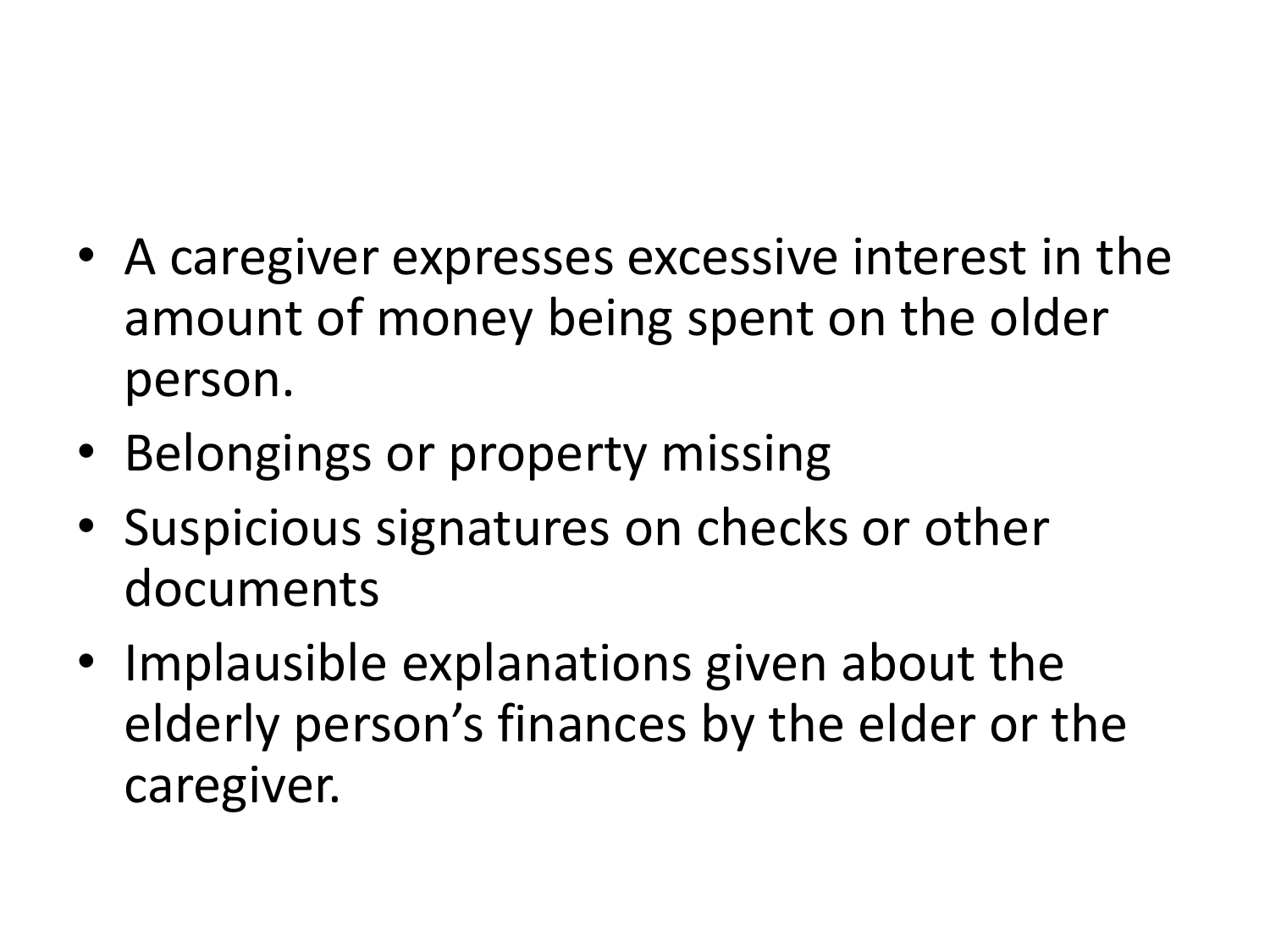- The elderly person has recently become more isolated
- The elderly person now believes (falsely) that all other members of the family are stealing from them
- Grooming behavior by suspect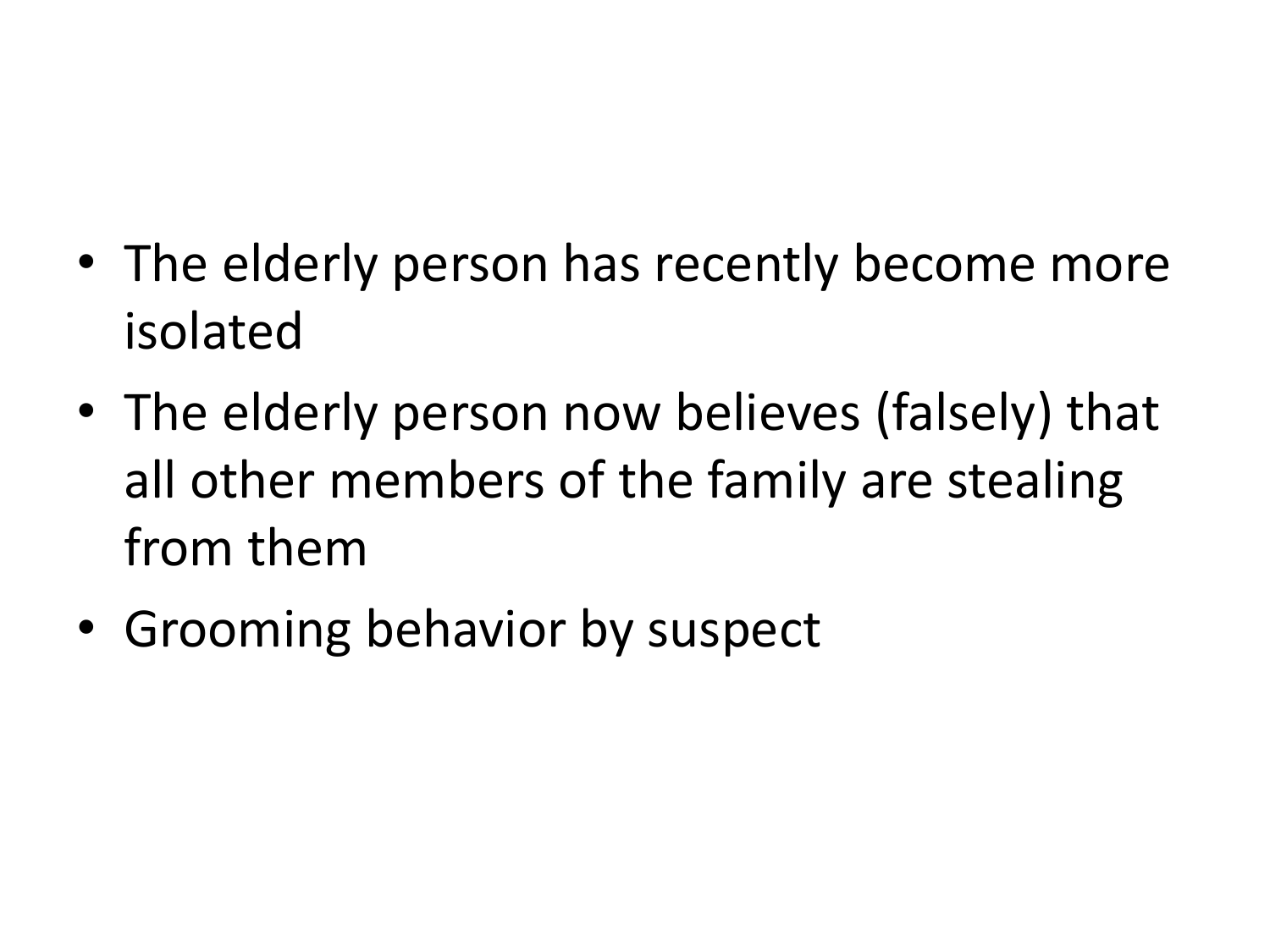#### Referral sources

- Victim contacts the police
- Adult Protectives Services referral
- Family members
- Bank tellers, insurance agents and others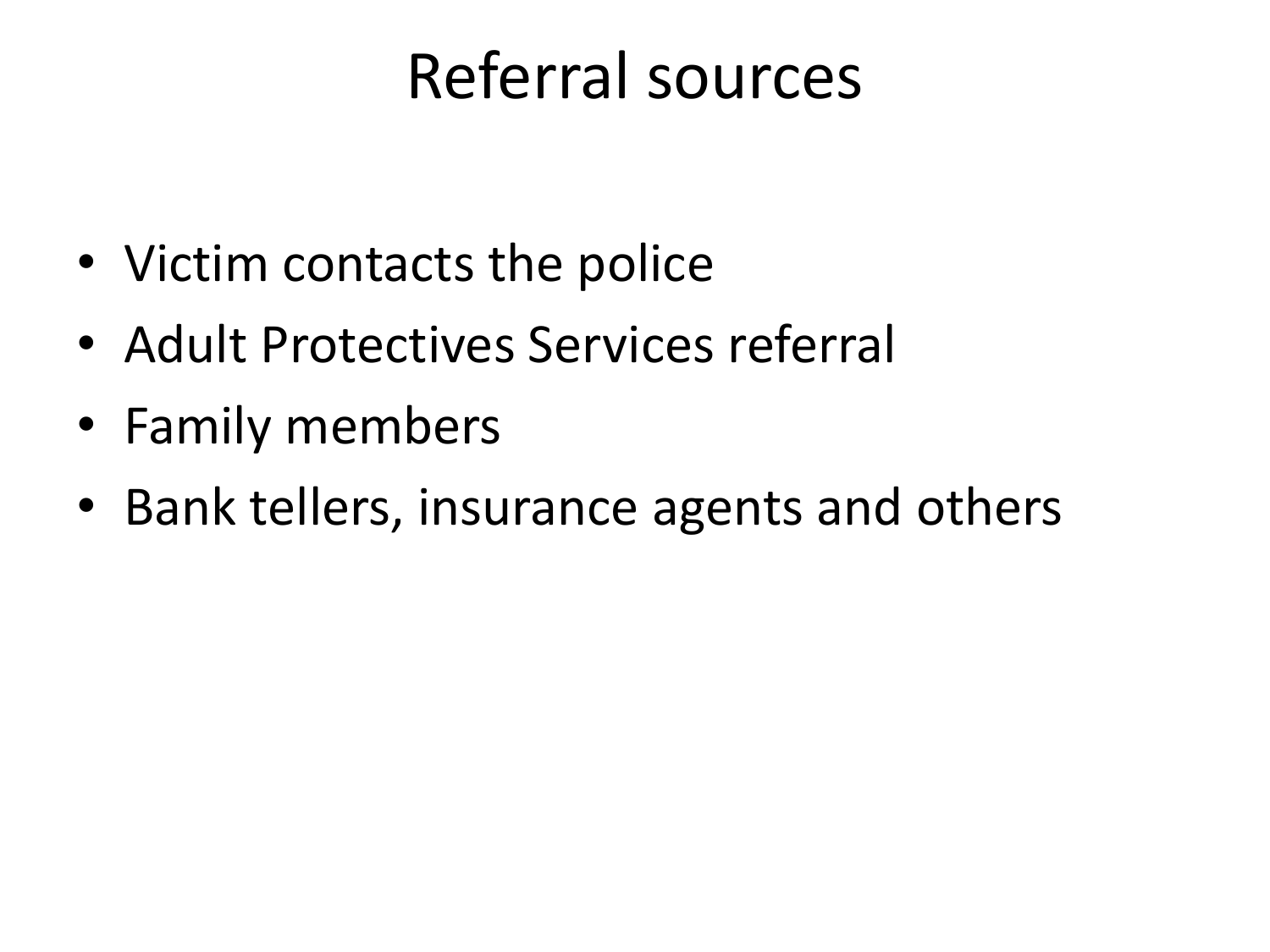#### Investigative Problems

- Victim in a financial exploitation case may not wish to pursue criminal charges because the suspect is a loved one. The victim may blame themselves.
- Response: Explain to the victim that the suspect may have a problem (alcohol, drugs, gambling, etc.) and this is the only way the loved one will get help.
- Note: Michigan Law permits the investigating officer to be the complainant in a domestic abuse or vulnerable adult case (Criminal Code Procedure Act 175 0f 1927. 764.1a).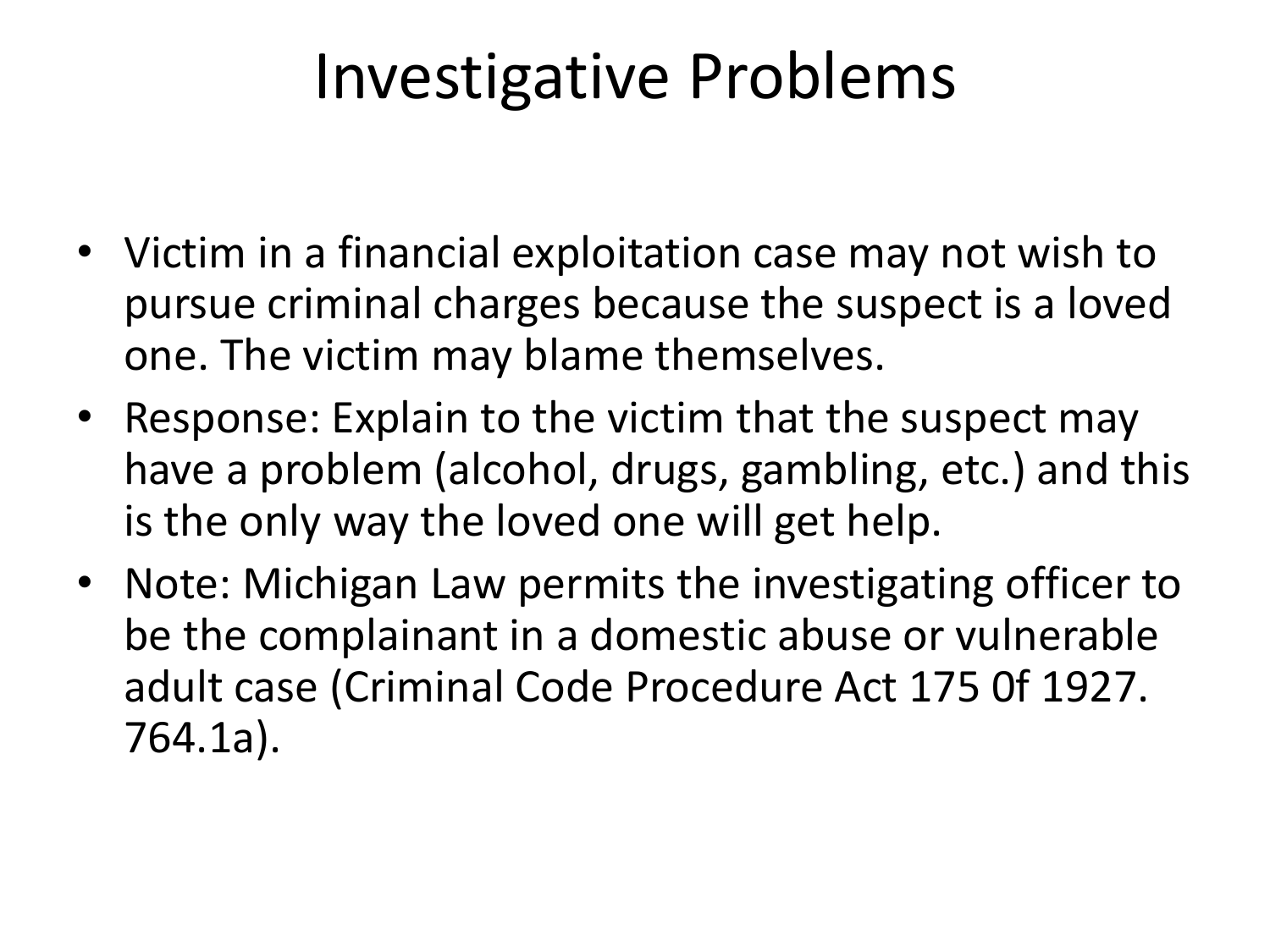- **Caregivers**: The victim may also be dependent on the suspects care. "If the suspect is arrested, who is going to take care of me"?
- Response: Always contact APS and have a plan in place in the event of an arrest. APS is equipped to assist in providing placement or services.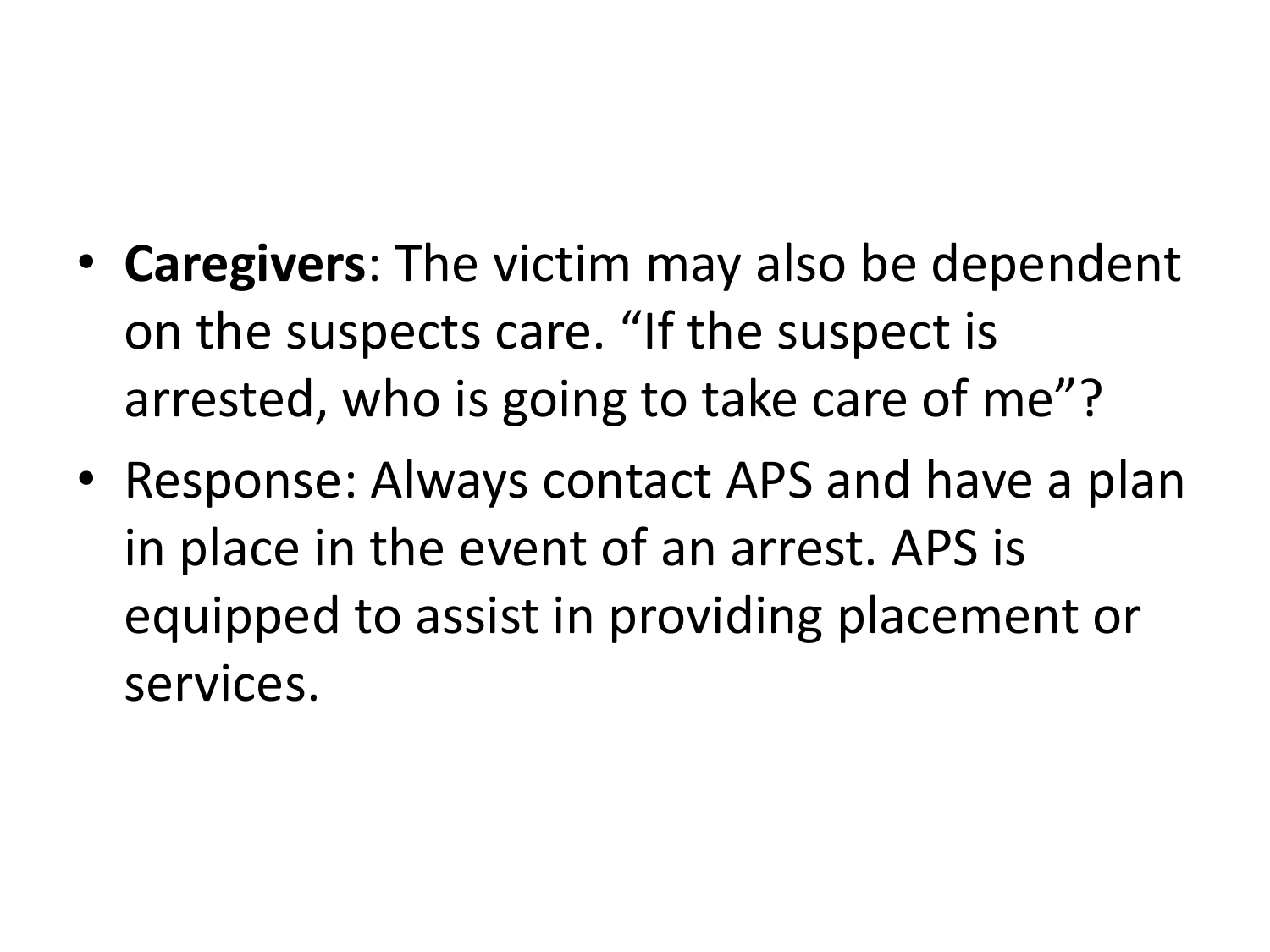- **Fear**: Victims may insist that they are capable of handling their own affairs and may be uncooperative. Some victims are fearful that they have lost control and frightened that family members may "put them in a home".
- Response: Be patient with the victim. Explain to them that many people become victims of fraud, young and old alike. Tell them that you need their help to investigate the case. Try to empower. Listen to the victim and never speak to them like you were speaking to a child.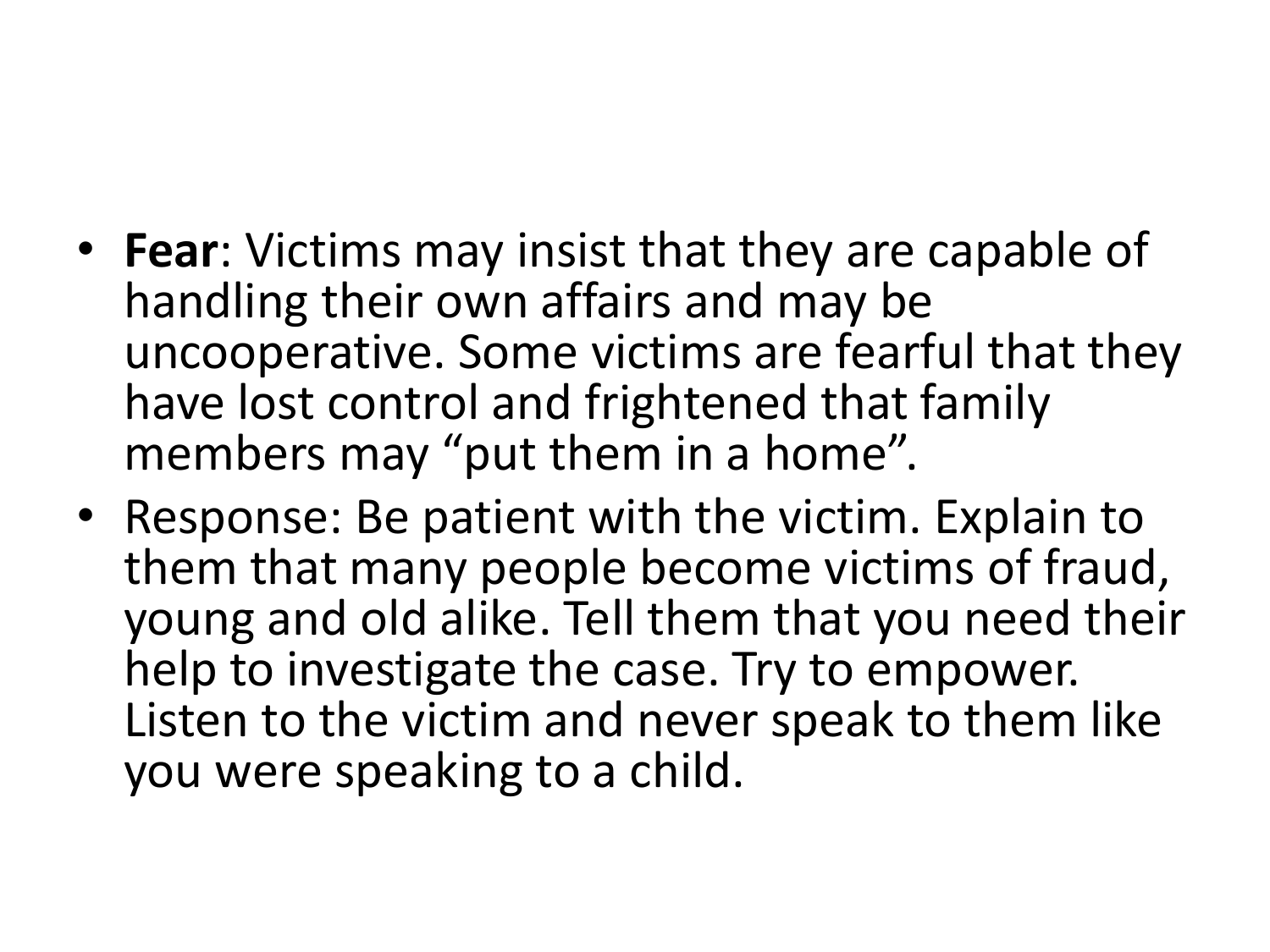- **Victim unable to assist**: Some victims may be physical or emotionally unable to assist in the investigation. Some victims may be nonverbal, or developmentally disabled
- Response: Move forward! A victim in a homicide case is unable to testify, yet homicide cases are prosecuted. Child abuse cases are investigated and prosecuted even when the victim is an infant.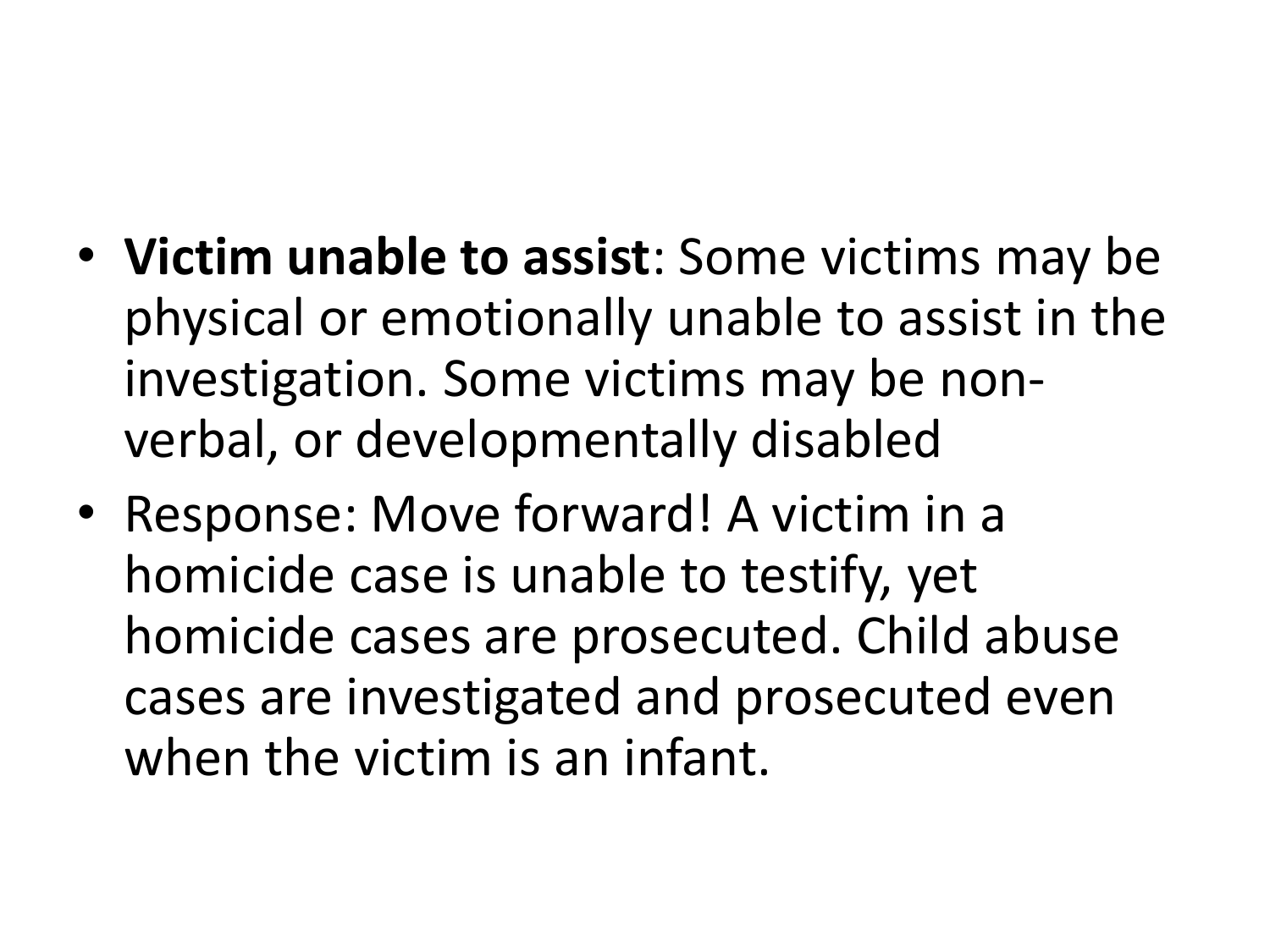• **Victim is deceased**: When the victim of a financial exploitation case passes away, the estate now becomes the victim. The case should still be investigated. Check with your local prosecutor.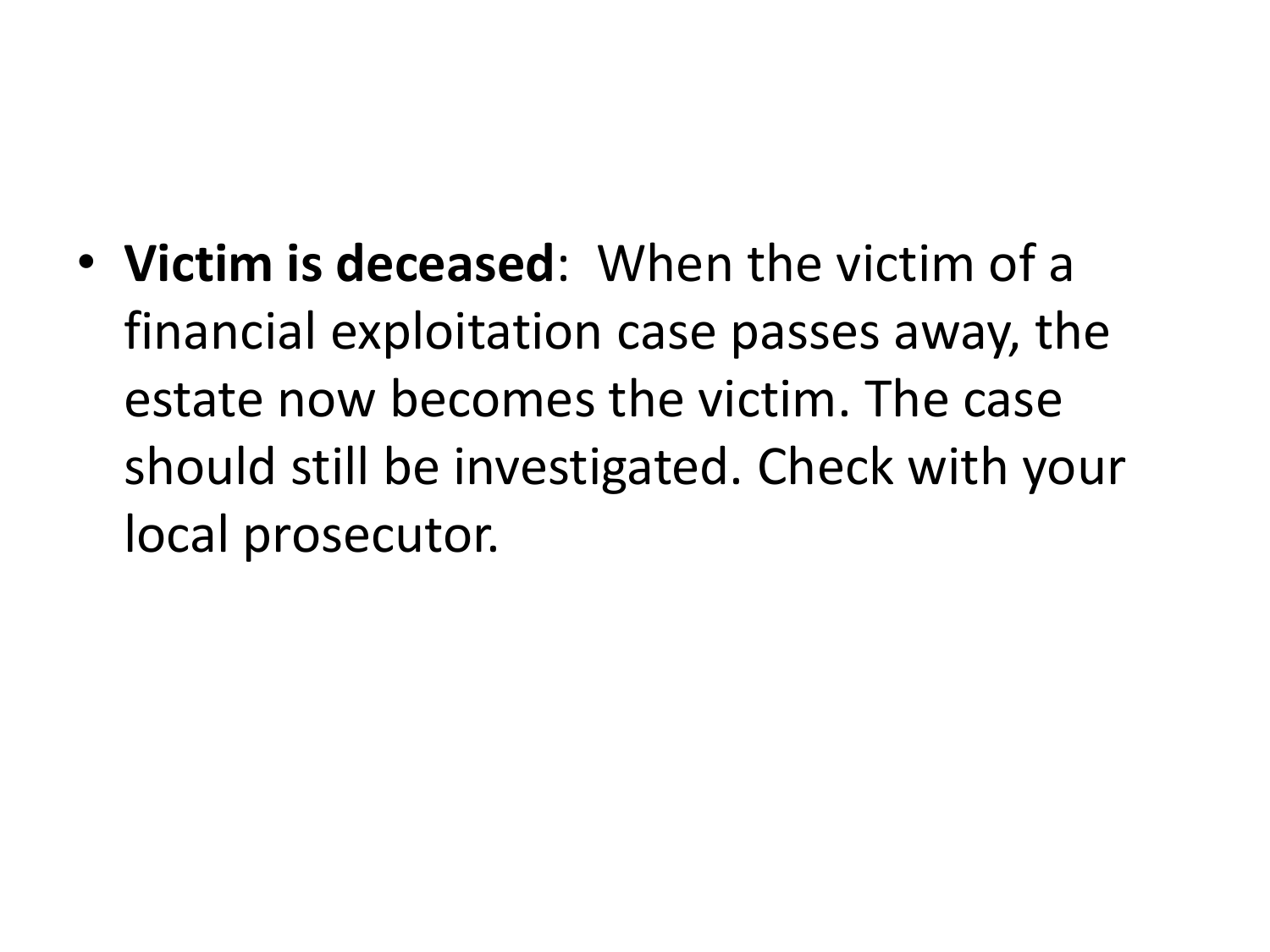## Family Members

- Family members can either be very helpful in exploitation investigations or hostile and uncooperative.
- In some cases family members have "stepped up" and removed the suspect from a position of control. Often a new power of attorney is granted. This new agent can often obtain all the necessary financial documents without the use of a search warrant or investigative subpoena.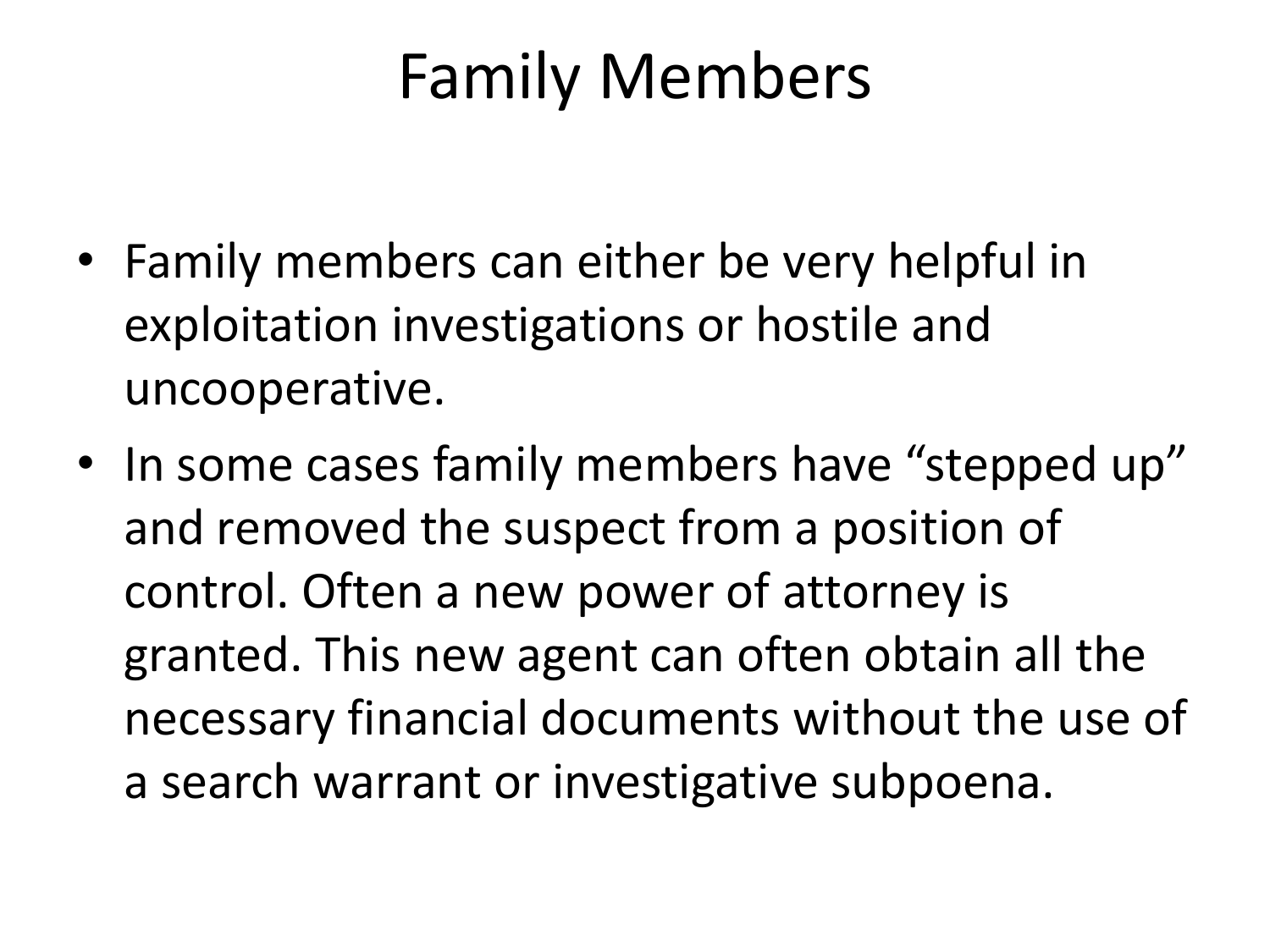#### Adult Protective Services

- Adult Protective Service workers are a valuable asset to the investigator
- APS workers can obtain important records and documents with ease. APS records may establish vulnerability.
- Workers may have already build rapport with the victim and can assist when dealing with a frightened or shy victim.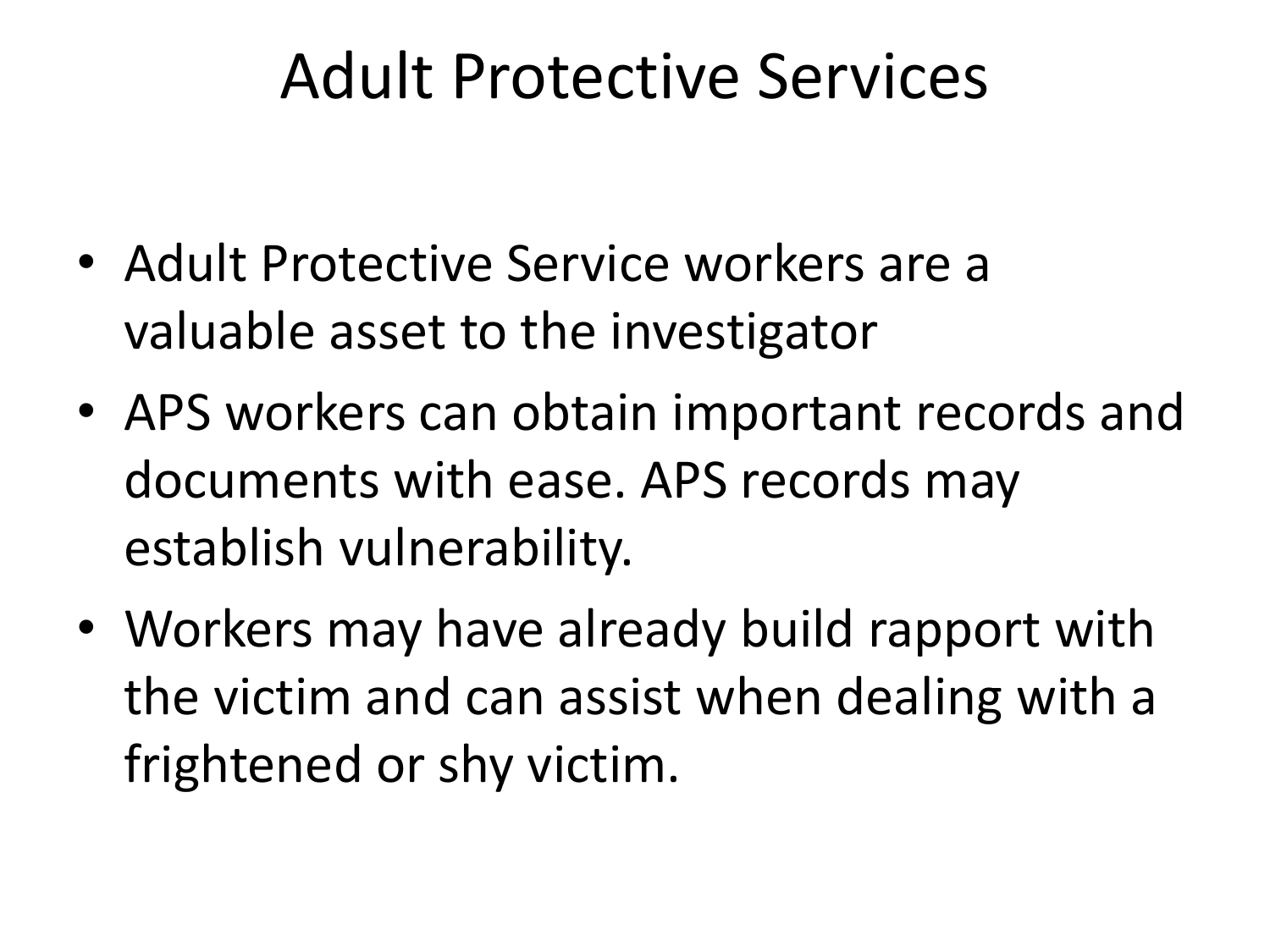- Prosecutors may deem some financial exploitation cases as "a civil matter".
- By conducting a thorough and complete investigation, submitting the investigation in a concise and complete format, desirable results can be obtained.
- If a poorly written report/investigation and a stack of loose financial documents are submitted to the prosecuting attorney, chances are the complaint will be denied for prosecution.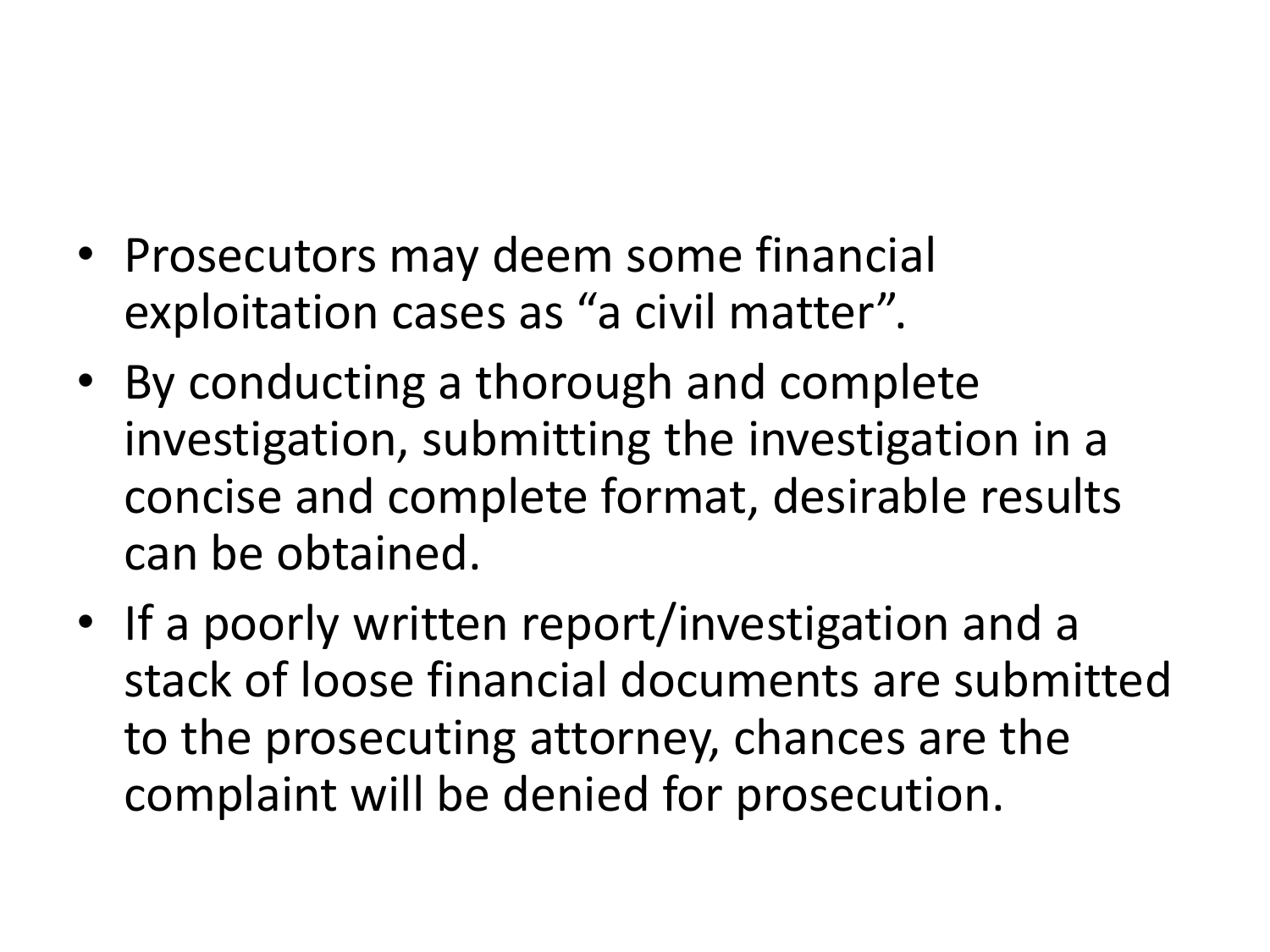• The prosecuting attorney has the sole authority to prosecute cases. Remember not all cases are prosecuted and not all prosecutions result in a conviction.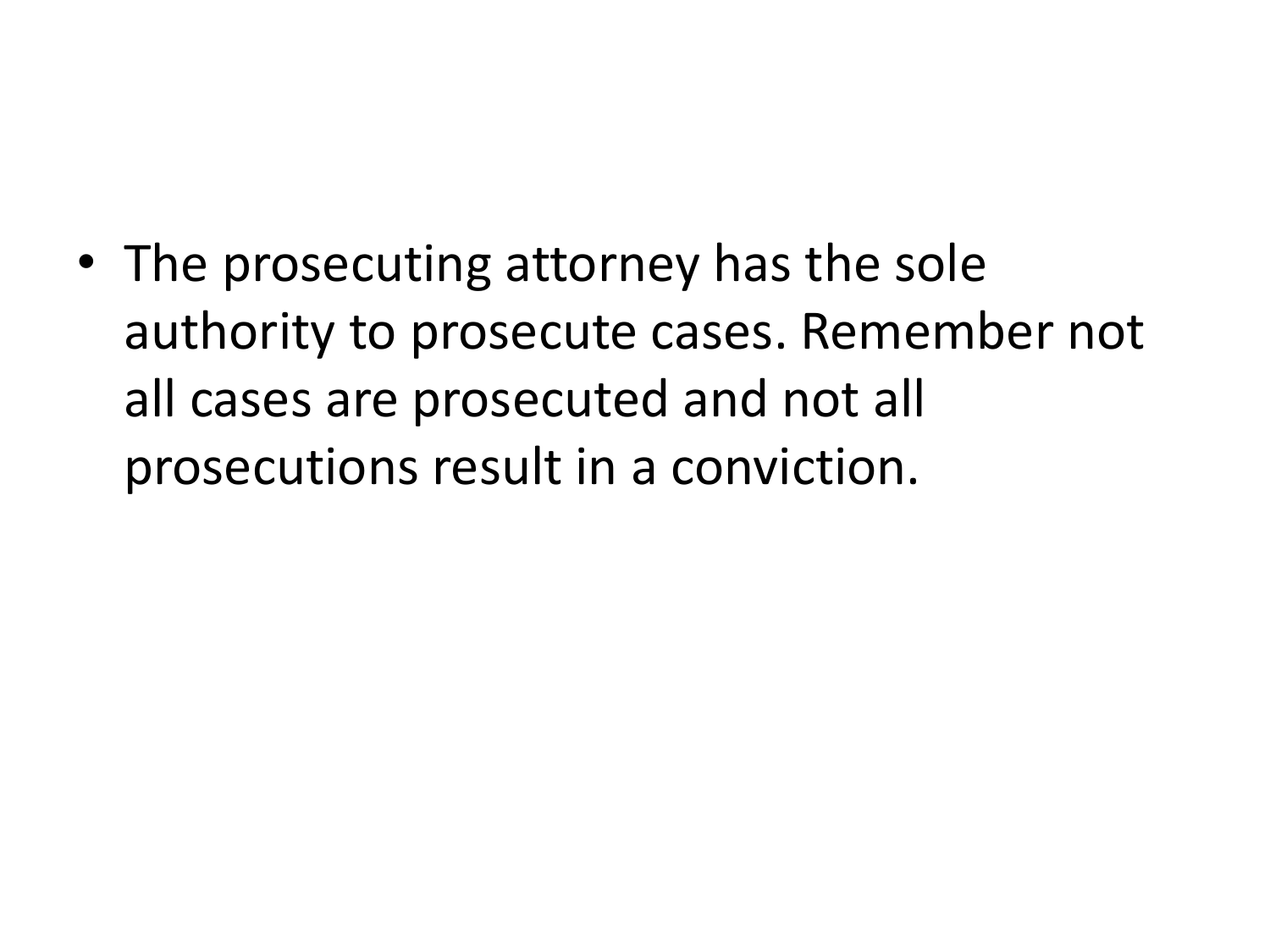#### Investigation

- Vulnerable adult financial crimes are no more difficult to investigate than any other crime
- Very rarely is a financial exploitation case a "who done it". The perpetrator will usually be a family member, friend, or caregiver
- The suspect often will be the person who has power of attorney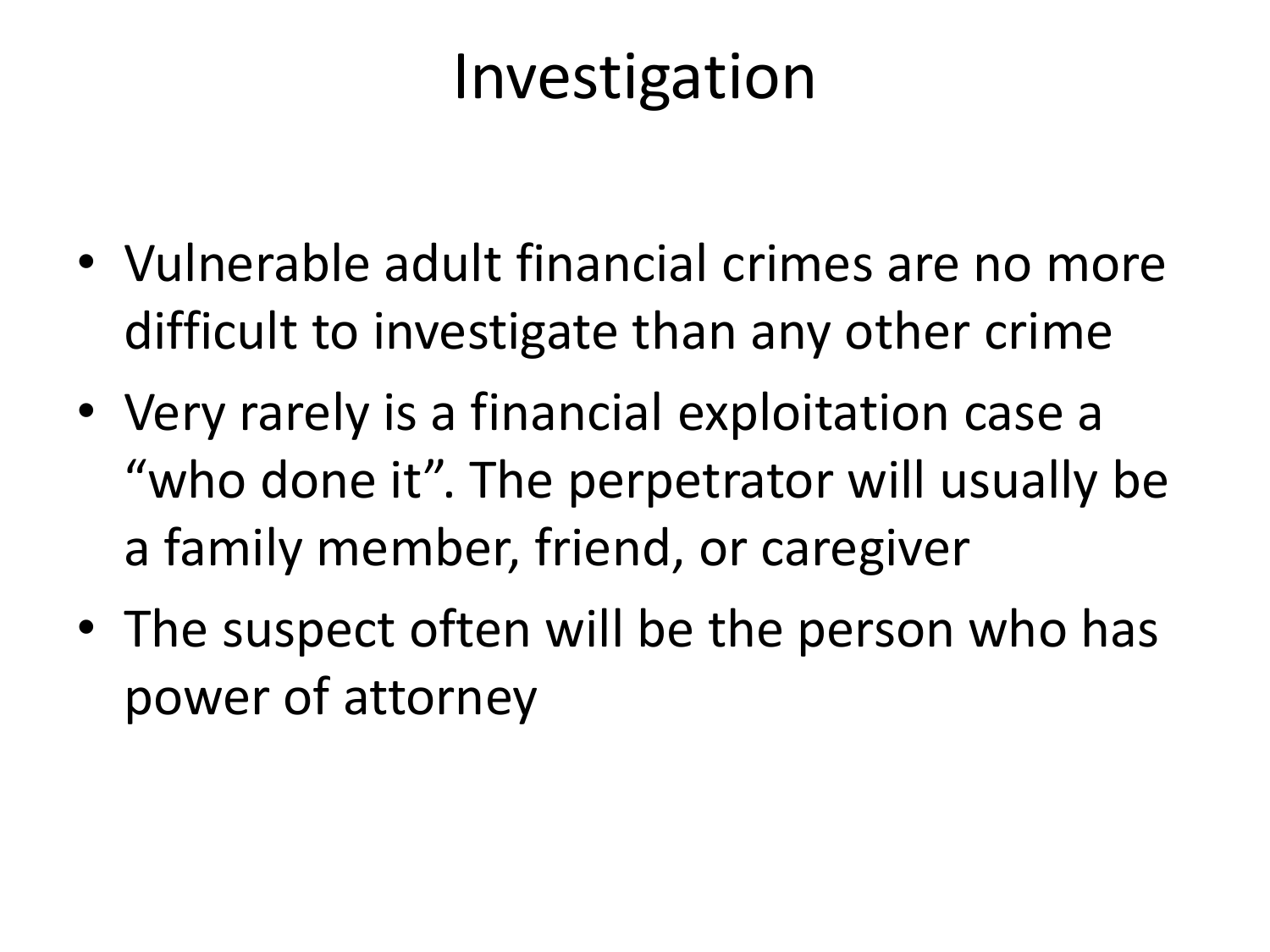### Financial Institutions/Records

- Imperative that financial records are obtained
- The records provide evidence that a crime has been committed
- May also show that no crime has been committed and an accused party is innocent.
- Always obtain six months to one year of records prior to the start of suspicious activity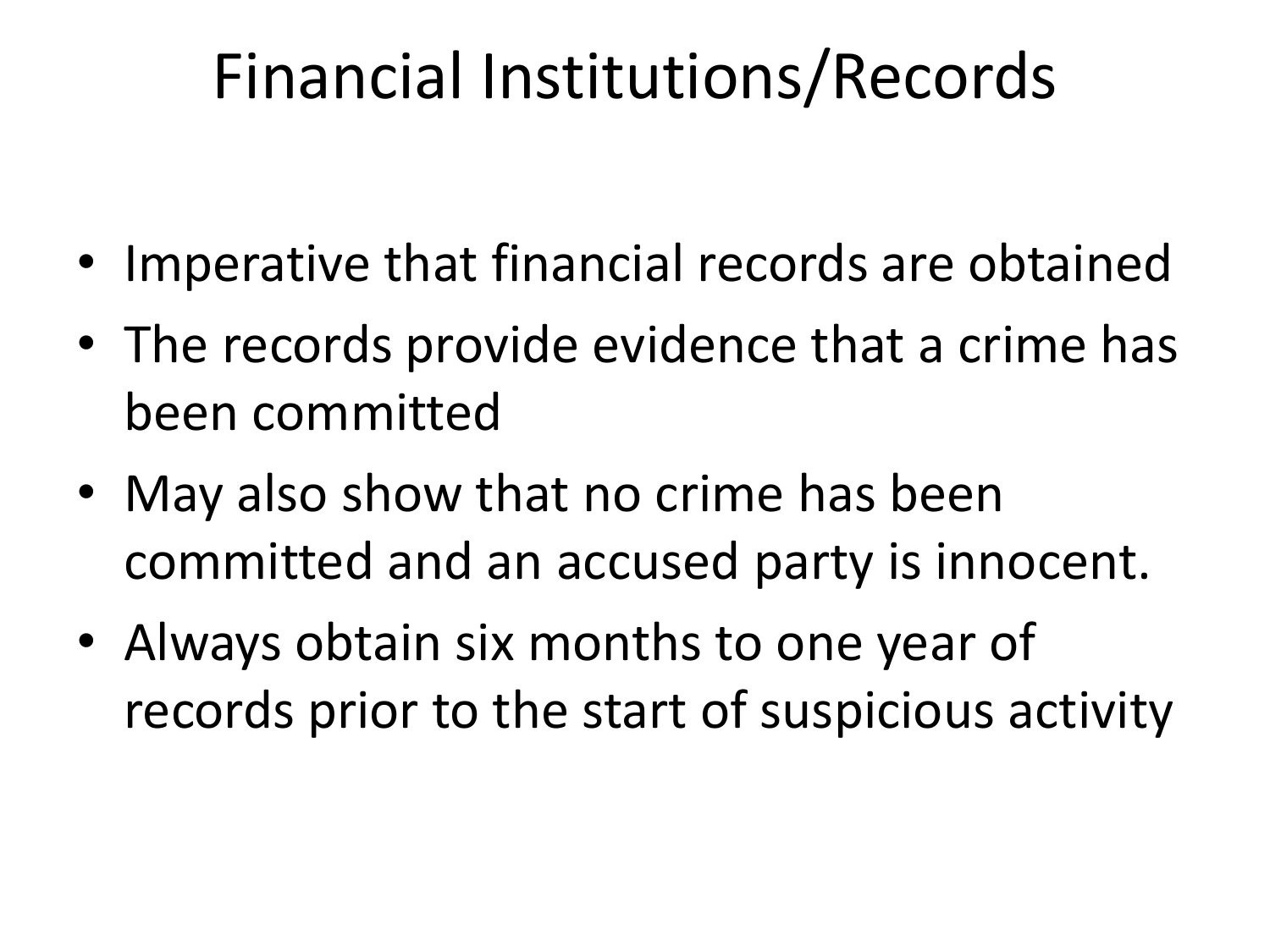# Types of records

- Bank/credit union records (savings, checking, credit/debit card, loan documents)
- Credit card records from card providers
- Cell phone records
- Computer (emails, social media, etc.)
- Western Union/wire services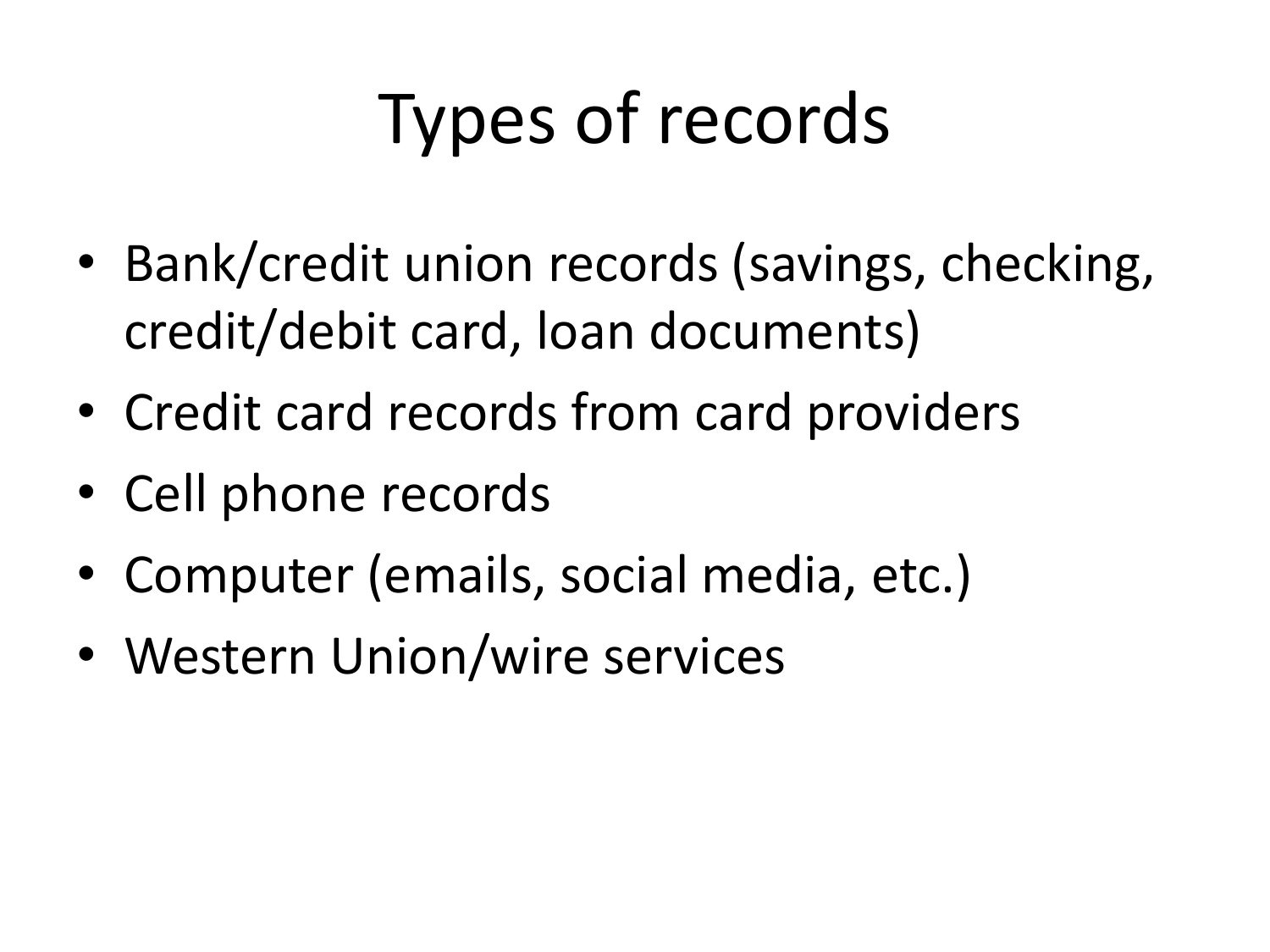# Obtaining financial records

- Contact the financial institution to find out where the court order is to be served (name, address, fax and telephone numbers)
- Some financial institutions will have you serve the court order at a local branch and they will then send it to the appropriate person
- Other institutions will have a "subpoena and court order compliance center" and will not accept the court order at the local branch. Obtain the compliance centers contact information and fax or mail the court order directly.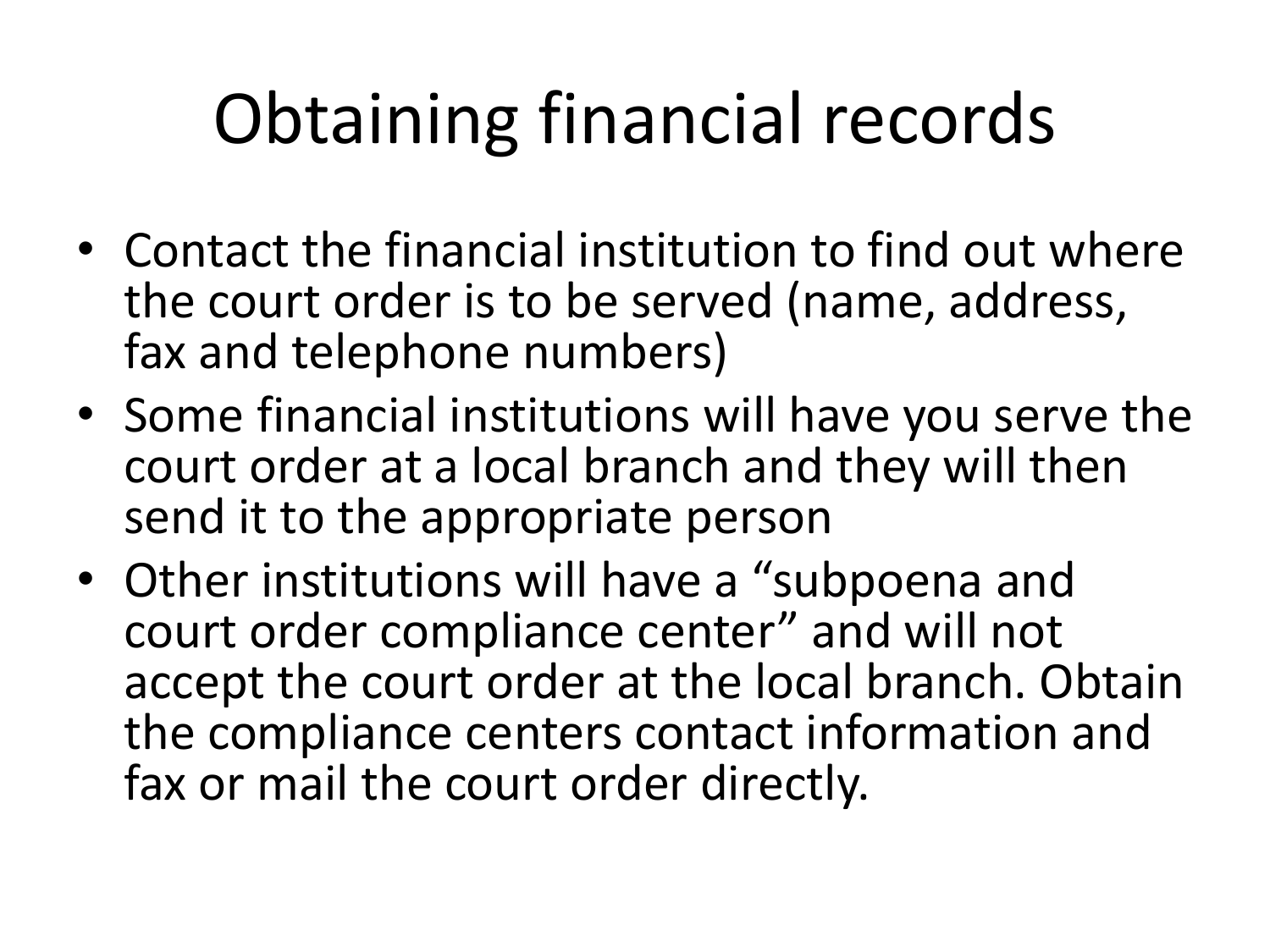- Obtain a completed affidavit and search warrant from another investigator and save the document on your computer or a flash drive
- Change the information on the document each time you use it to fit the case situation. Generally you will be asking for the same type of information each time.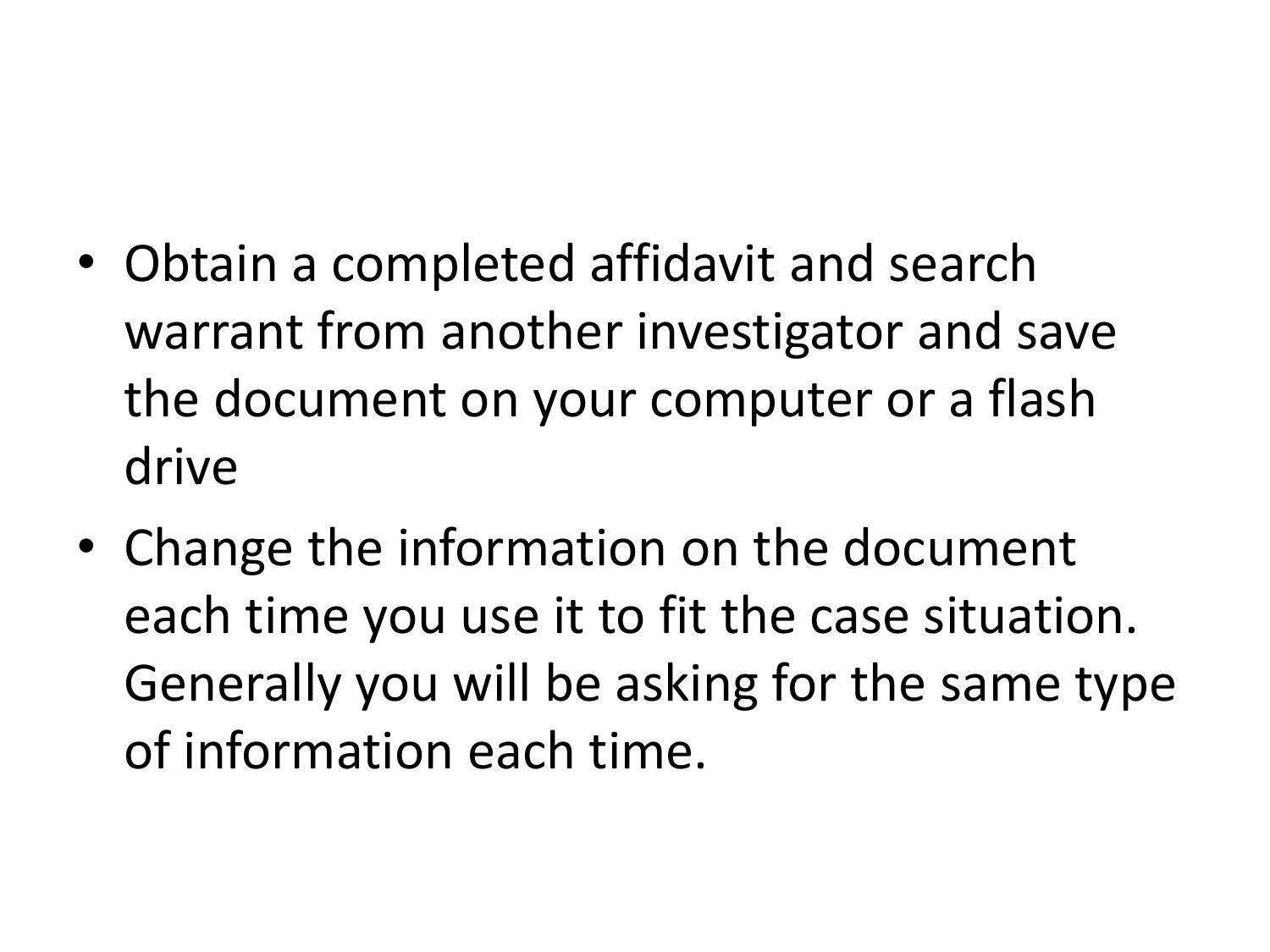- Investigators should also obtain the financial records on the suspect's bank accounts
- Suspects banking information may be known to the victim or other family members or this information may be obtained when the suspect is interviewed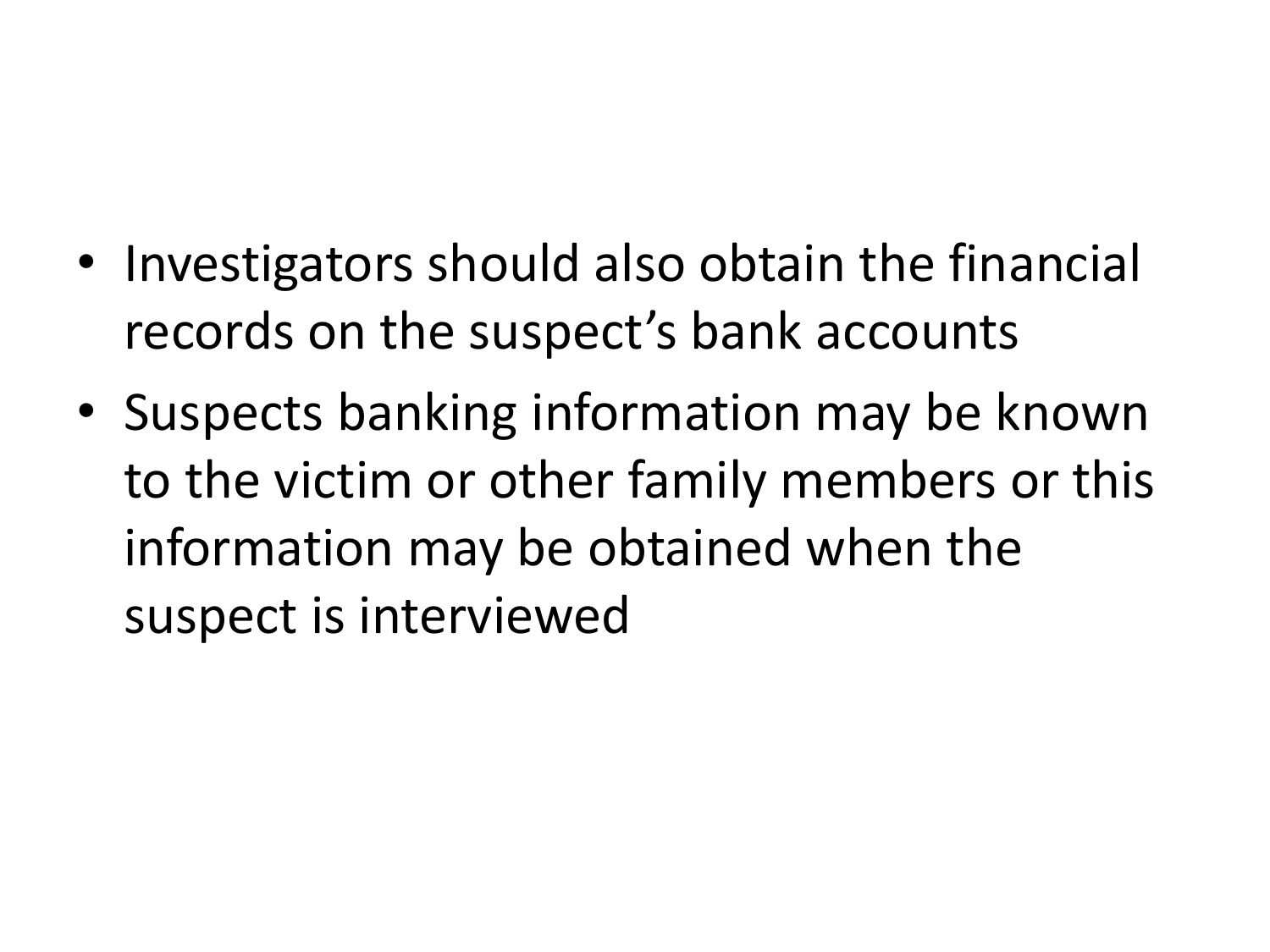- Look for a pattern of spending and/or withdrawals
- Records will show a pattern of spending prior to the suspect becoming involved in the financial affairs of the victim and an increased pattern of spending after the suspect become involved.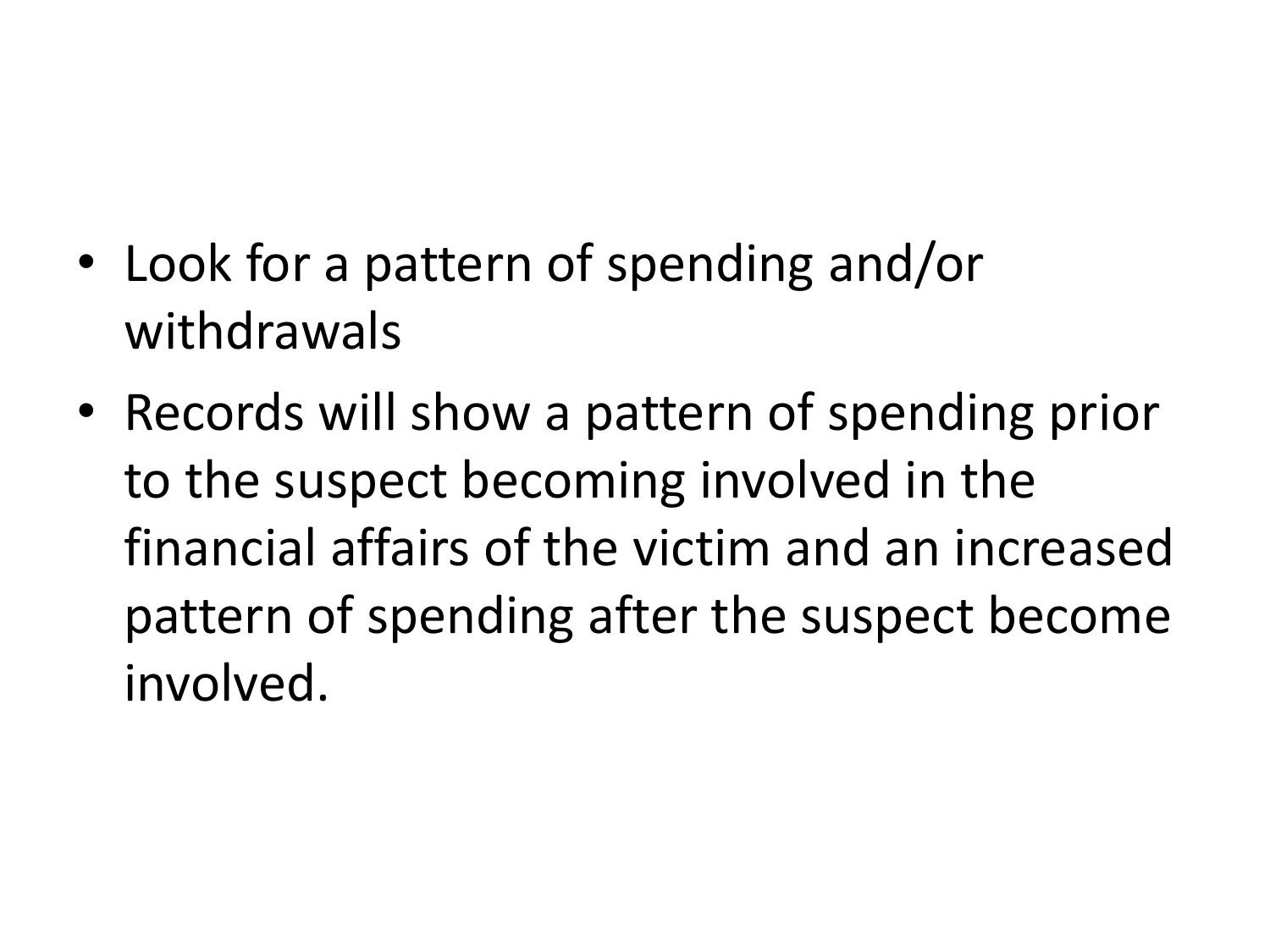- Also note the changes in spending (purchase) locations and the types of services/goods purchased
- Suspect if records recently showed purchases to a tanning salon or intimate apparel store when no such purchases previously existed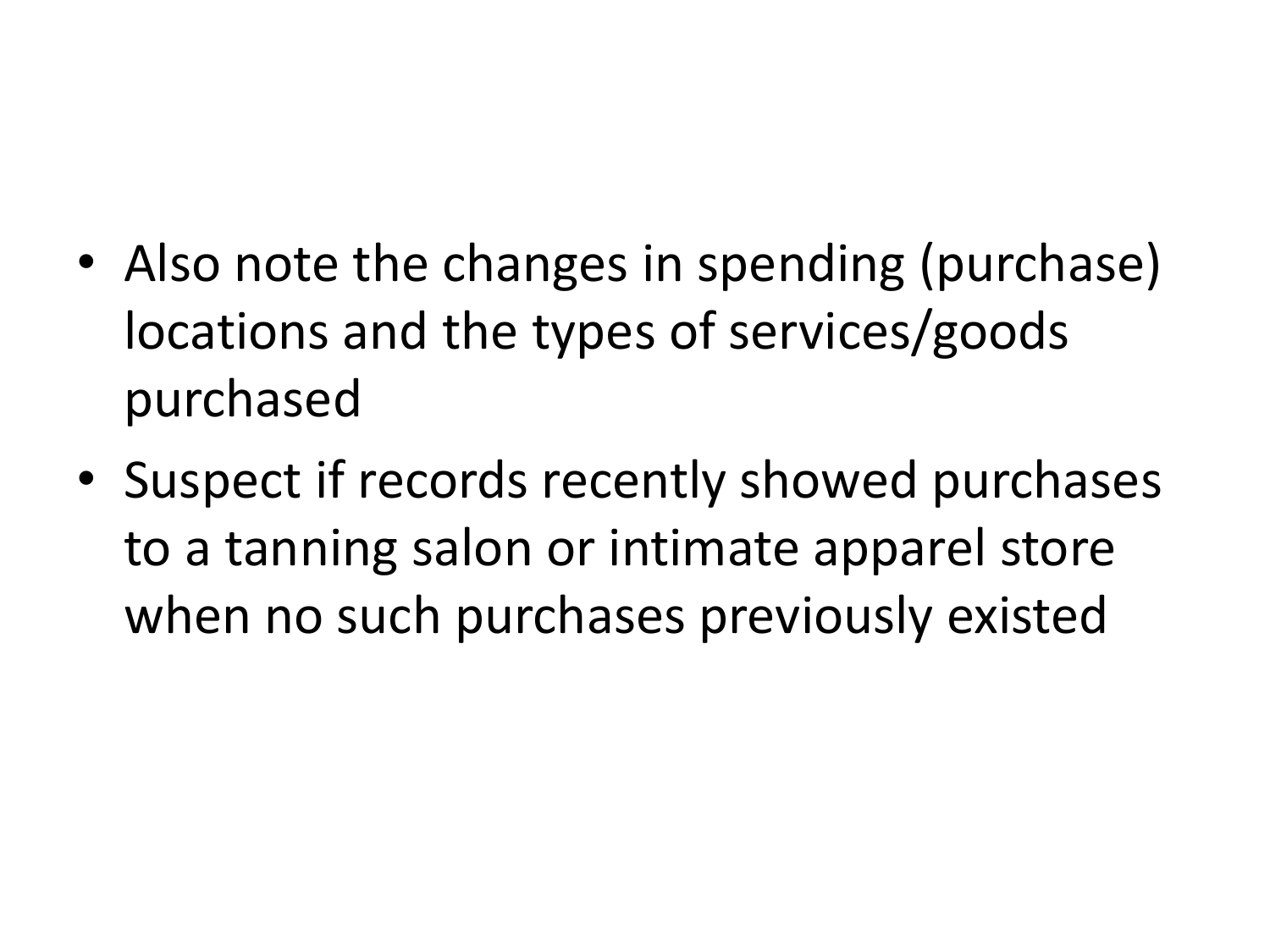- Purchases that appear to be benign on their face may also be suspect
- If convenience store purchases, gas purchases, and fast food restaurant purchases appear on the credit card statements and no such purchases were made prior to the suspects involvement, the purchases are suspect.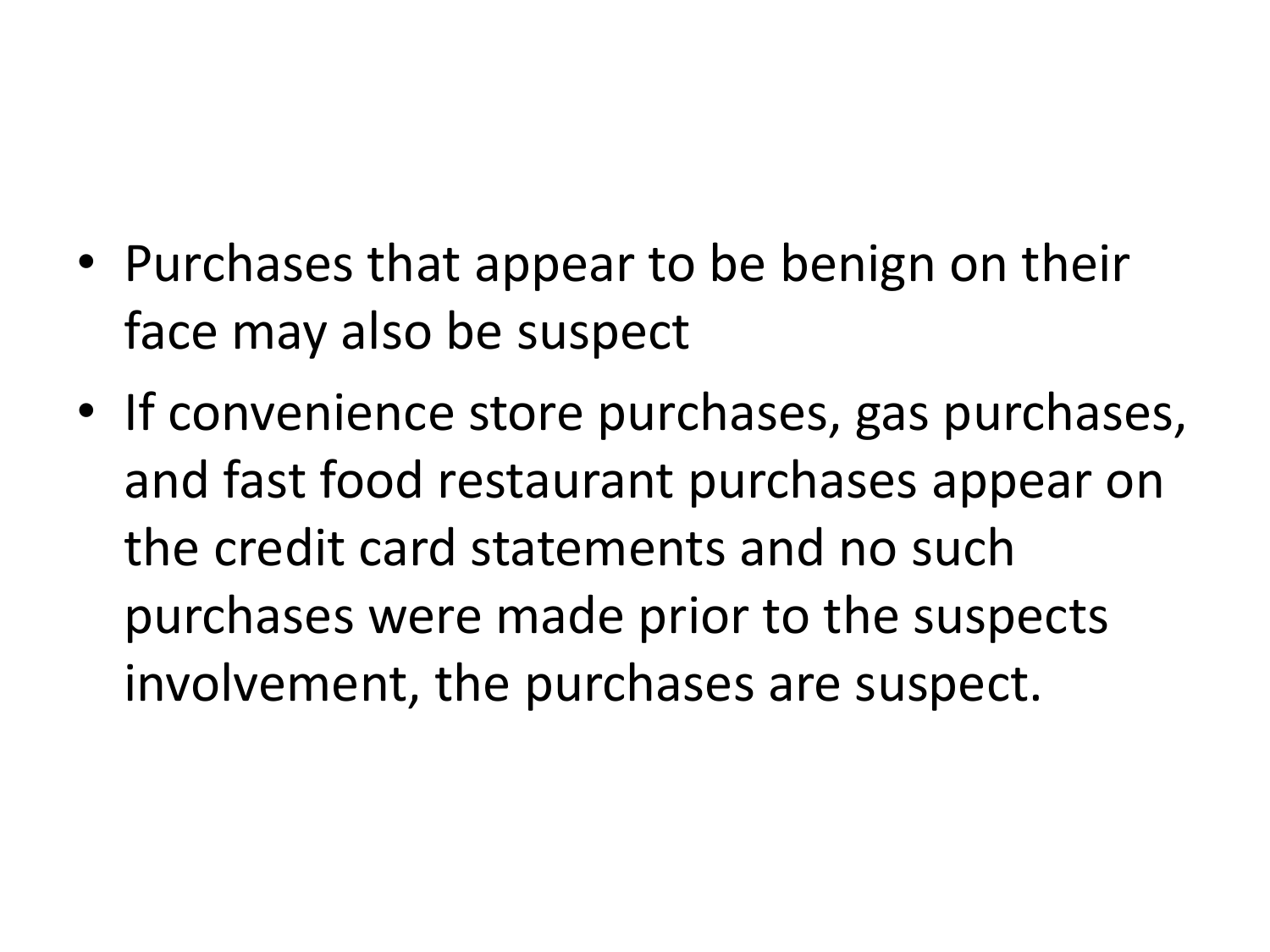- Some suspects will withdraw large sums of money from the victim's account
- Some will withdraw just small amounts over a period of time
- Others will do both
- You are looking and noting a pattern of spending that has changed since the suspect took control of the victim's finances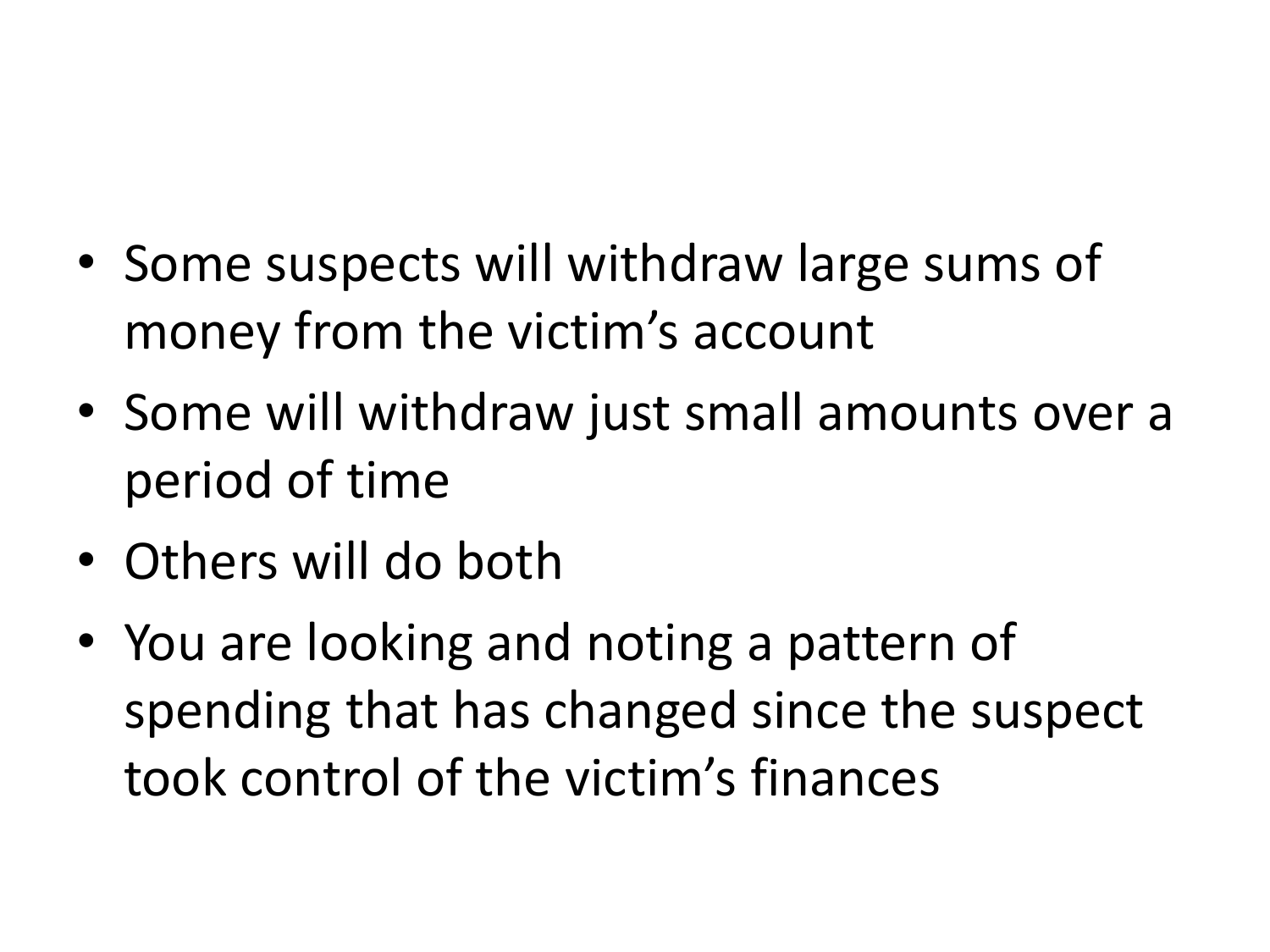- A graph or chart in your investigative report is an effective method to illustrate the change in spending patterns.
- The investigator should also note what type of deposits, deposit amounts, and who made the deposits in accounts (Social Security, Pension, etc.)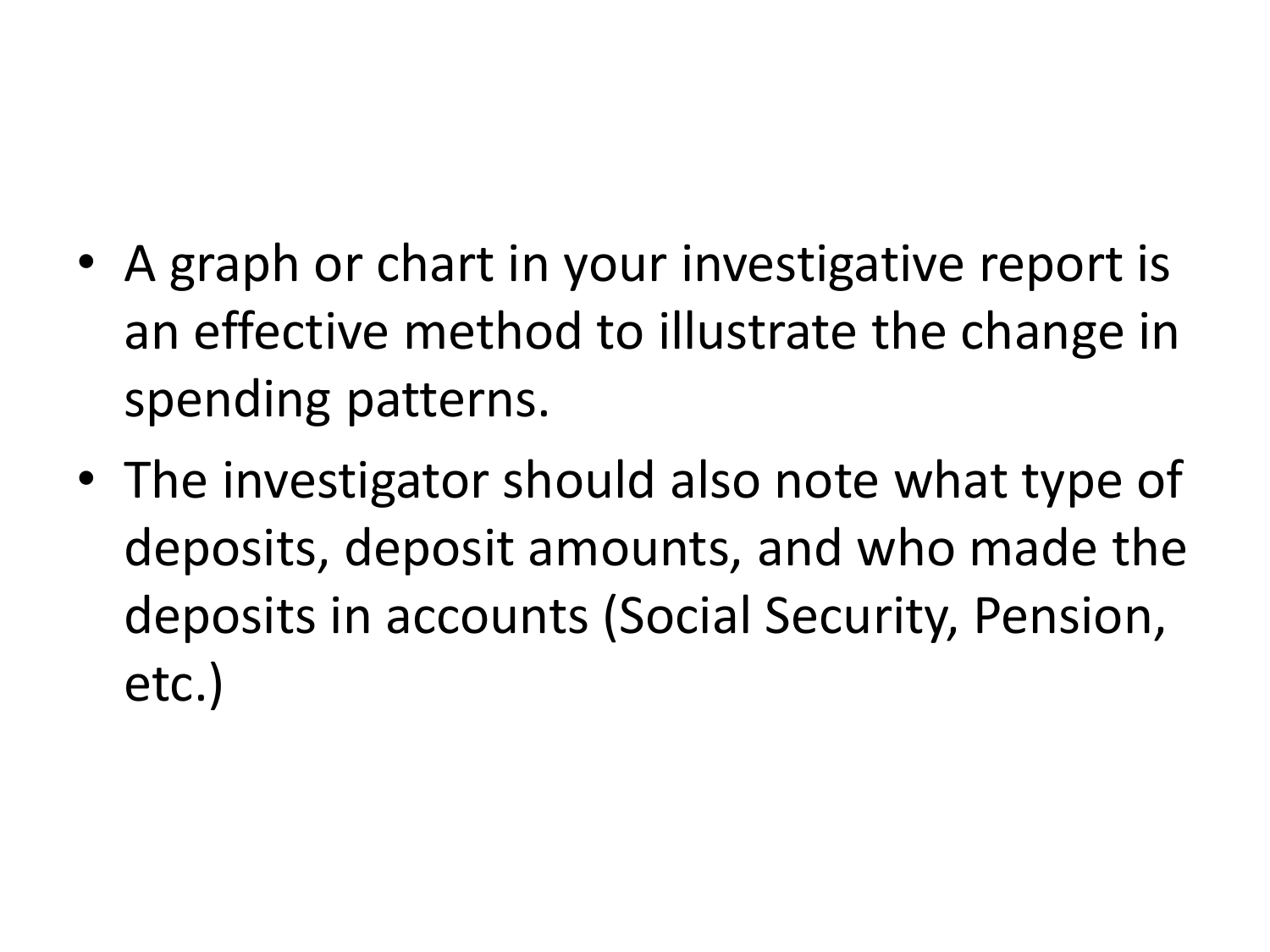- This is important when the victim and suspect have a joint account
- Needs to demonstrate that the suspect put in less funds in the account then he or she withdrew
- Often the suspect will put in very little or no funds into the account, while withdrawing regular amounts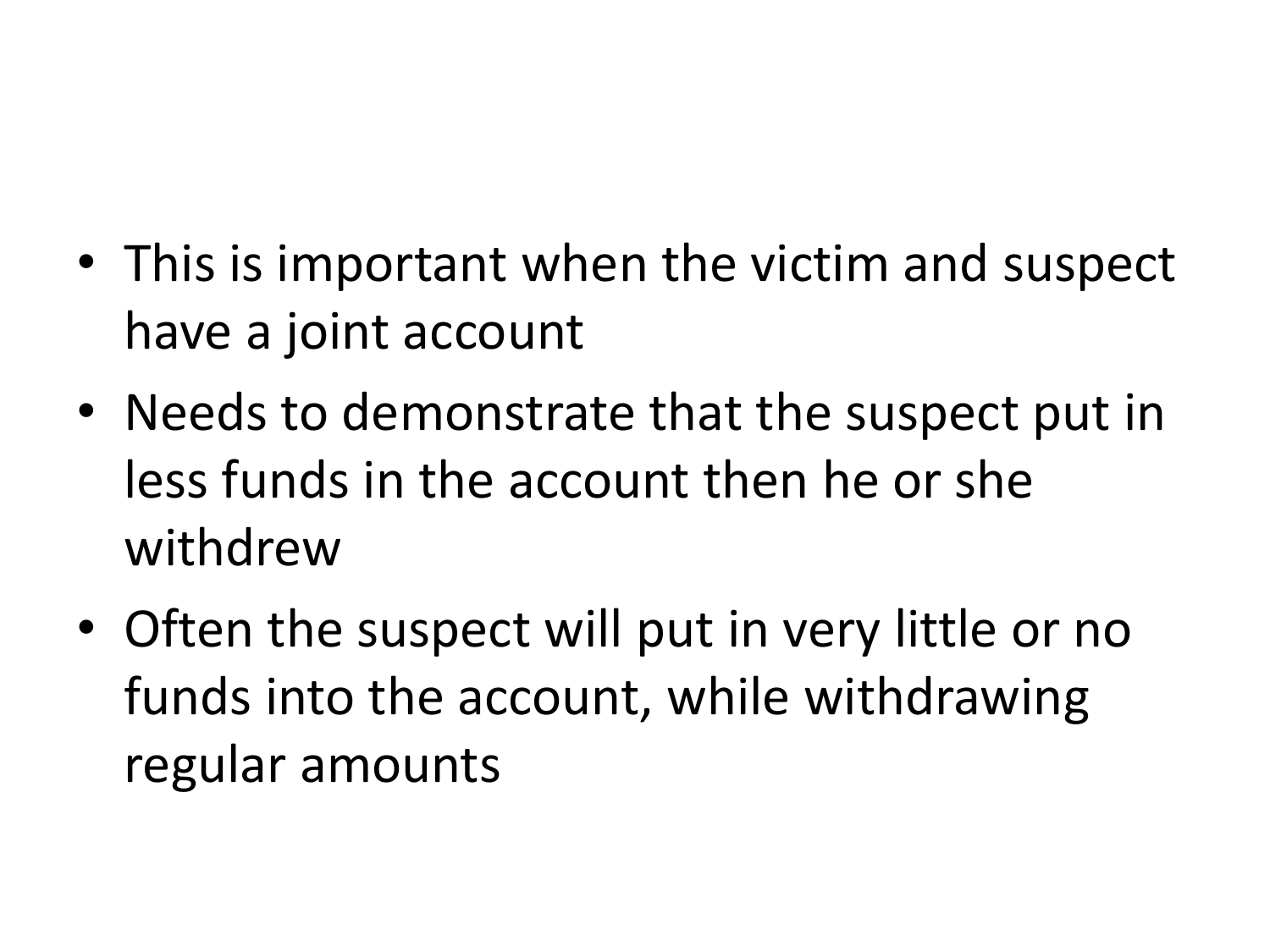- Some suspects will transfer funds from the victims account into their own account
- By obtaining the suspects financial records, the investigator will be able to document this unauthorized transaction.
- Some suspects transfer funds from one of the victim's accounts to another one of the victim's accounts and then withdraw the funds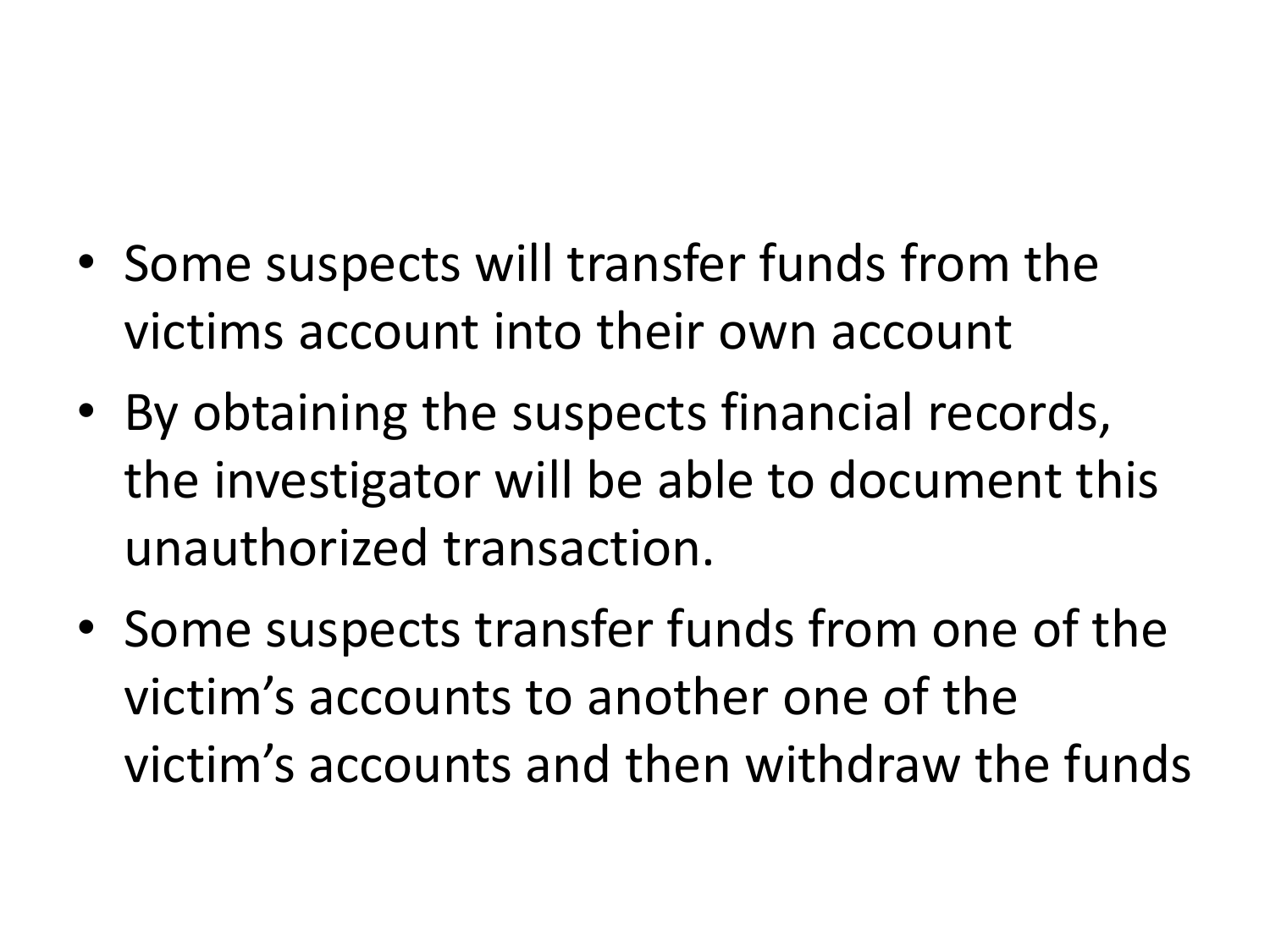- This is an attempt to complicate the paper trail
- Complicated cases involving estates, investments, business transactions, etc., the services of a forensic accountant may be necessary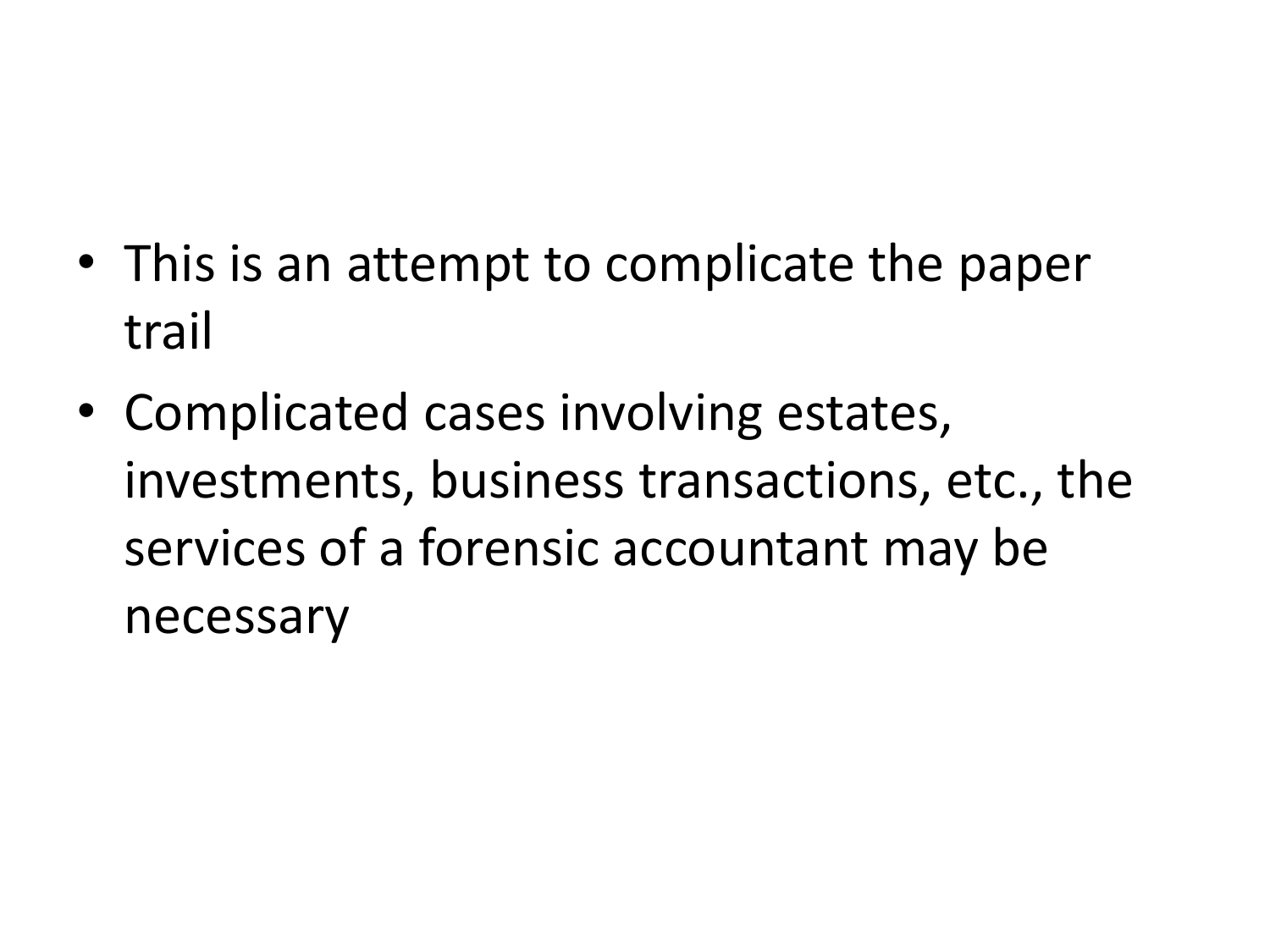#### Credit card records

- The same procedure applies for credit card records. A court order is required
- Often the victim will have a credit card through their local bank. If this is the case, a request for credit card records can be included in the search warrant affidavit for bank records
- It would not be necessary to complete two separate search warrants going to the same financial institution.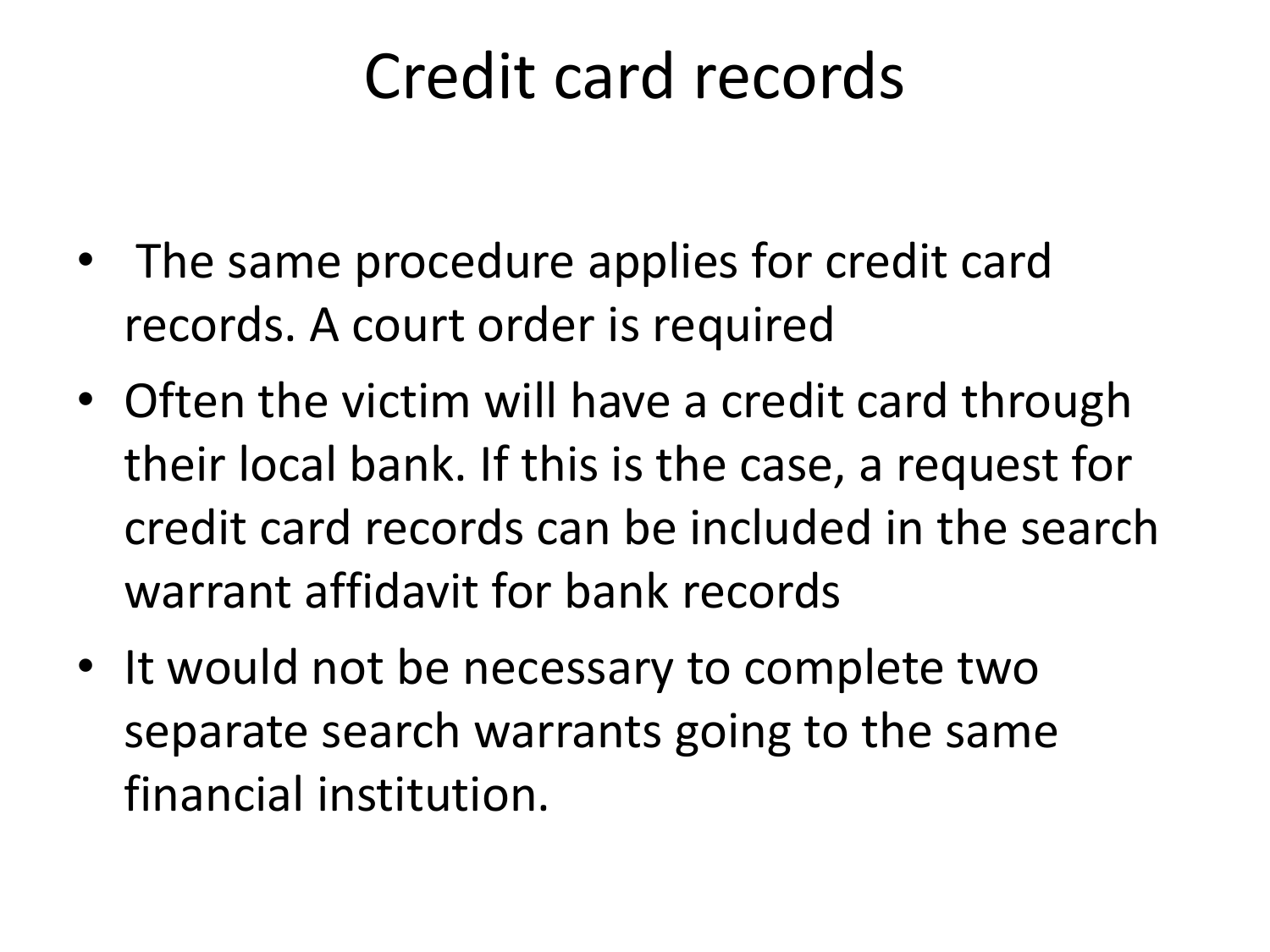### Cell phone text records/computer emails

- The text messages and/or emails can be obtained by the following methods:
- A search warrant is obtained for the suspect's cell phone
- A second search warrant is obtained for the contents of the phone
- The search warrant is served to the cell phone carrier for cell phone texts
- Carriers may only store text data for 0-5 days.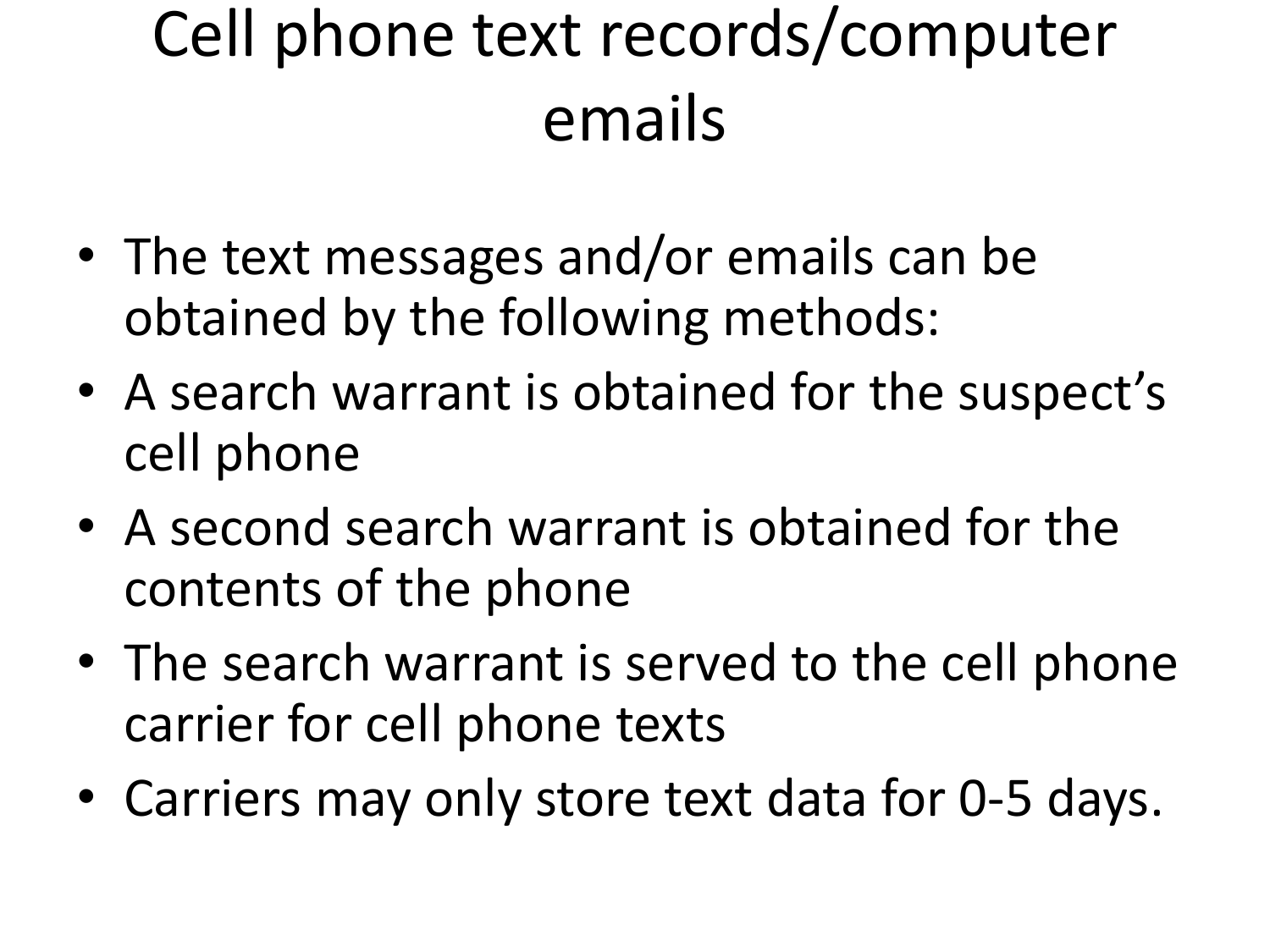- A search warrant for the cell phone and/or computer is served to the suspect, or consent is granted and the phone and/or computer is sent to the local crime lab. Obtain unlock code.
- The lab will require either a search warrant or written consent to retrieve the text messages and/or emails. Phone should be placed in "airport mode" to prevent it from being remotely wiped.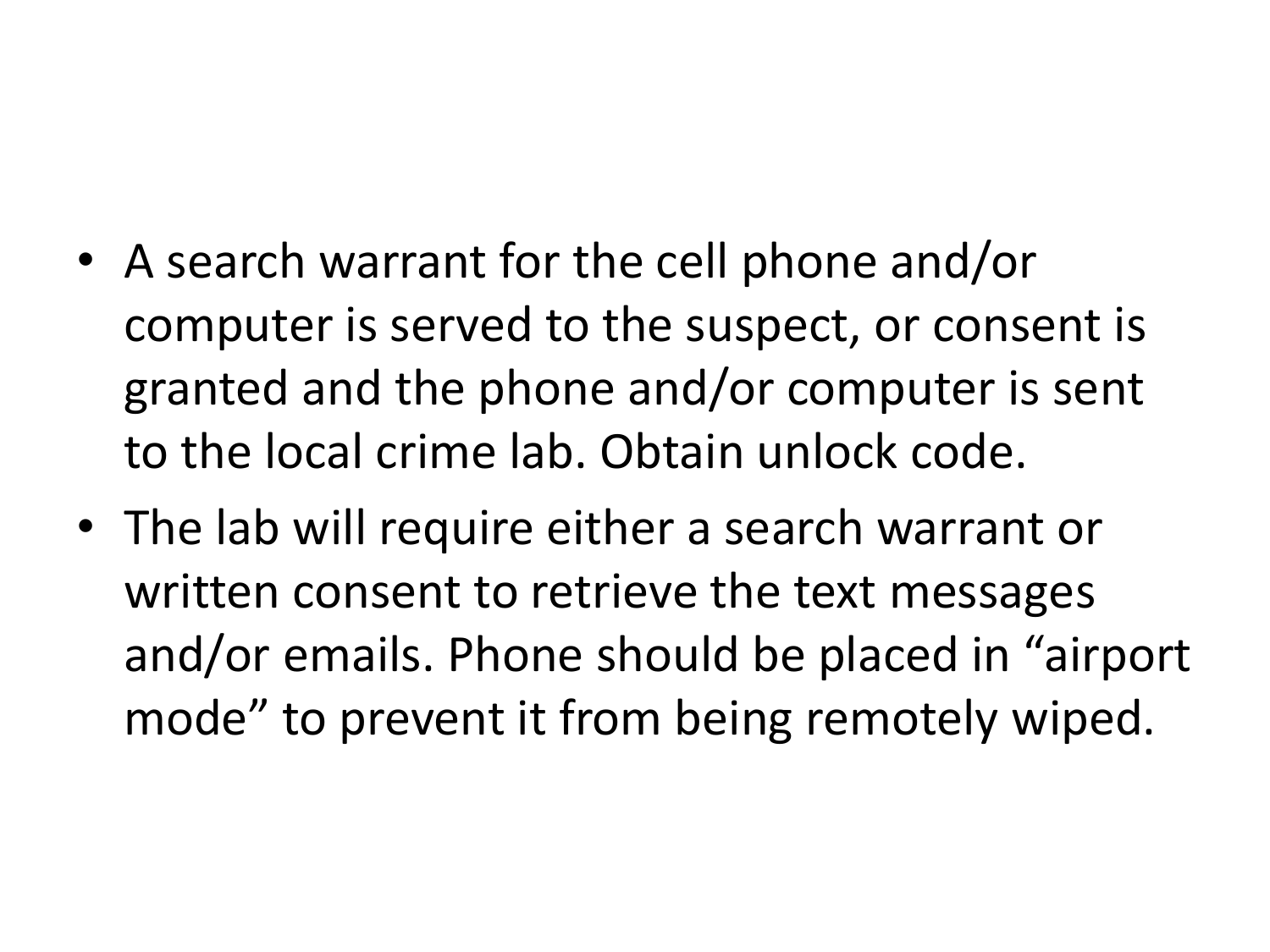- Photographs can also be taken of text messages on a cell phone with good results
- The suspect would need to consent to accessing the texts and photographing the texts. Emails can be photographed and printed.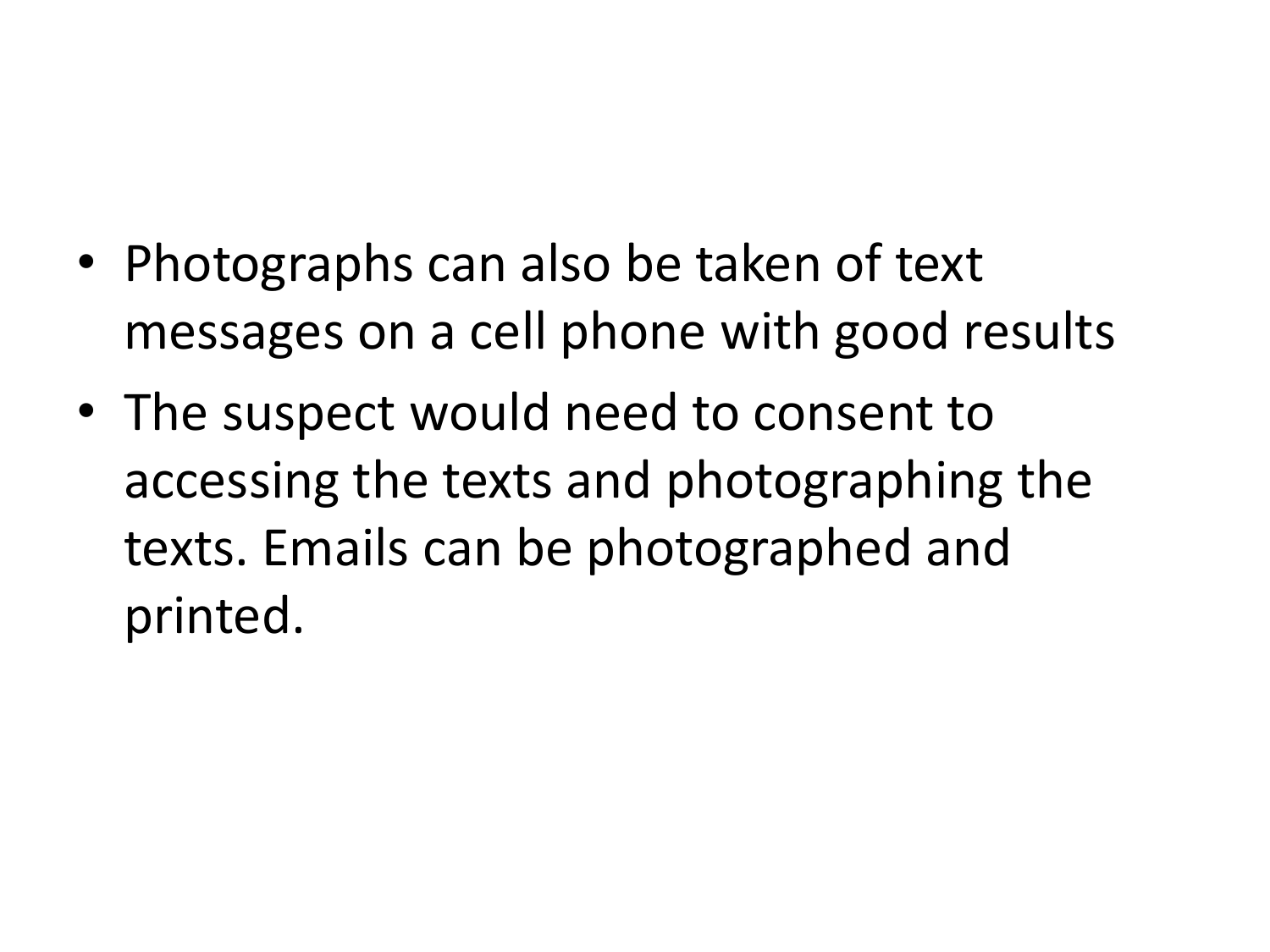- Text messages and/or emails can also be obtained from a cooperative third party (receiver of text messages or emails from suspect)
- The suspect may have texted or emailed another family member or involved party to defend their actions or to apologize
- Written consent recommended
- The prosecutor may still request that you obtain the contents of the suspect's cell phone/computer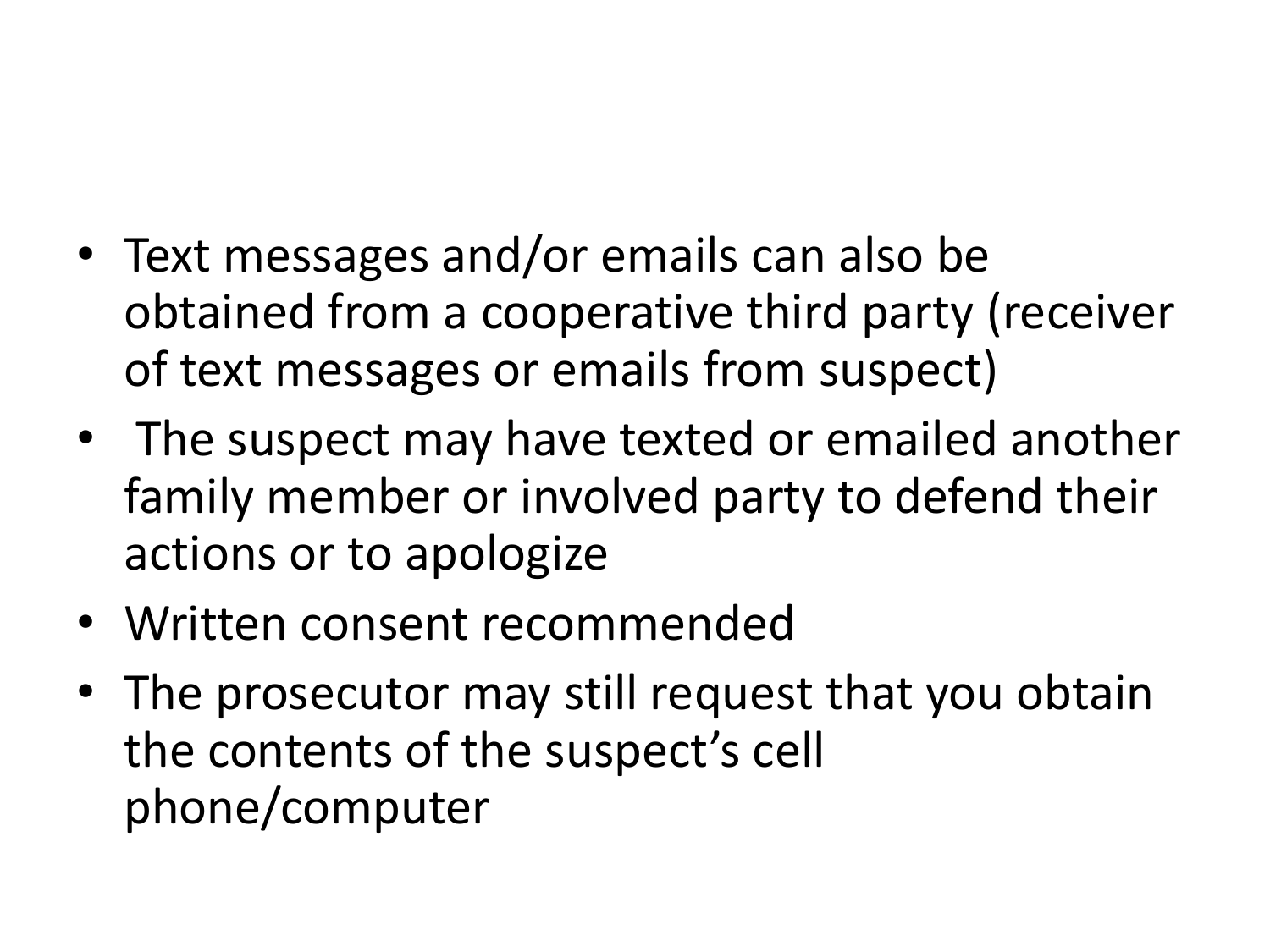### Video footage

- If transactions are conducted at a financial institution, video footage or still photographs may be available showing the suspect present or making the transaction
- A search warrant will be required to obtain this footage from financial institutions
- Purchases at a convenience store or "big box" store", may yield video footage showing the suspect making the purchase
- Convenience stores and some big box stores may not require a search warrant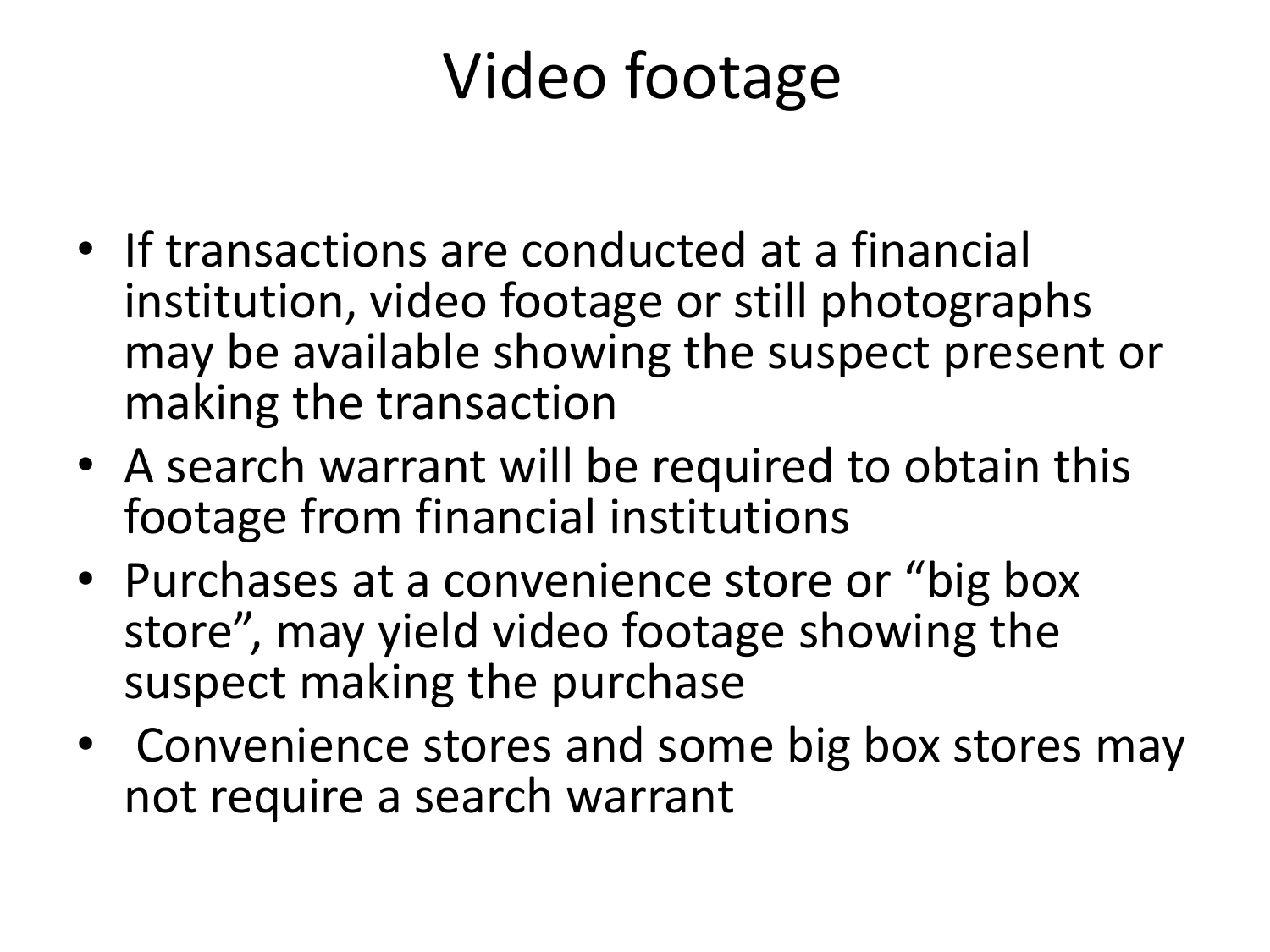#### Court Orders, Search Warrants

• There are two types of court orders used to obtain records, a search warrant and an investigative subpoena.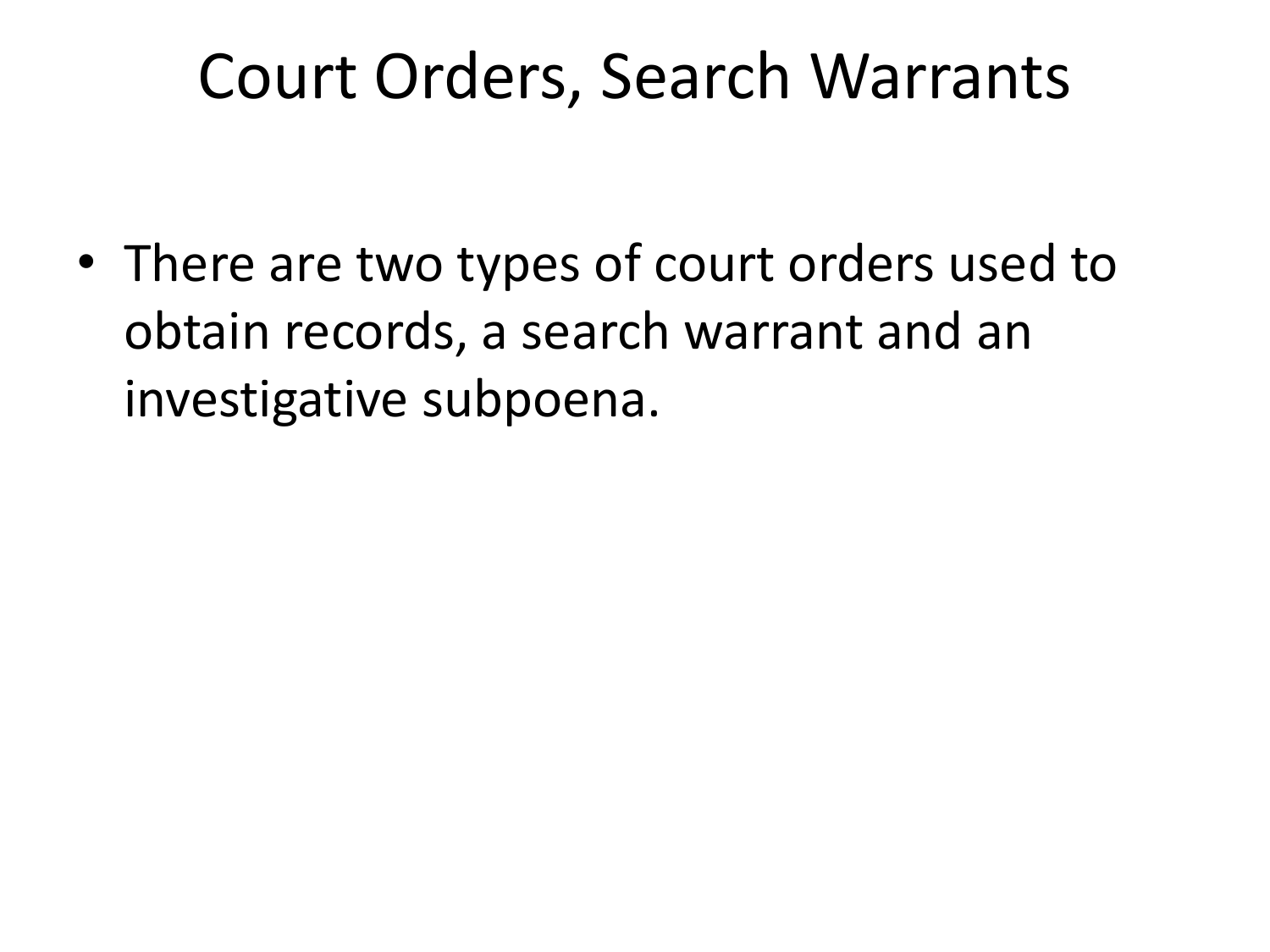## **Search warrants**

- An affidavit and search warrant is completed and sworn to before a judge or magistrate.
- The search warrant must:
- State the person or property to be seized or searched
- The area to be searched
- The objects sought
- Supporting information establishing the grounds for the warrant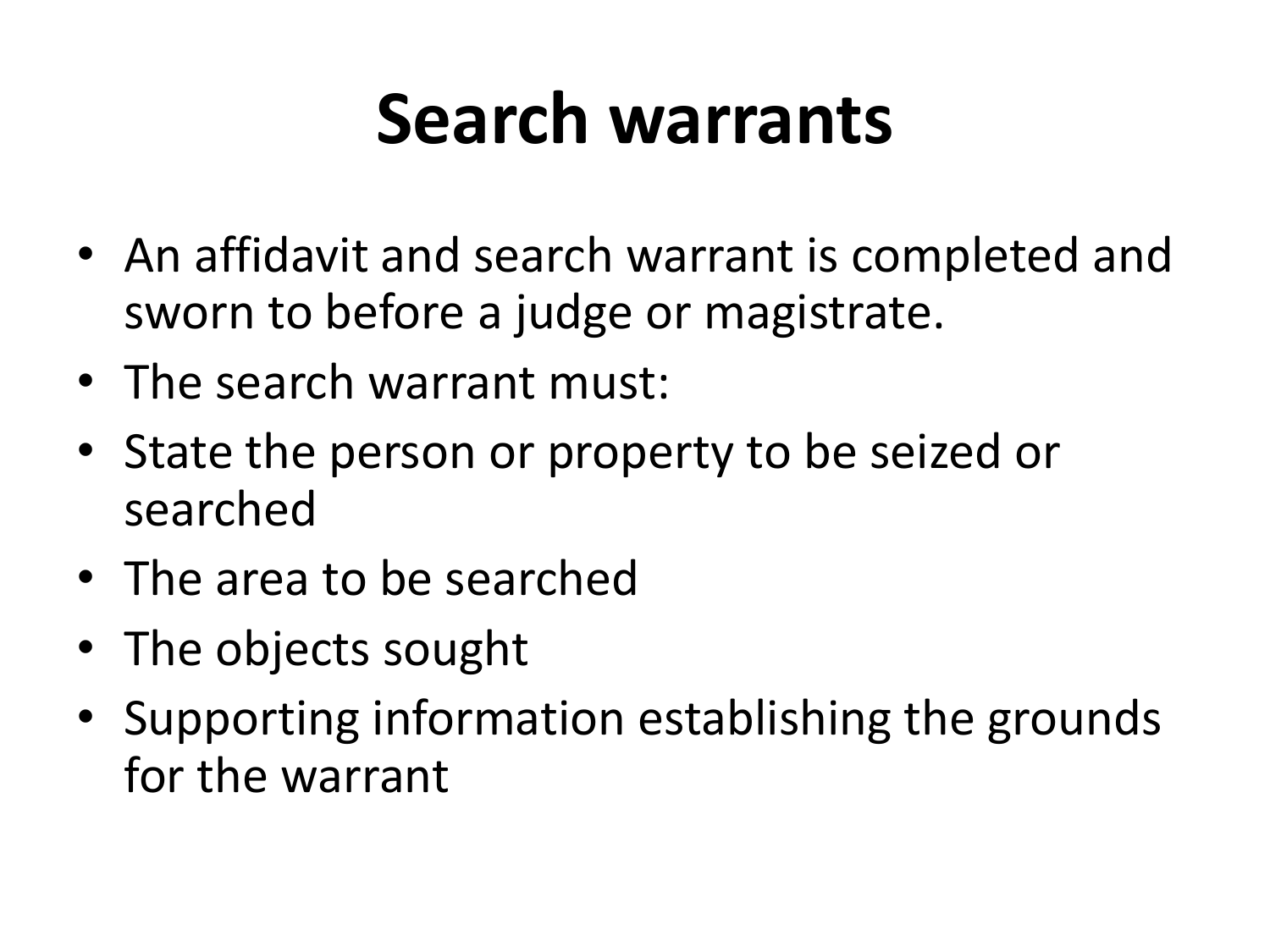- If probable cause exists, the judge or magistrate will sign the search warrant
- . In some jurisdictions the local prosecutor wants to review and sign the affidavit before it is sworn out (check with your local prosecutor)
- The search warrant is then either delivered or faxed to the financial institution
- A certification of records form should also accompany the search warrant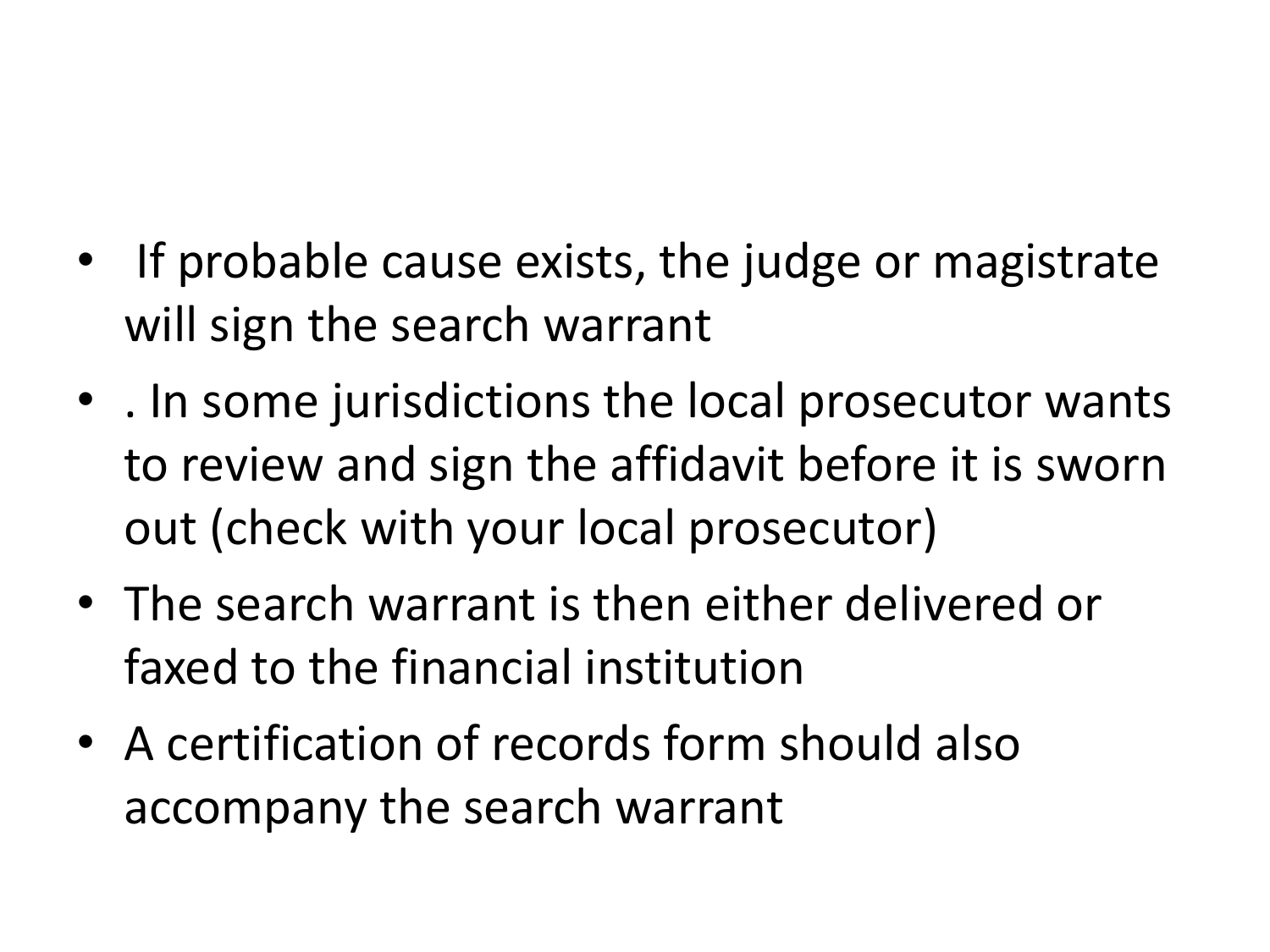# **Investigative subpoena**

- The investigative subpoena (application and order) is completed and the application is signed by a local prosecutor
- The subpoena must be in writing and contain:
- A brief description of each felony investigated
- The name of each person to be questioned or who will produce documents
- A general description of records, documents, or physical evidence to be examined
- Facts establishing the prosecutor's belief that the documents are relevant to the investigation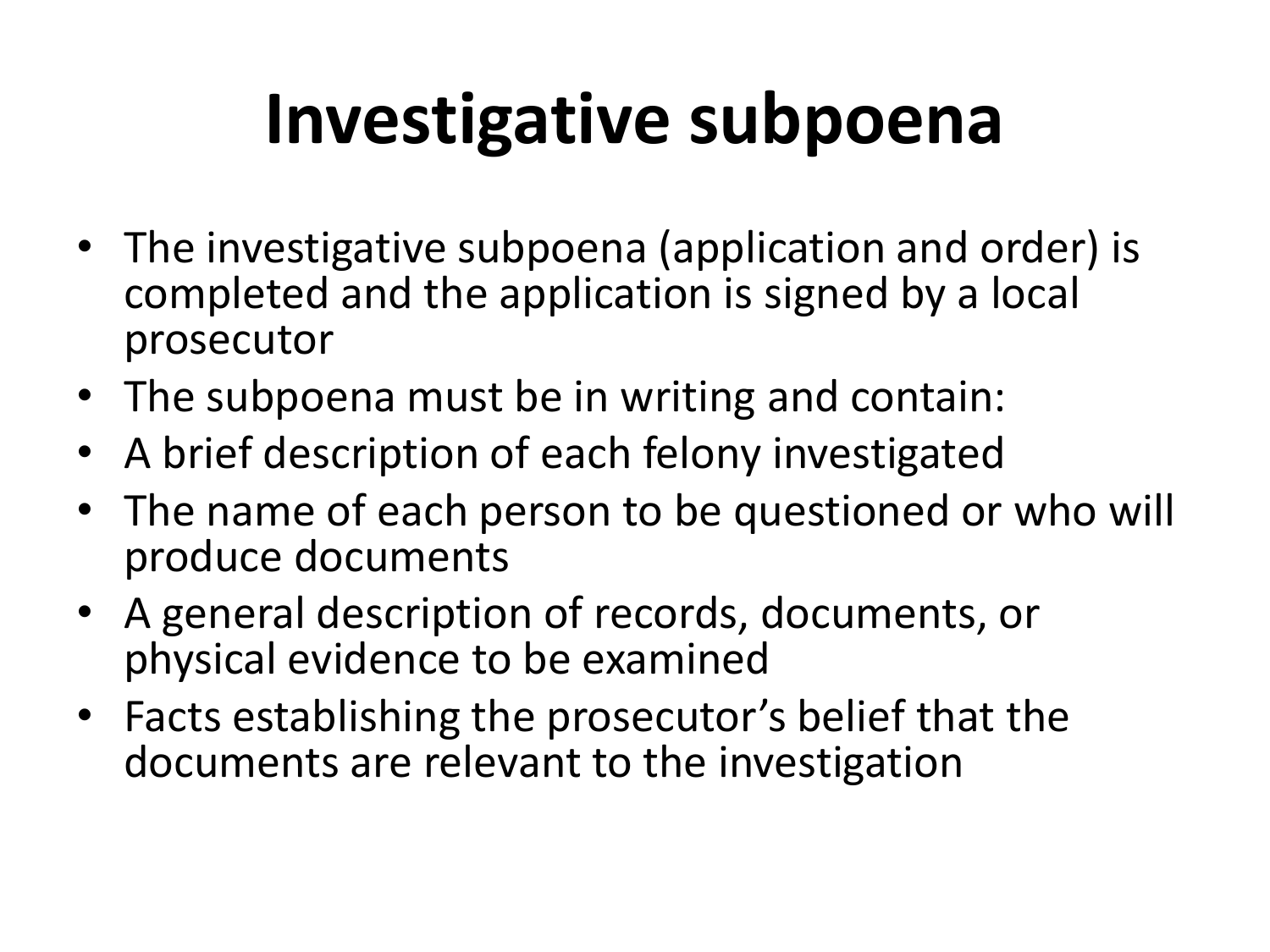- The subpoena is then sworn to in front of a judge (magistrates cannot authorize a subpoena)
- If reasonable cause exists, the judge will sign the order of subpoena
- The application is then filed with the court
- The prosecutor then obtains the order a draws the subpoena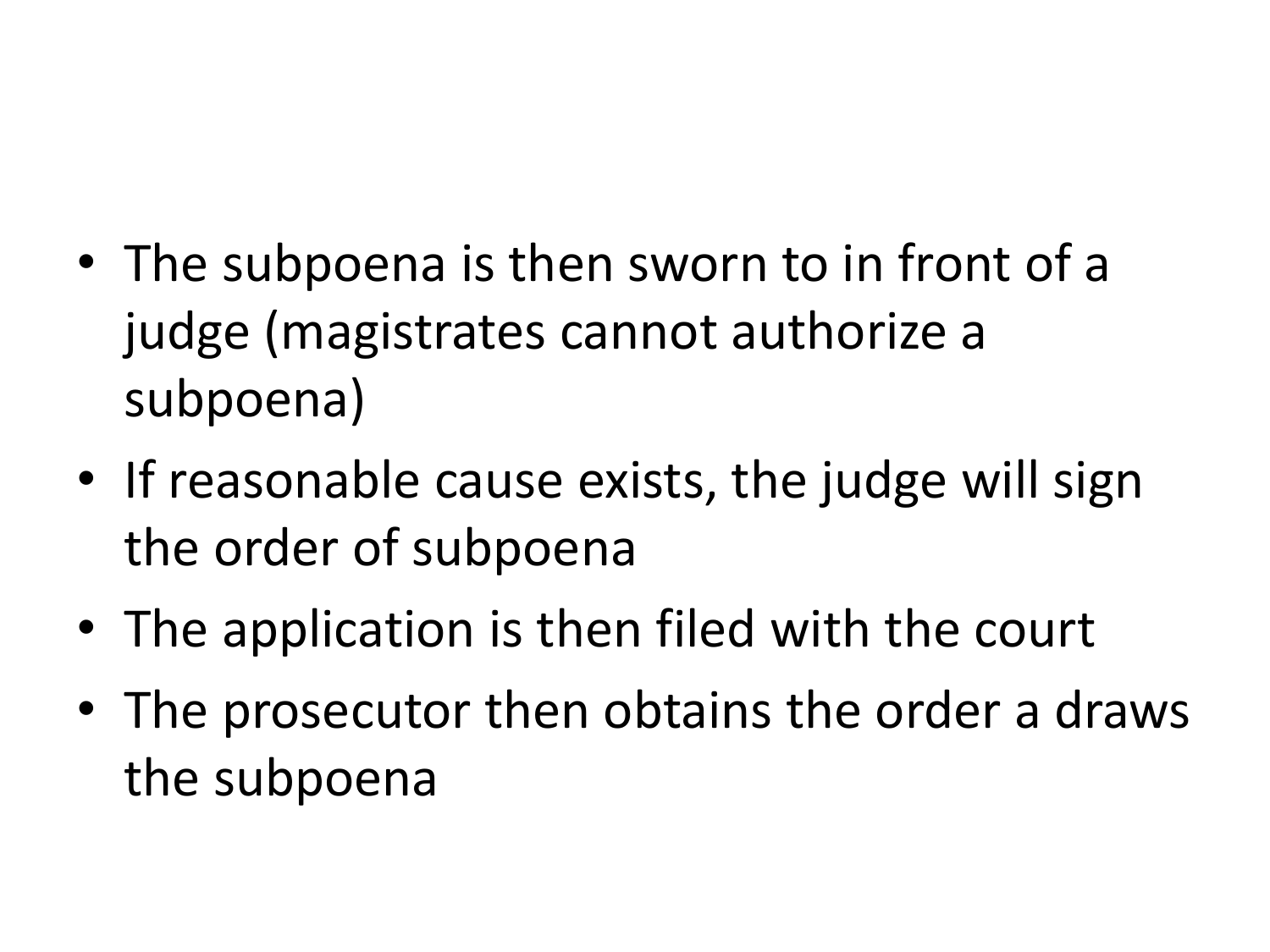- The subpoena is the delivered or faxed to the financial institution
- In order to obtain an investigative subpoena, the offense must be a felony crime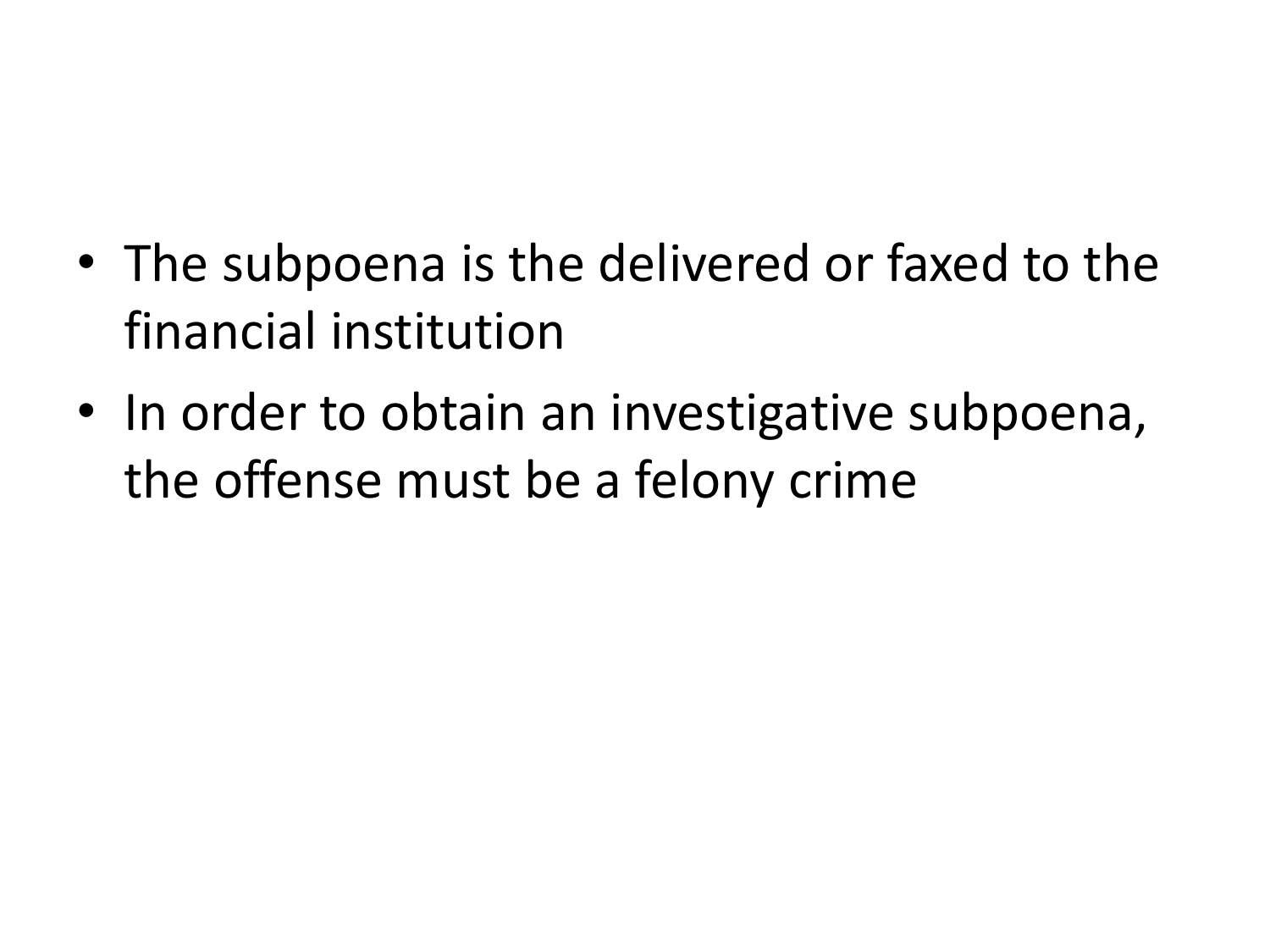#### Victim Interview

- The reporting officer has already conducted the initial victim interview and obtained the necessary preliminary information
- May be necessary to conduct a secondary interview
- The victim may be able to clarify questions about the account activity and purchase activity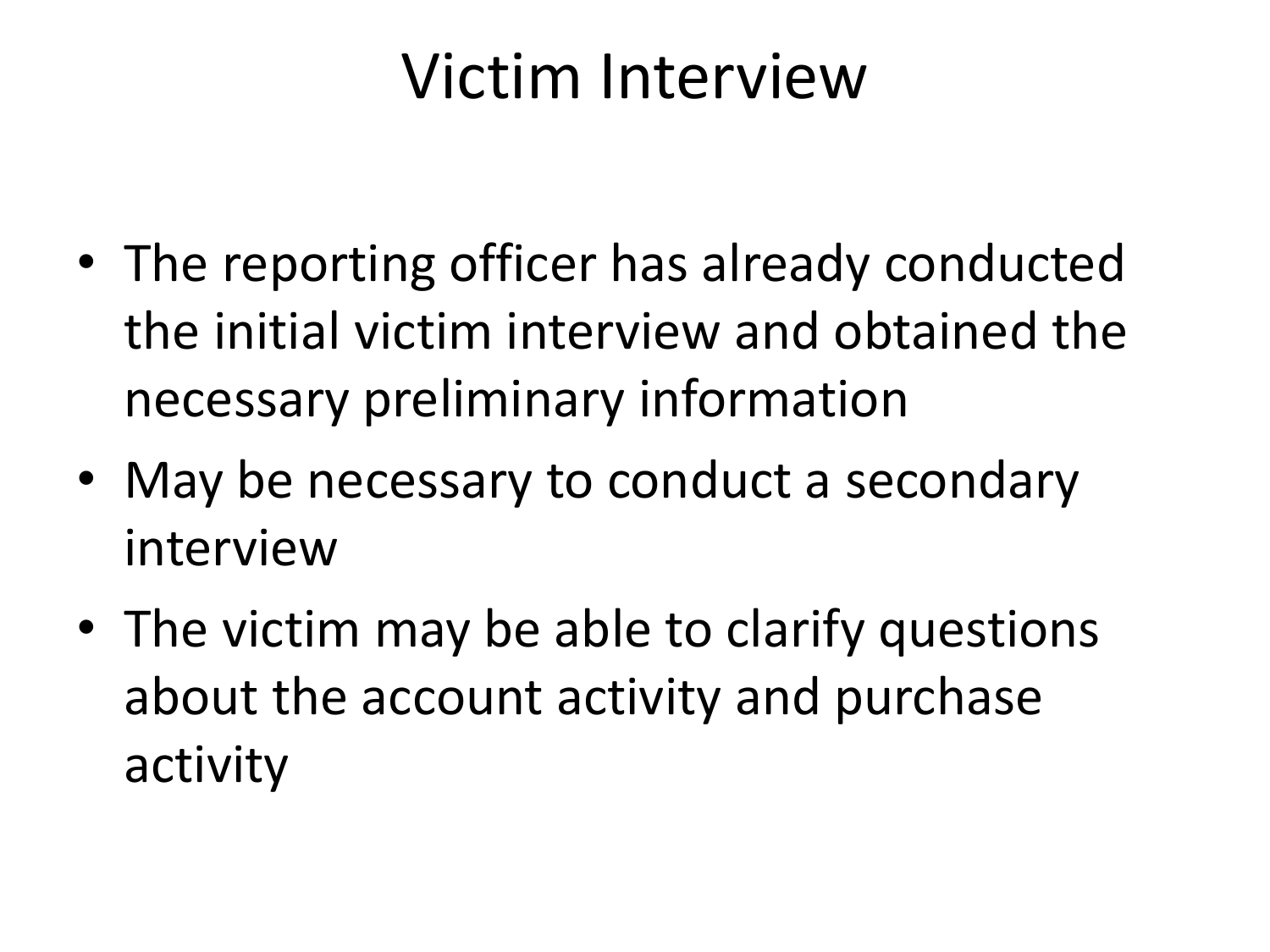## The following is some tips on interviewing elderly victims:

- Speak clearly to the victim and avoid using slang, or street terms. Look directly at the victim, as they may be hearing impaired and may rely on reading lips
- It may be helpful to have an adult protective services worker present. They may have already built a rapport with the victim
- Be polite and respectful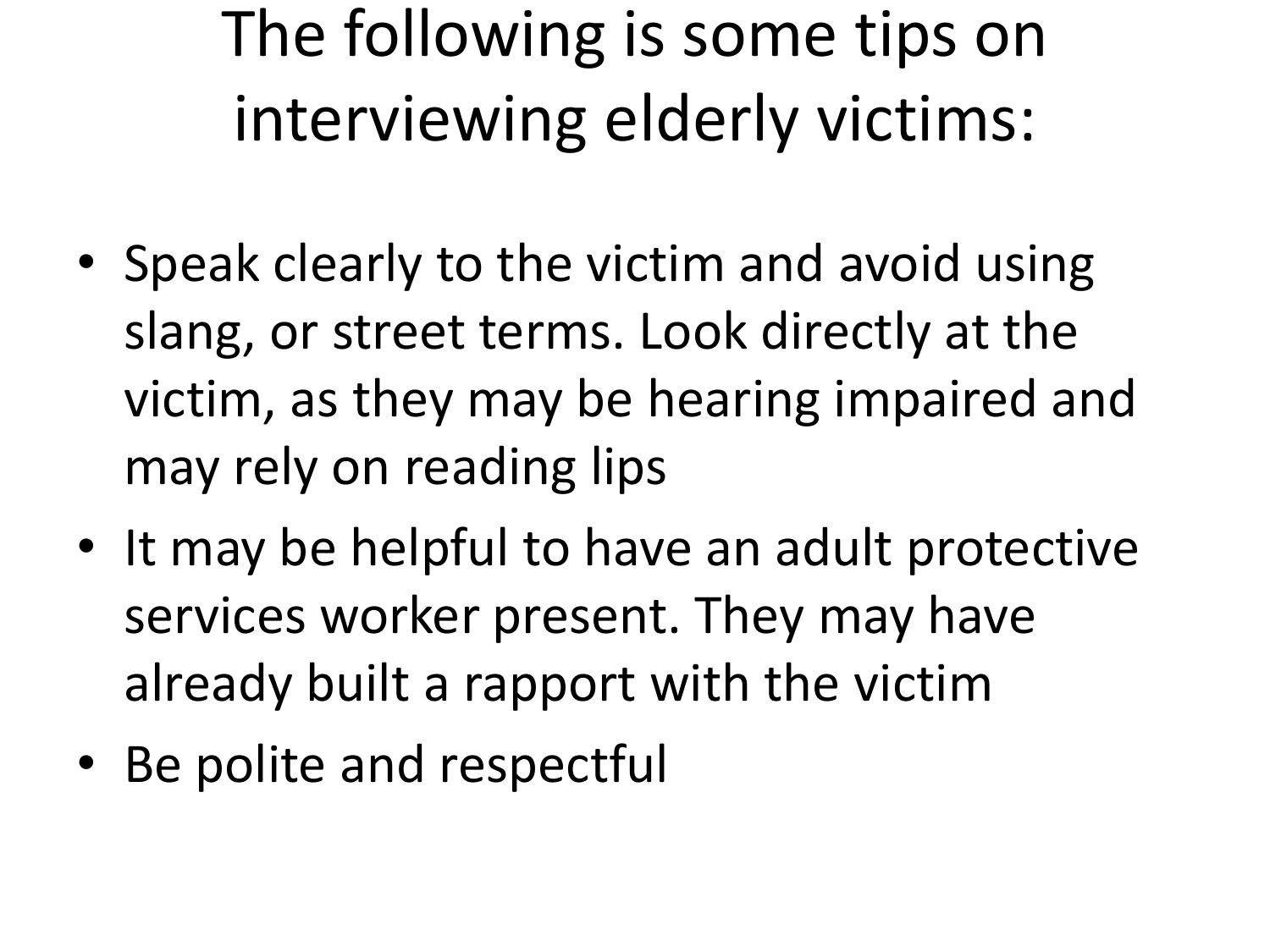- It is helpful to have a family member present to help in the communication process. Never interview the victim with the suspect present
- The investigator may need to conduct the interview at the victim's home
- Record (audio) the interview
- Remember, you are conducting an interview, not an interrogation. Don't become frustrated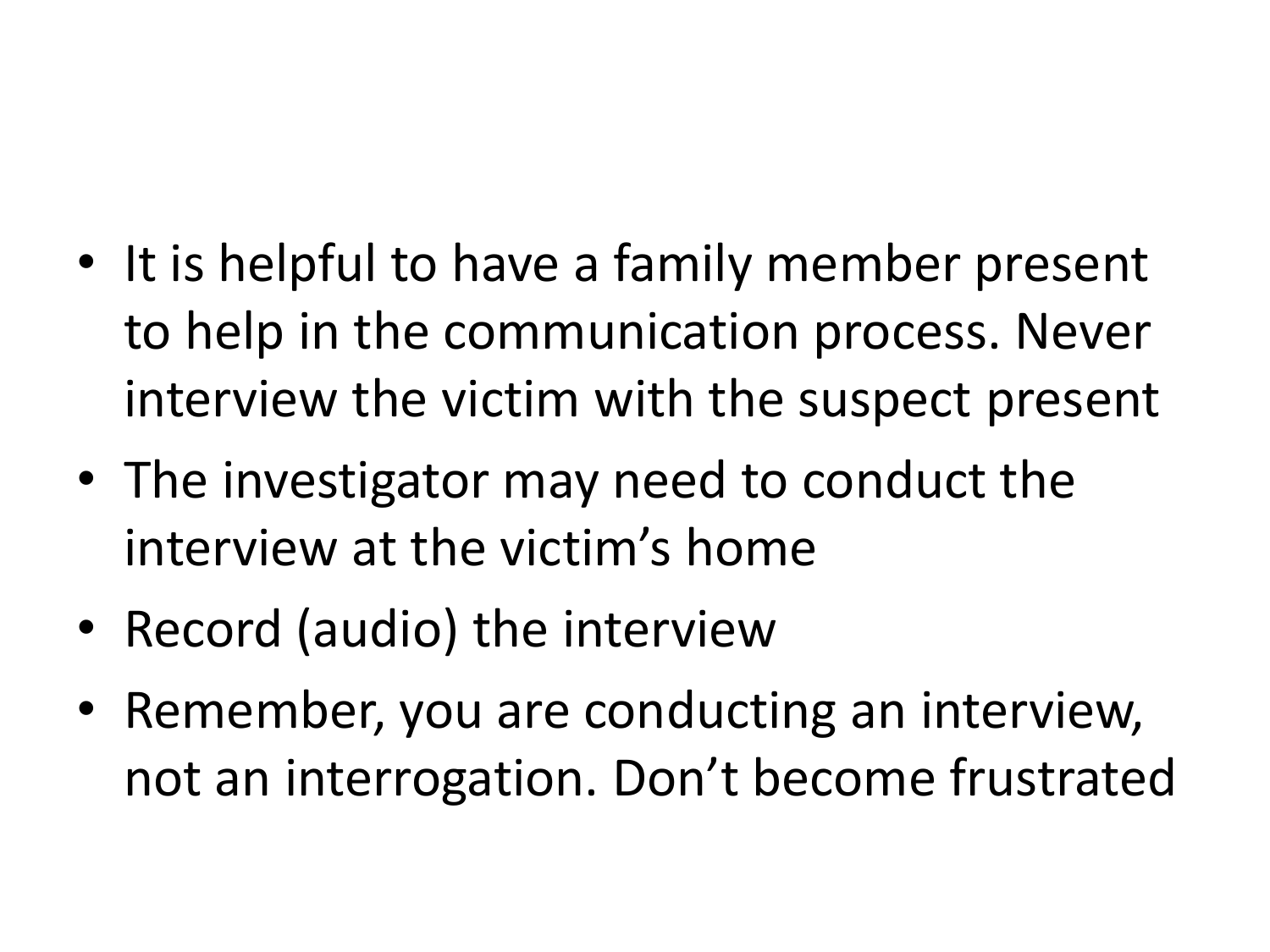#### Witness interviews

- Family members, friends, the power of attorney holder (if not the suspect) and neighbors should be interviewed.
- Family members and family friends may be able to provide you with statements made by the suspect (can be used later in the suspect interrogation)
- They may have emails or text messages from the suspect or other evidence.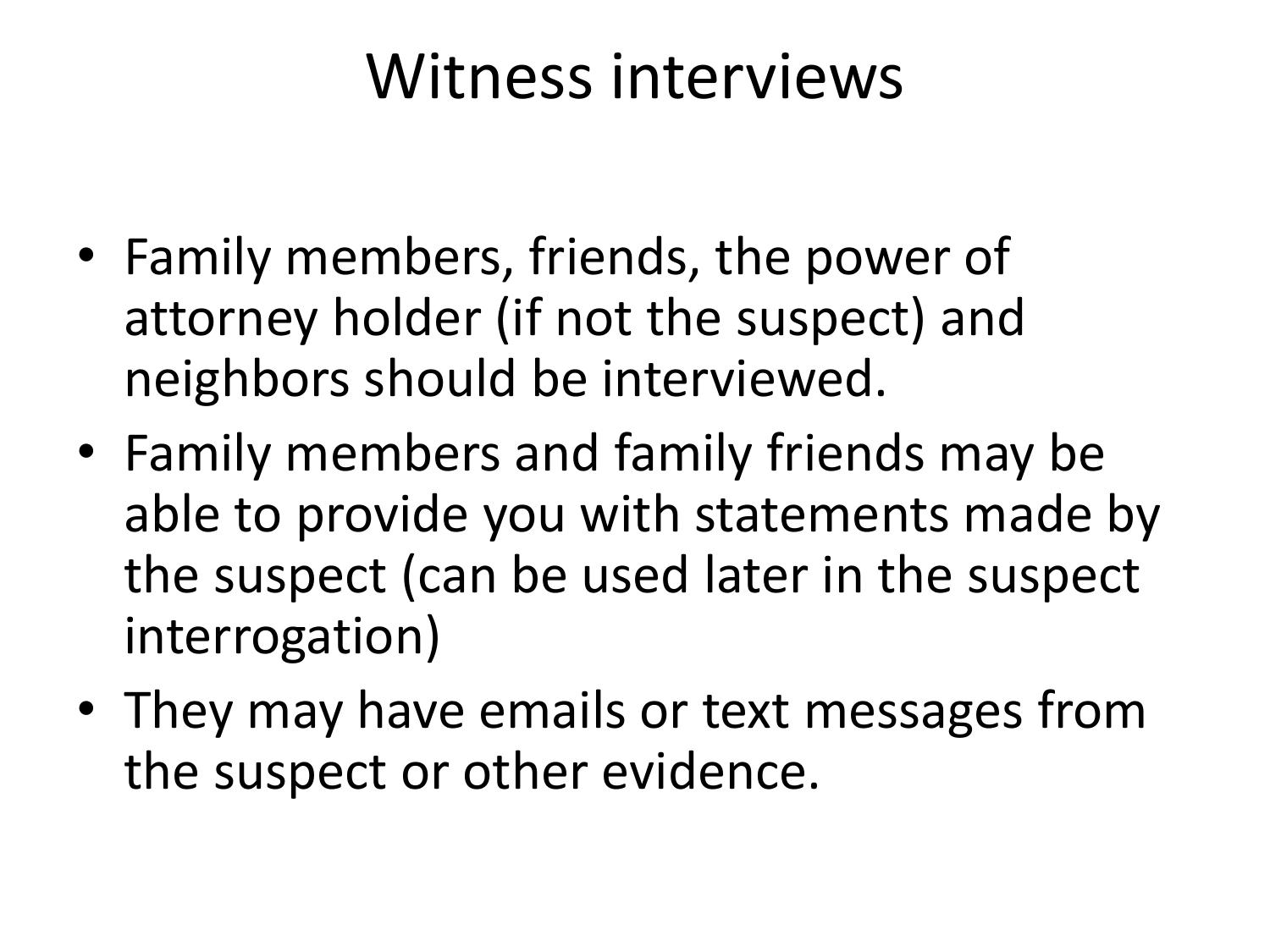- Family members may be able to provide details about both the victim and suspects spending habits, as well as the suspect's dependencies.
- Family, friends and neighbors may be witness to the suspect isolating the victim
- Family, friends, and neighbors may have witnessed the suspect removing properties from the victim's home.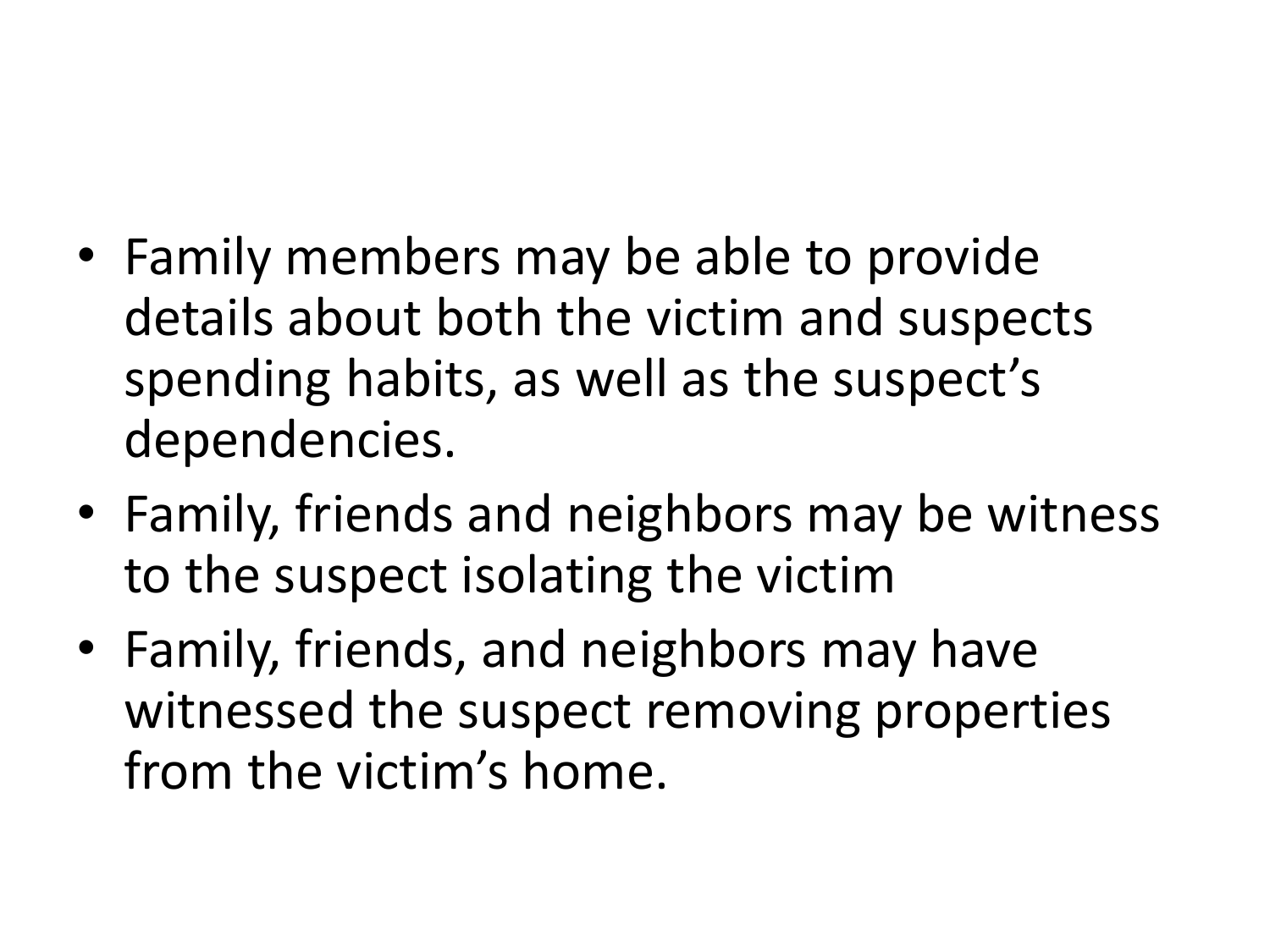- Family members may have information about recent vehicle ownership changes (title transfers) and property transfers (Quit claim deeds, etc .).
- Remember, again you are conducting an interview, not an interrogation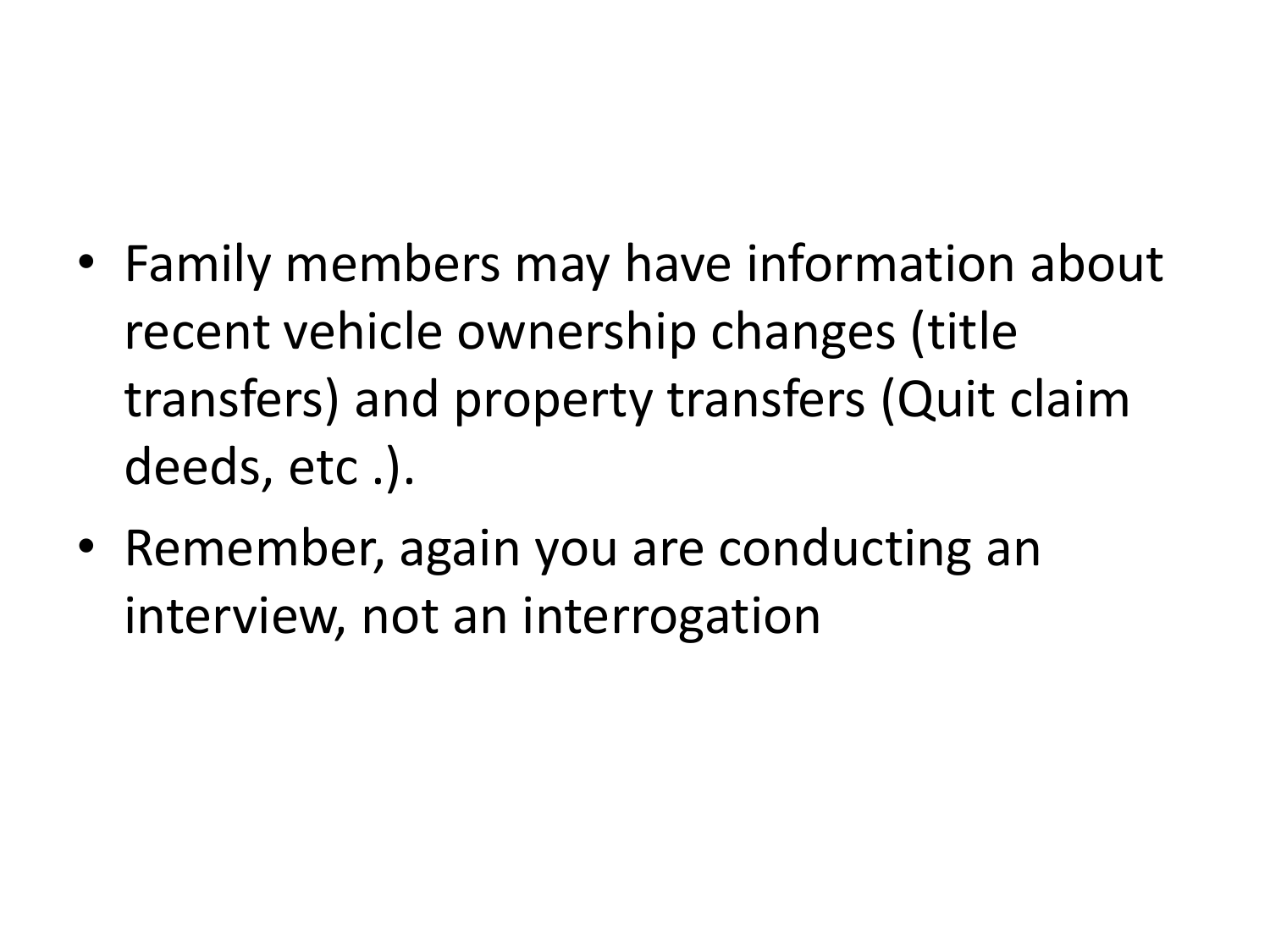## Suspect Motivation

- Alcohol/ drug addiction.
- Gambling addiction.
- Self-entitlement
- Greed
- Lazy (40 year old living in mom's basement)
- If determined, document in report.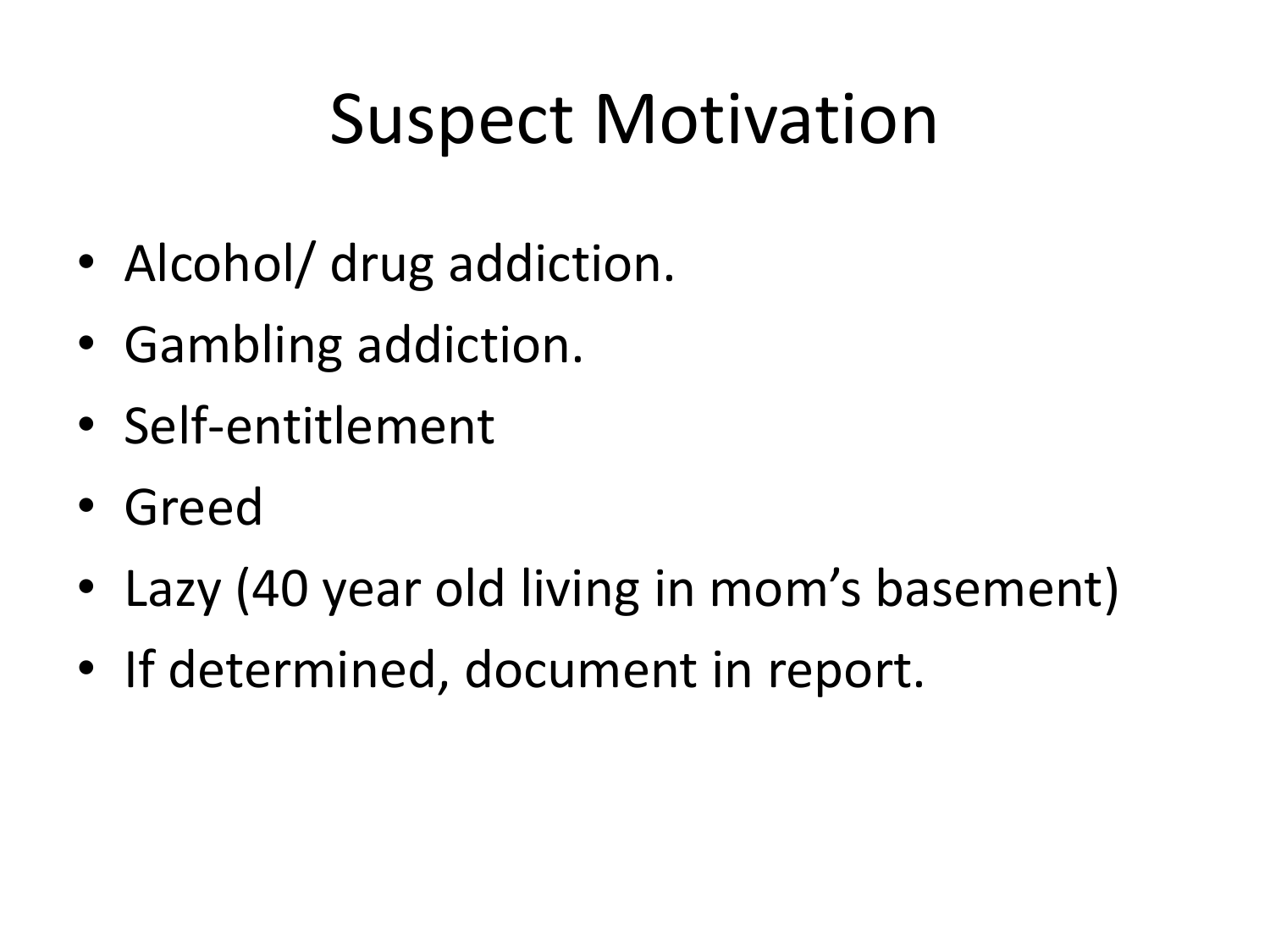## Suspect Interview/Interrogation

- The following information is obtained during the interview:
- Relationship and relationship dynamics between the suspect and the victim
- The suspects relationship with other family members
- The suspects role with the finances
- The suspects own financial status (medical bills, credit card debt, etc.)
- Other misc. background information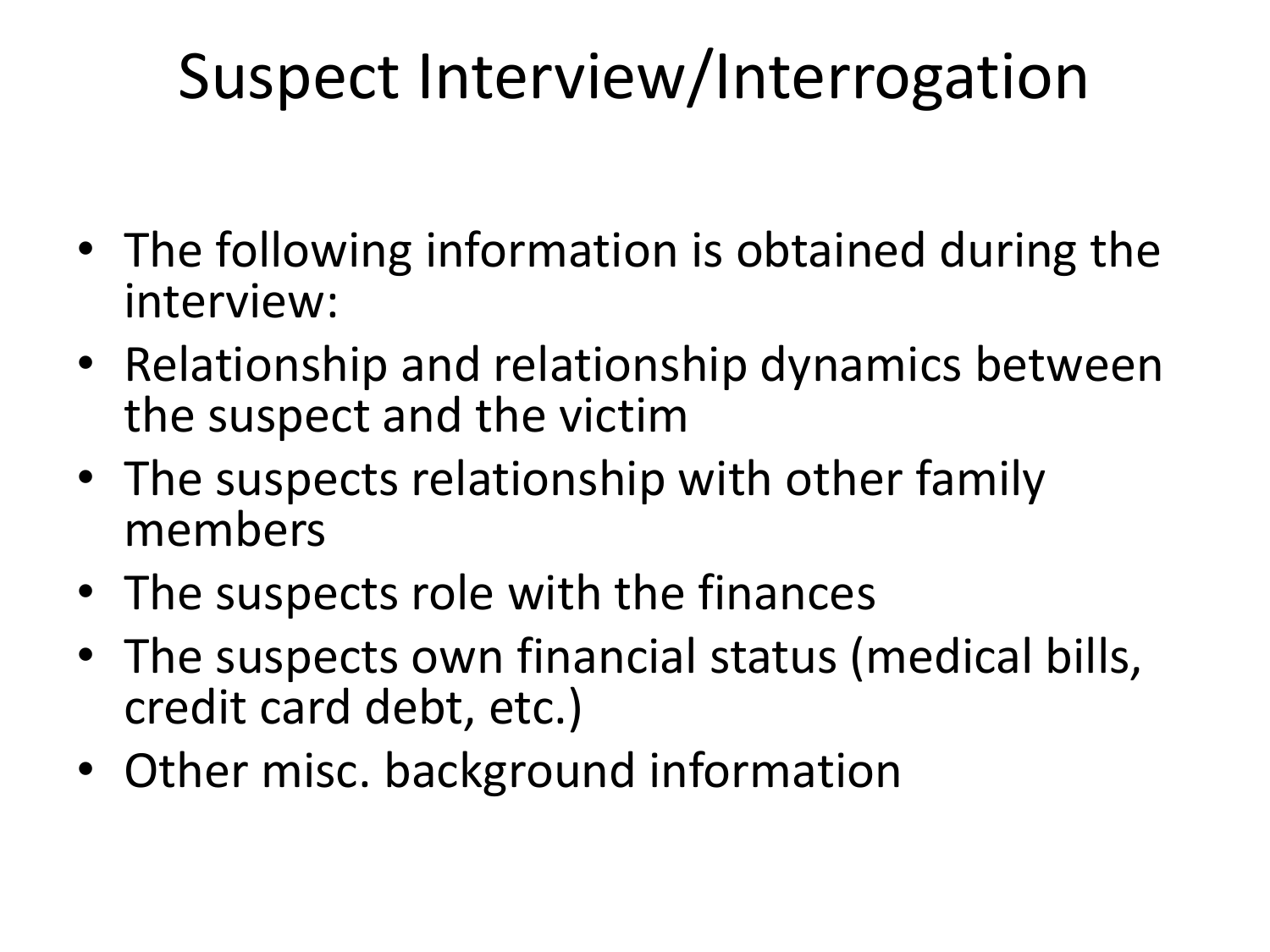### Suspect Interrogation

- Using a themed based interrogation method, the investigator will attempt to obtain an admission and confession from the suspect
- The following are some possible themes:
- You're going to get that money anyway
- You deserve that money
- Your brothers and sisters don't need the money. You can really use it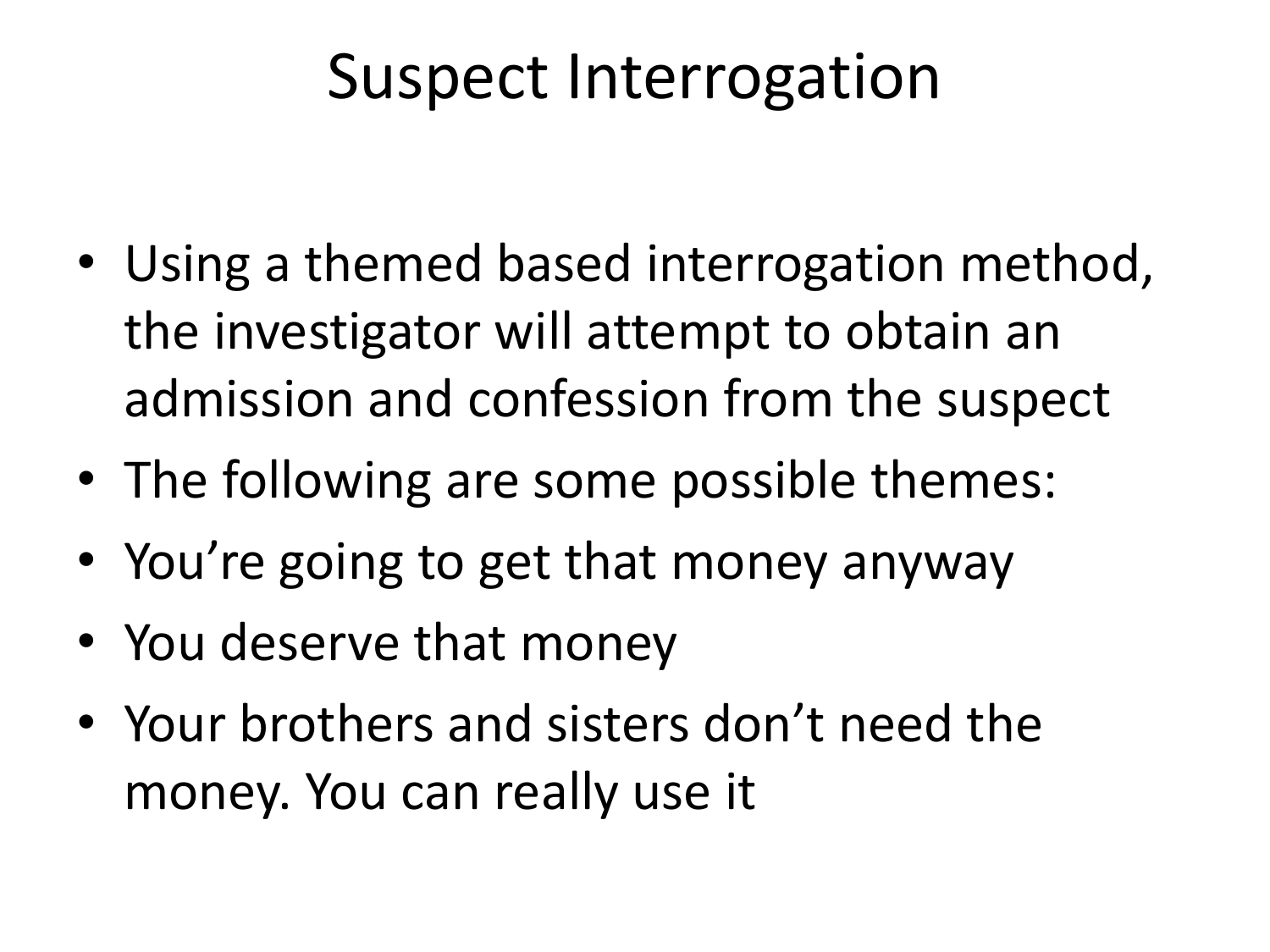- You have medical bills to pay
- If the suspect admits to taking the money, you have obtained an admission. Now go for the confession.
- Remember a well documented lie is almost as good as the truth. If the suspect won't confess, document the lie. The financial documents will tell the truth.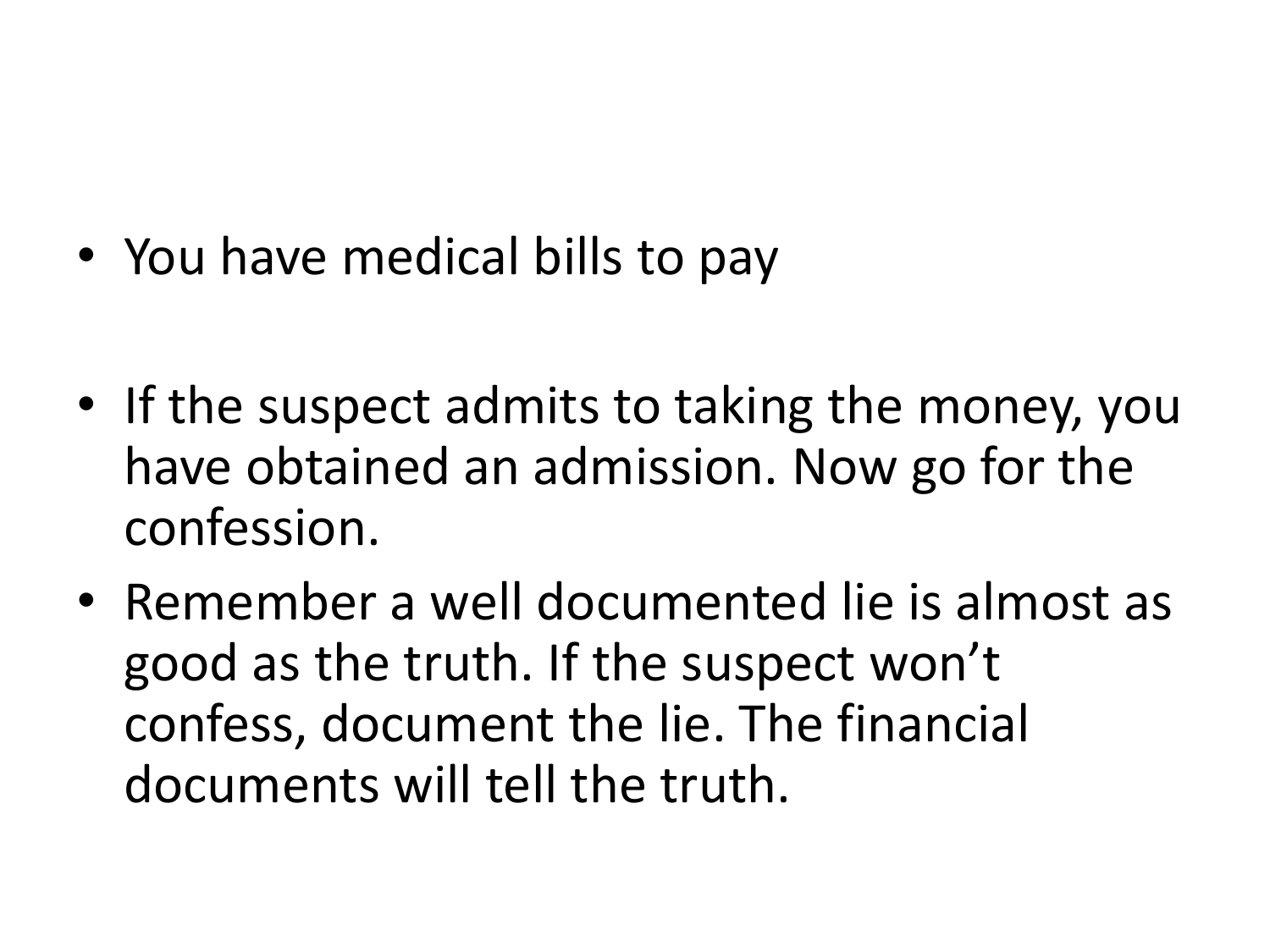### Final report

• It is very important to present a well written, organized investigative report to the prosecutor for the issuance of charges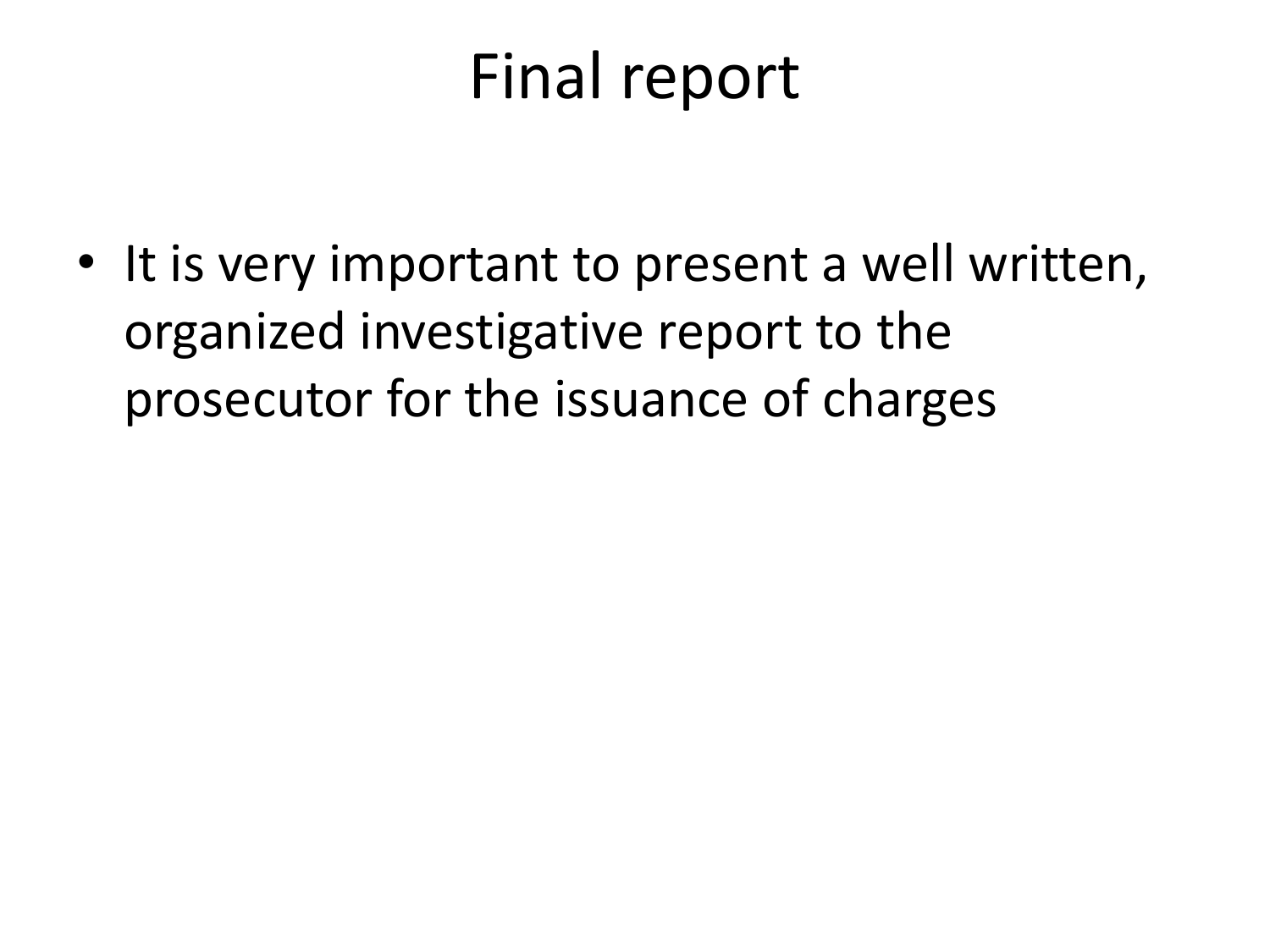## Binders

- A three ring binder with dividers is an efficient method to organize the investigative report
- The investigative report can then be divided (report, other related police reports, separate financial documents, CD's, etc.)
- An index of the contents of the binder should be included
- Pages numbered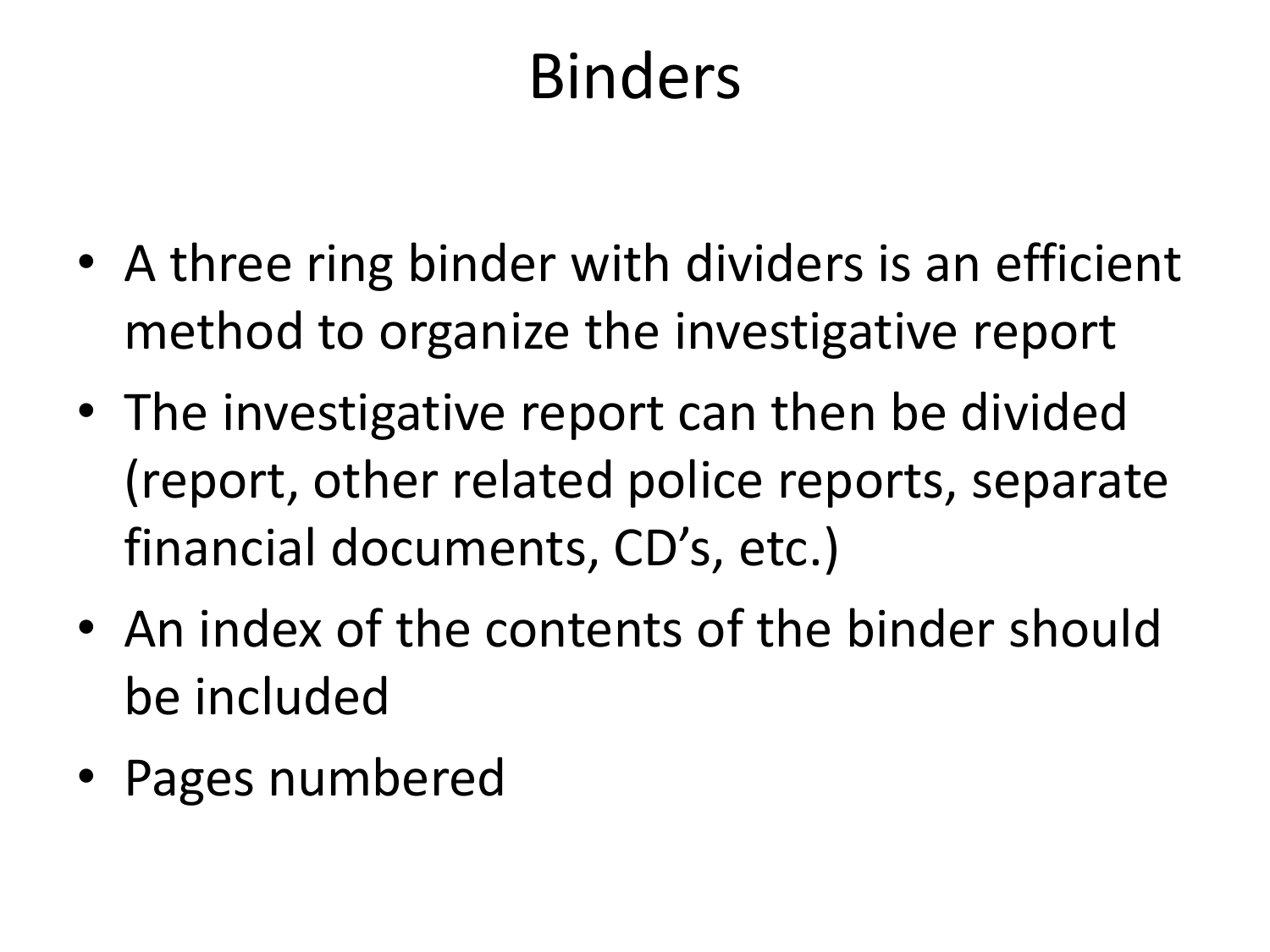• Clear binder pockets can be purchased to hold bank records, receipts and CD's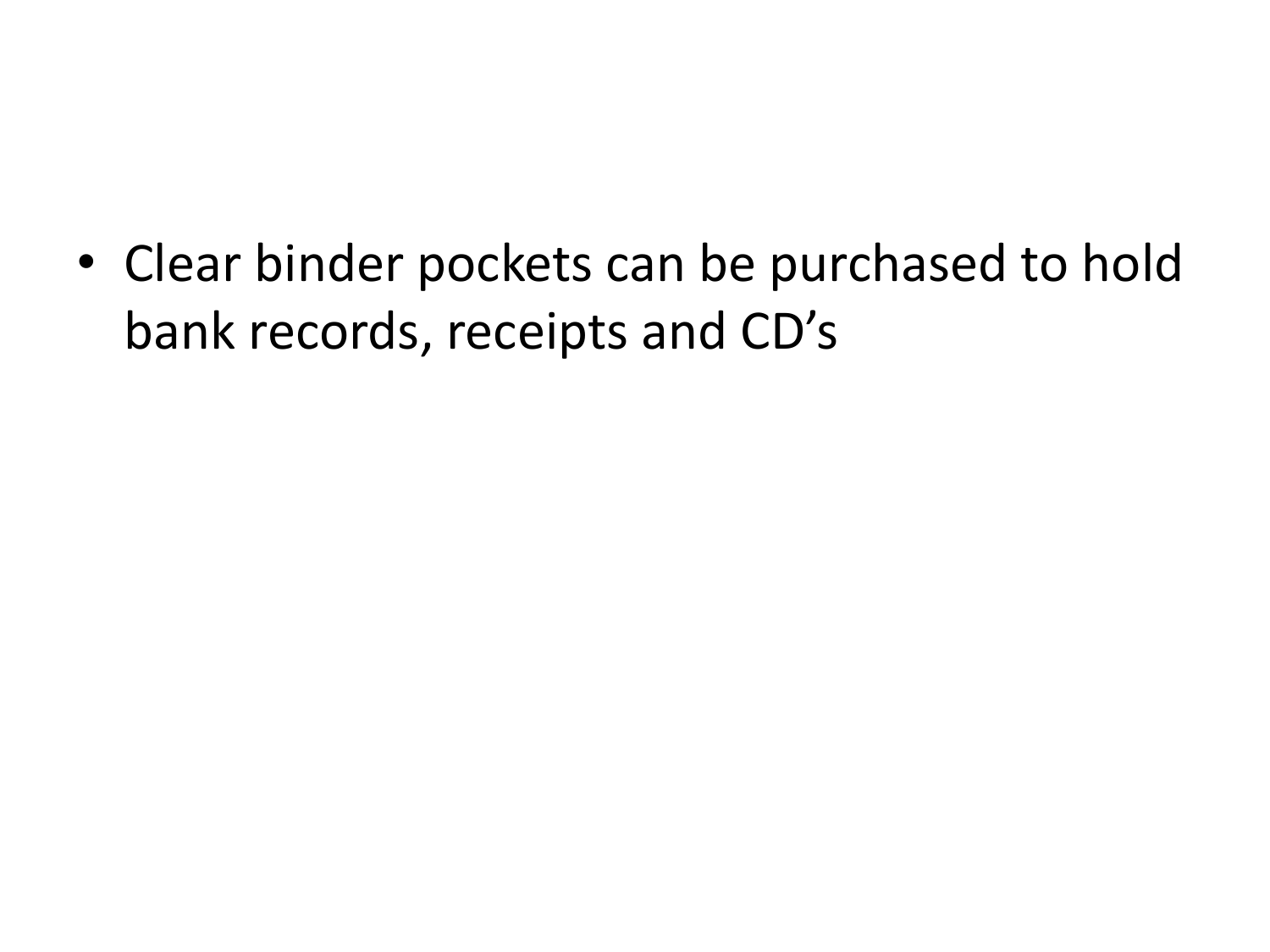## Charts

- A chart submitted with the investigative report can be made to outline offenses (see workbook, page 56-58
- If there is more than one suspect in the case, a chart will clarify who did what.
- It is also helpful to make a "rough chart" during the investigation process
- Flow charts show timelines.
- By breaking the case down (individual crimes/persons) and investigating each crime separately, the investigator is less likely to become overwhelmed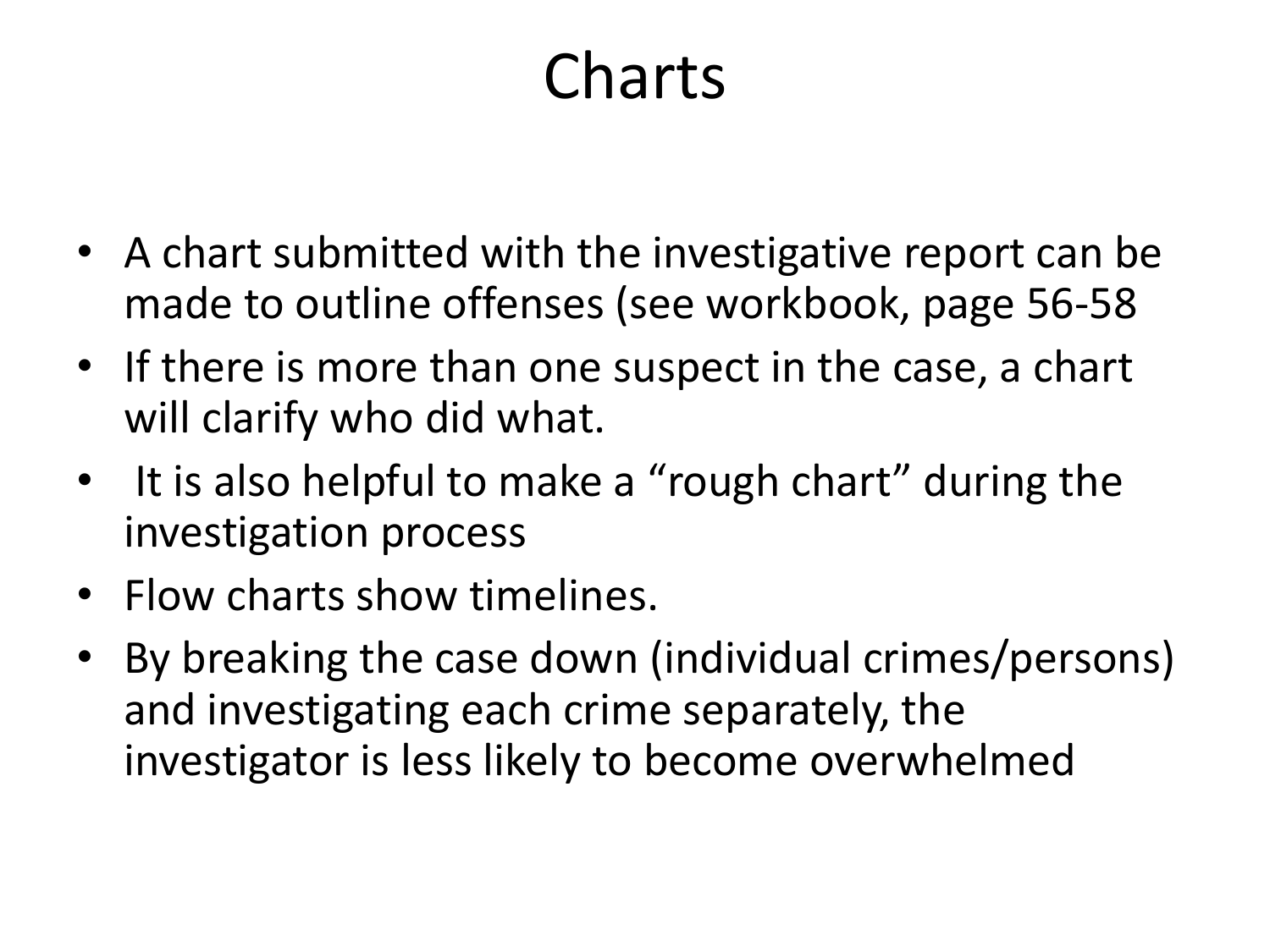## Graphs

- Graphs are very helpful in showing a visual of how monies were spent or transferred
- A graph can show the spending history of the victim before the suspect took control of the finances and a spending history after the suspect took control of finances
- The following is an example of a simple graph showing the change in spending when the suspect took control over the victim's finances: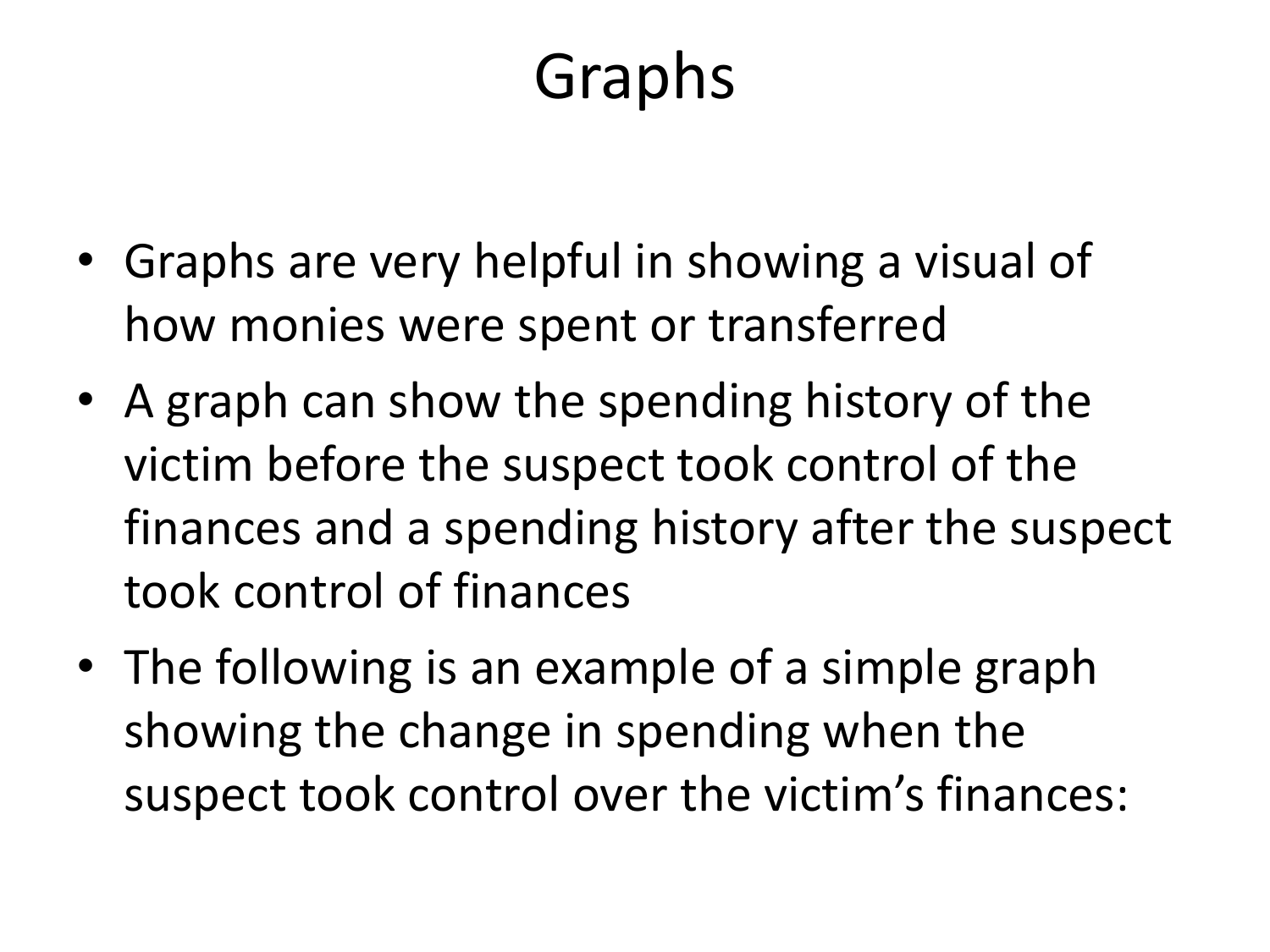#### **5/3 account activity**

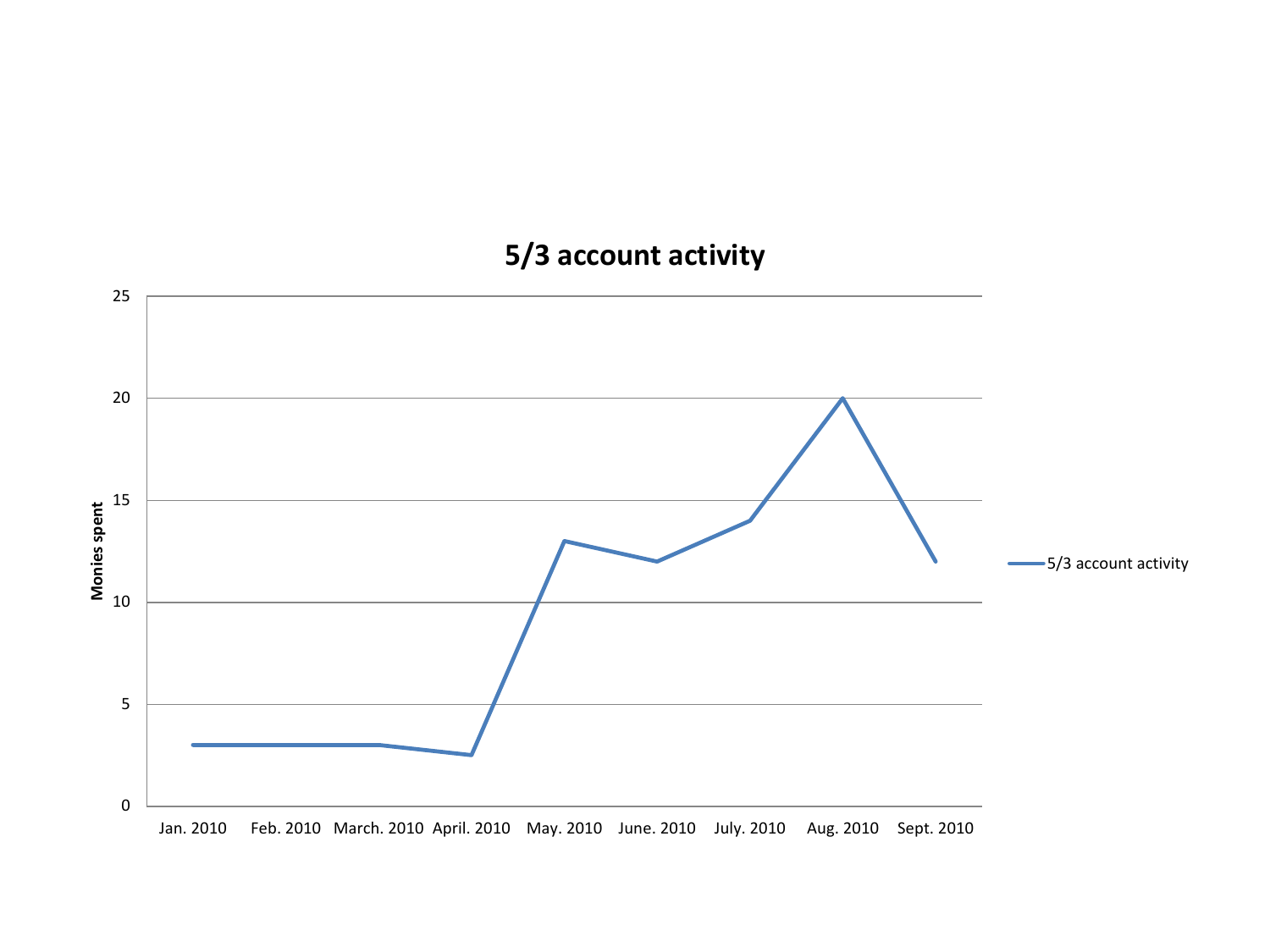

#### **Federal Credit Union Checking Account Balance (Renate H.)**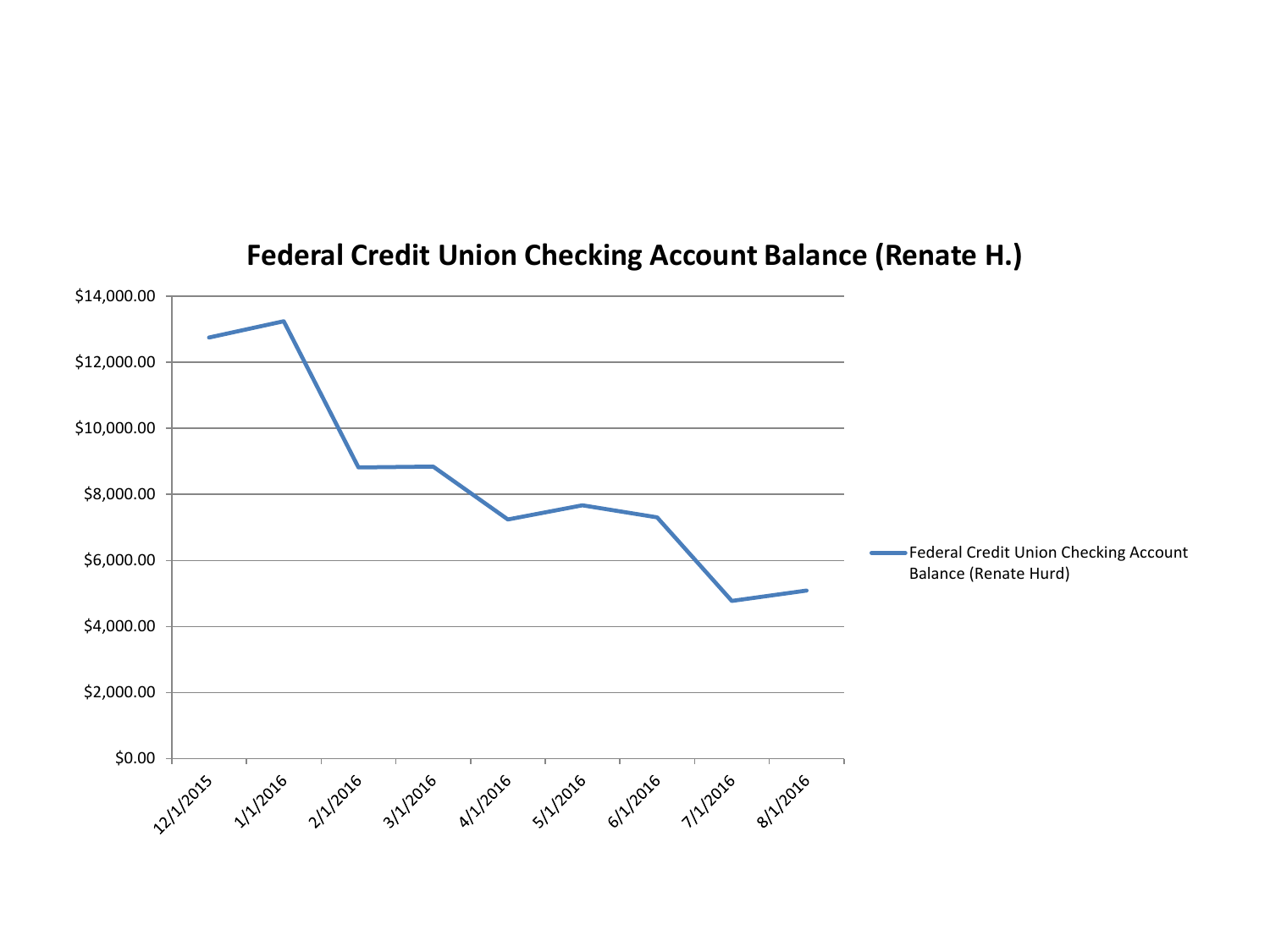#### **Federal Credit Union Checking Account Summary (Renate H.)**



**Deposit and withdrawal figures obtained from monthly credit union statement**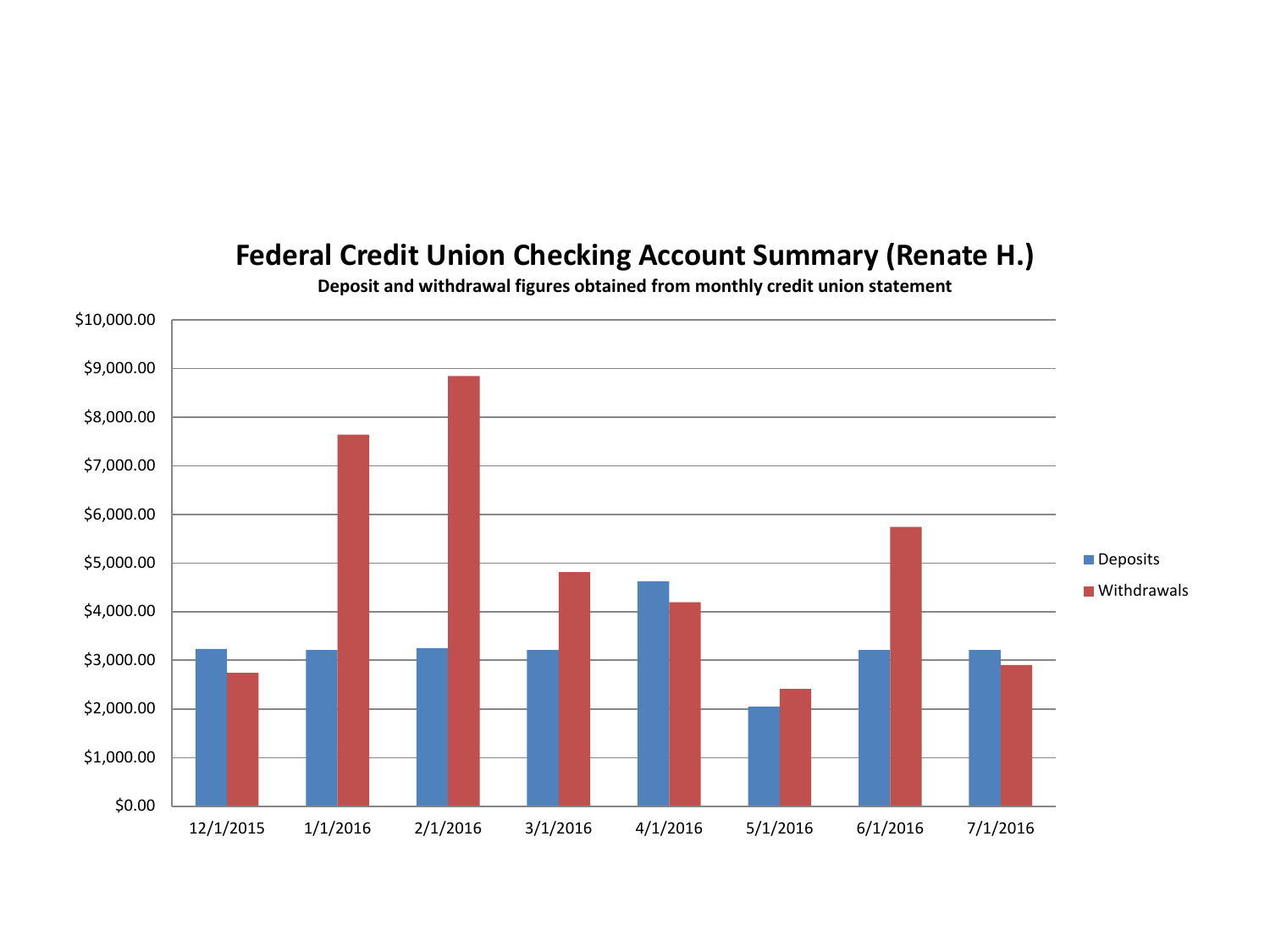### **Sequence of Events**

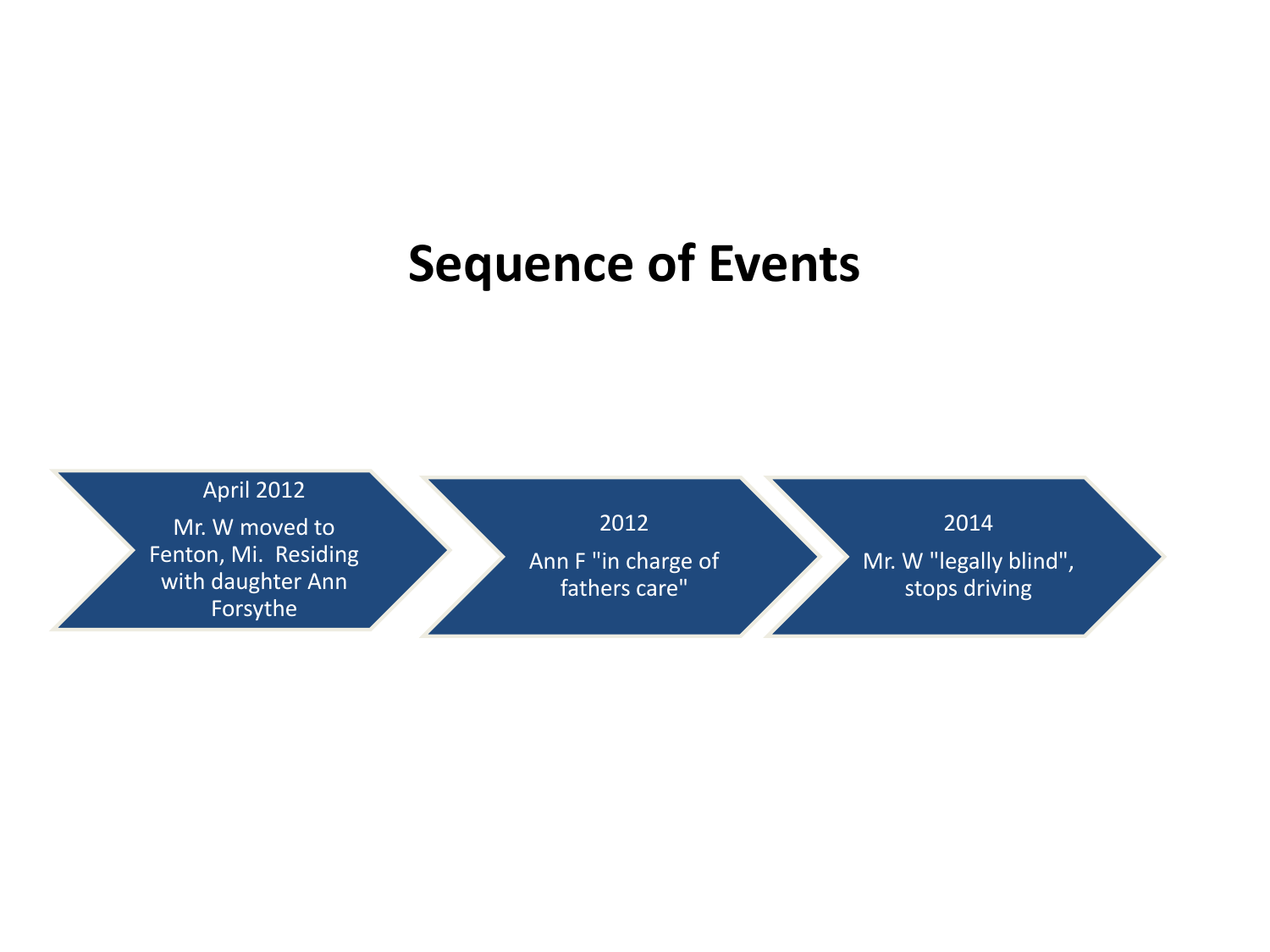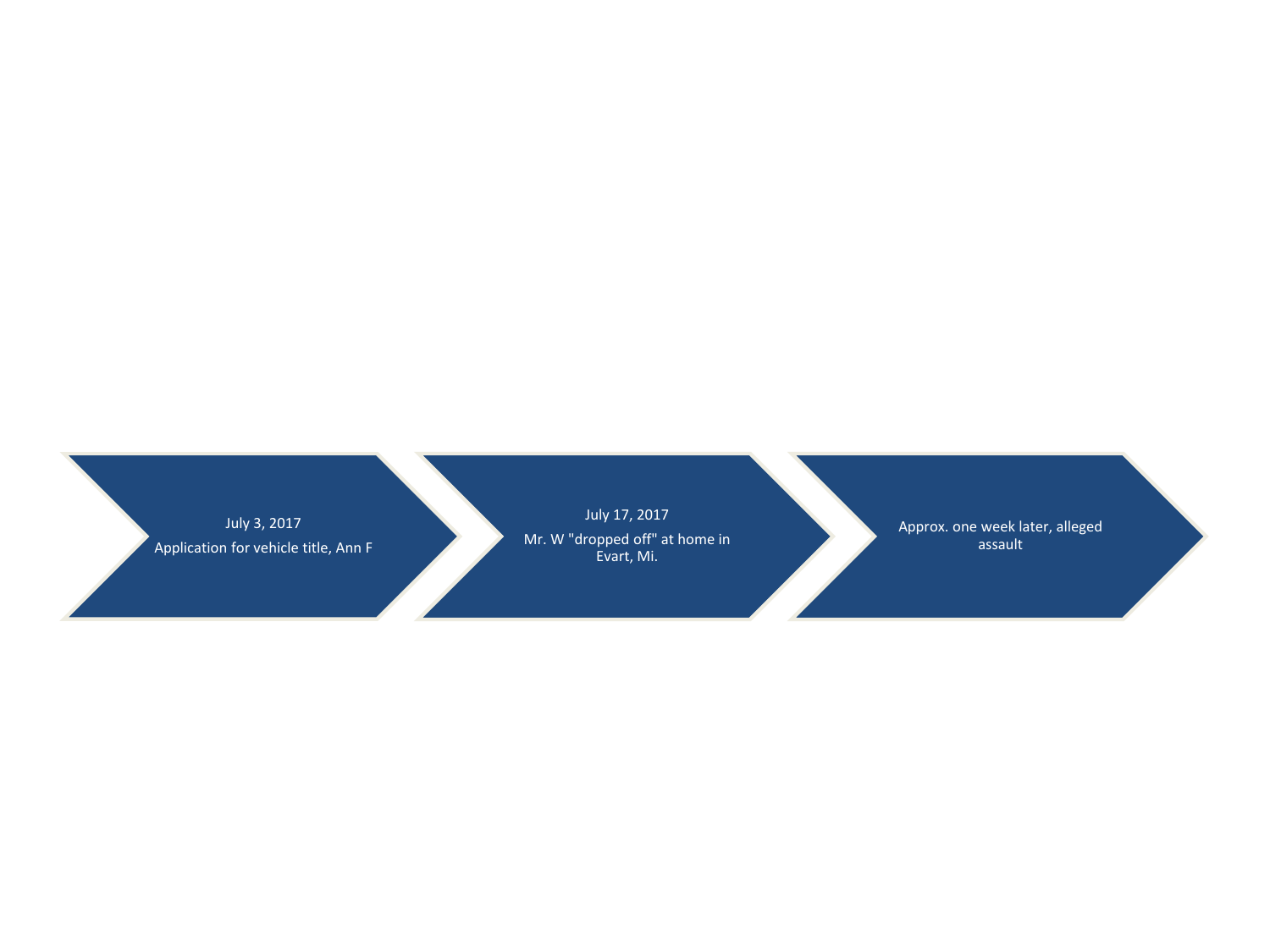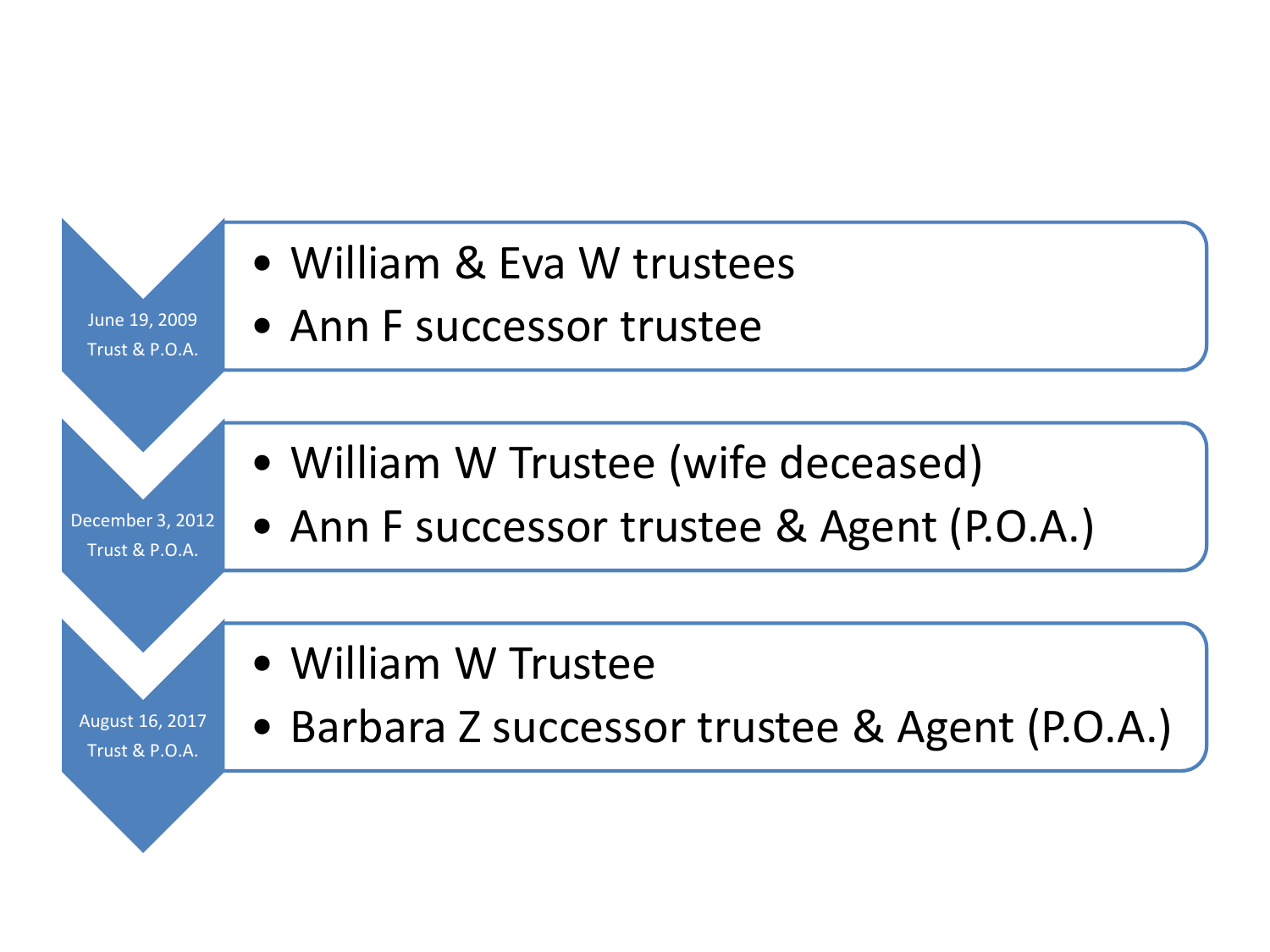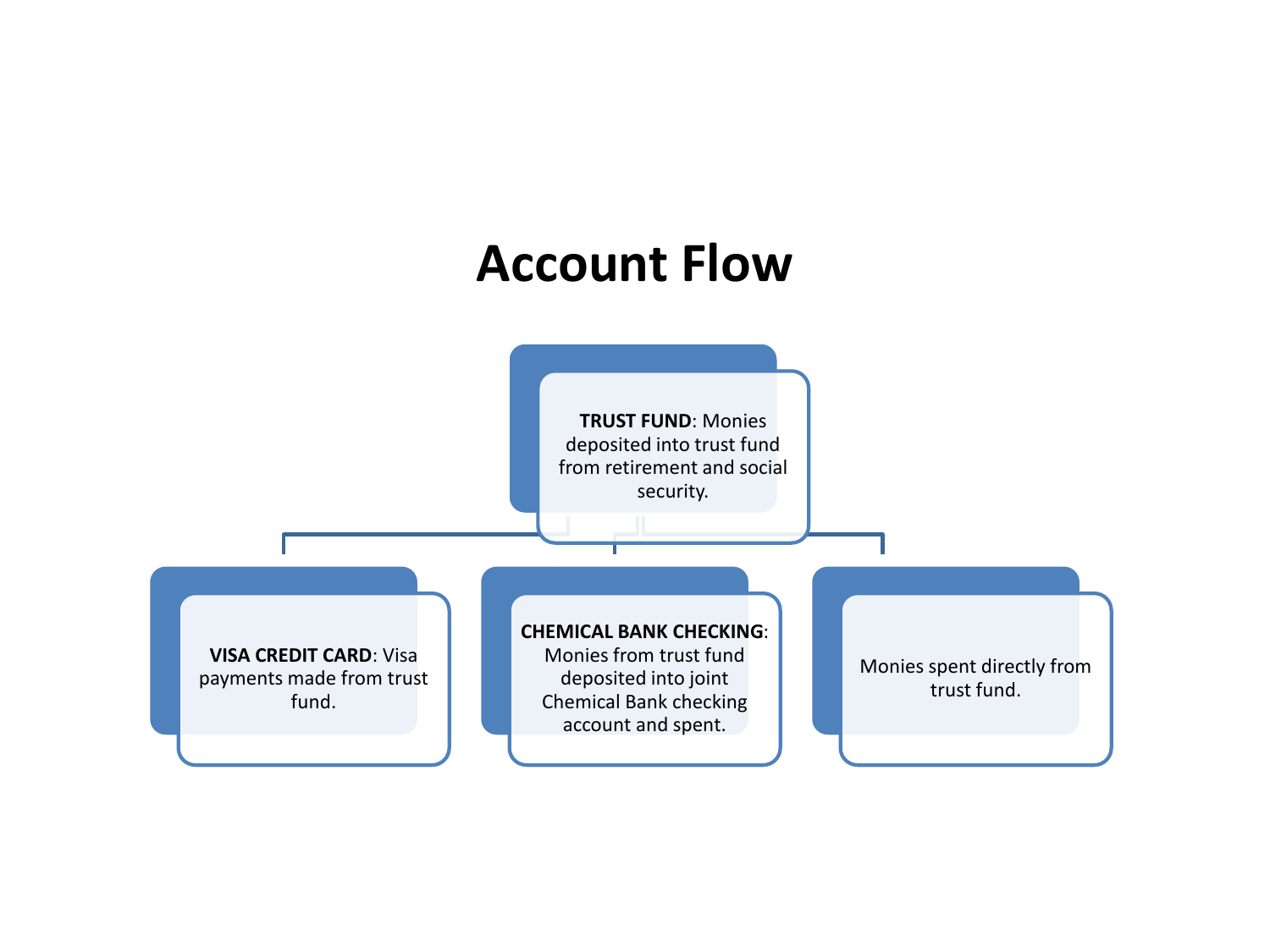I did analyze the submitted Bank of America Savings account (Account# xxxx xxxx xxxx, Account holder: (victim) , (suspect) . The account is a joint bank account. The account records showed the following suspicious transactions: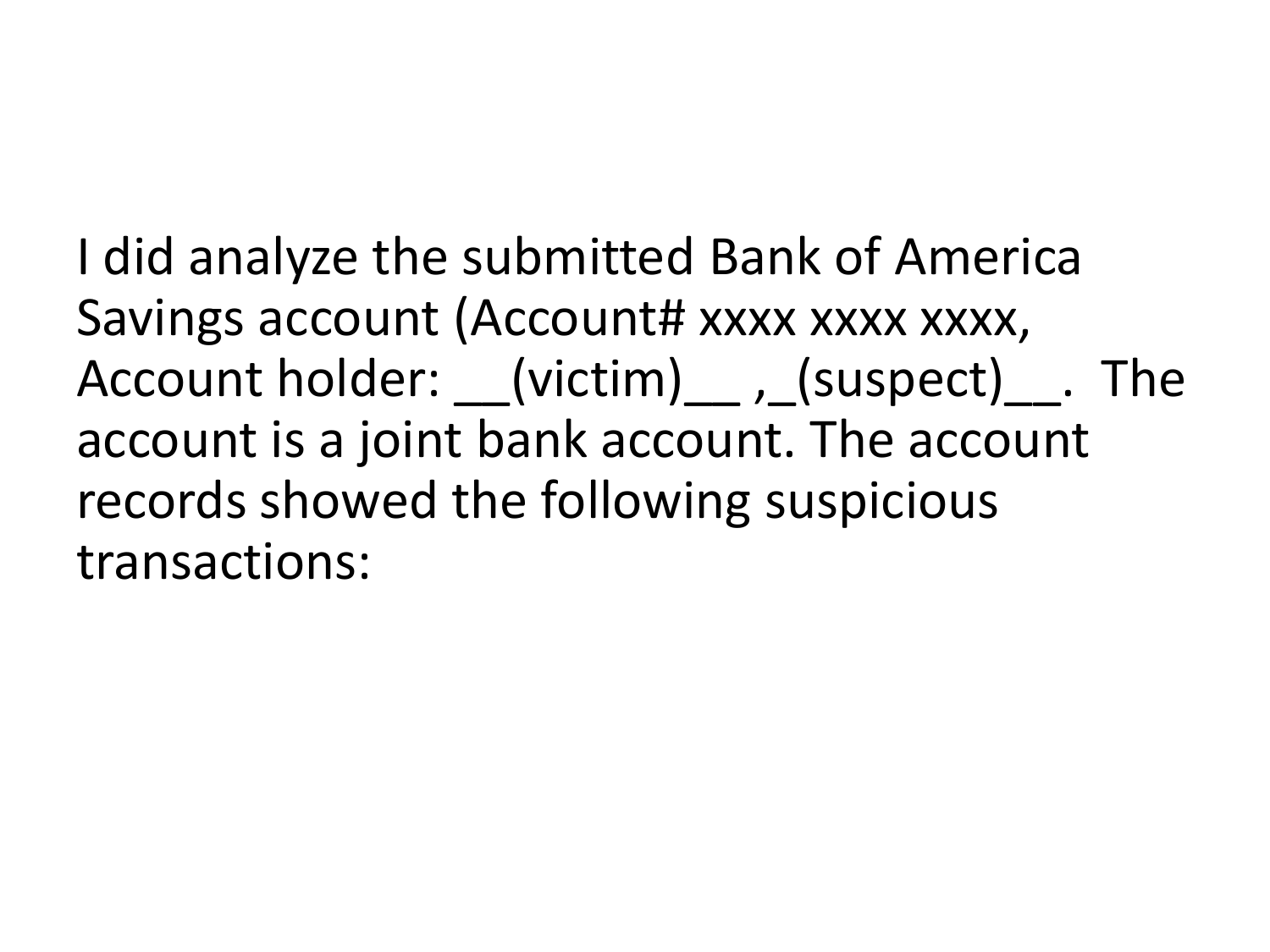| Date       | Description                                 | Amount                                       |
|------------|---------------------------------------------|----------------------------------------------|
| 03/01/2018 | <b>Customer withdrawal, single</b><br>check | \$7,595.00                                   |
| 03/16/2018 | Cash withdrawal from Savings<br>(Debit)     | \$900.00                                     |
| 03/16/2018 | Customer withdrawal, single<br>check        | \$10,538.70                                  |
| 04/04/2018 | Transfer to checking account<br>#9878       | \$6,025.18 (0 balance in savings<br>account) |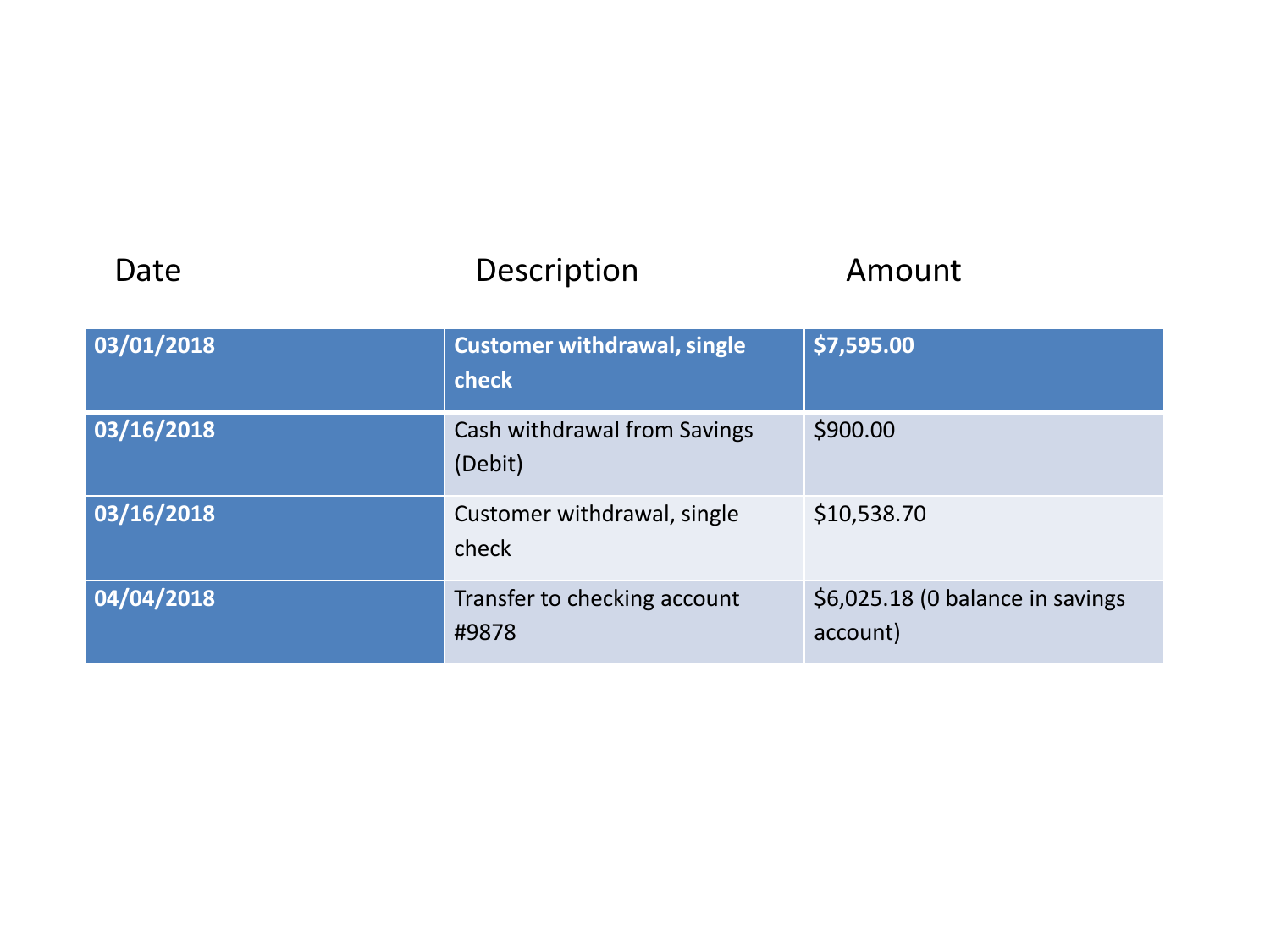Transaction in red is a legitimate payment to nursing home. Transaction in green indicates payment for pre-paid funeral. Unjust enrichment: Ms. \_\_(suspect)\_ benefited from having access to Ms. (victim) 's monies. Purchases made for car care, restaurants, groceries, and cash withdrawals did not benefit Ms. (victim)  $(MCL 750.174a)$ .

All monies used from the above accounts were a result of Ms. \_(victim)\_'s Social Security and pension benefits. There is no evidence that Ms. (suspect) deposited any of her own funds into the accounts (MCL 750.181).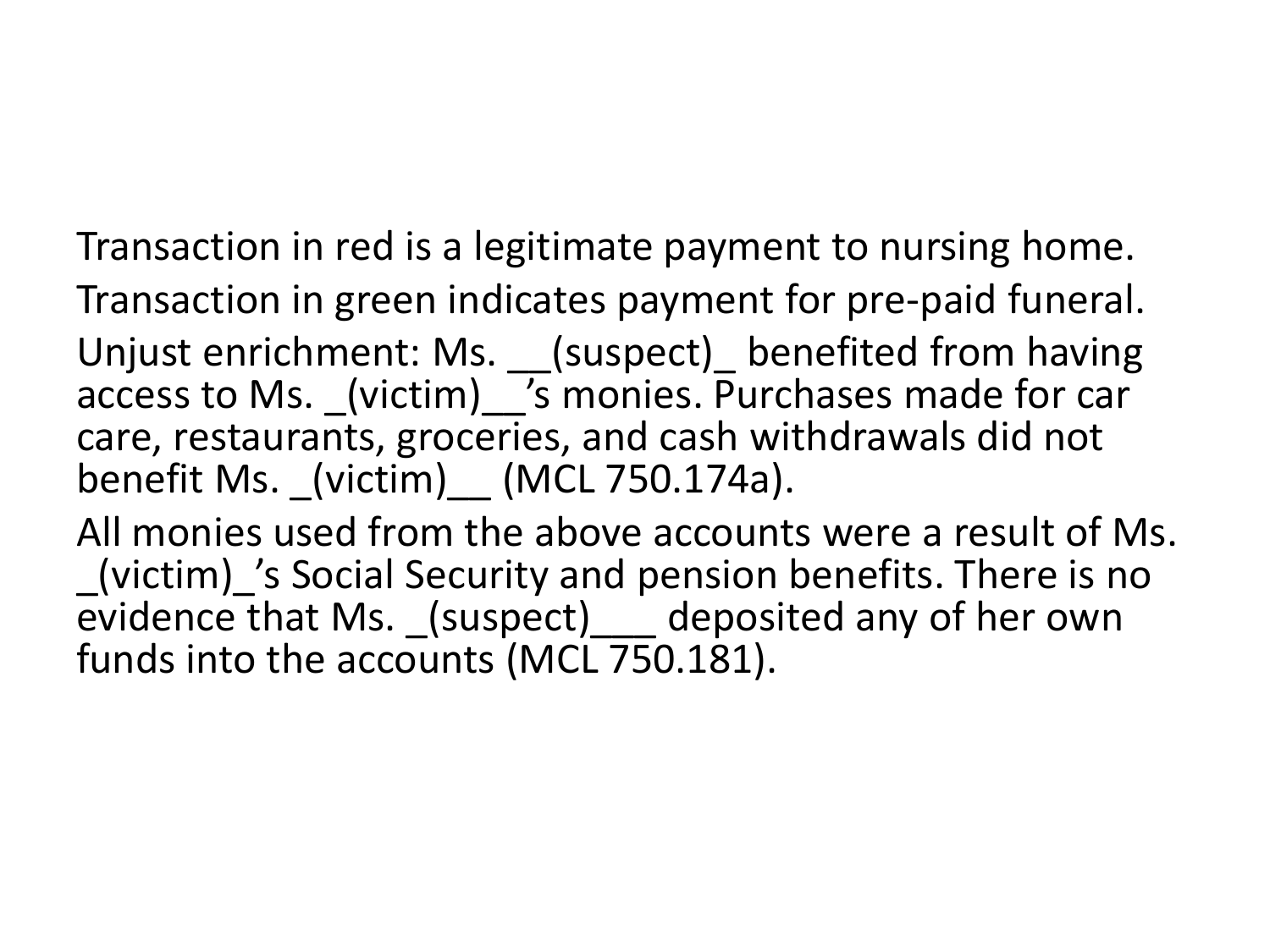### Prevention

- Some tips that can help avoid financial exploitation:
- Screen incoming phone calls
- Don't allow strangers into your home
- Don't let one person control the money
- Limit paid helpers
- Refresh powers of attorney with the new "best interest" clause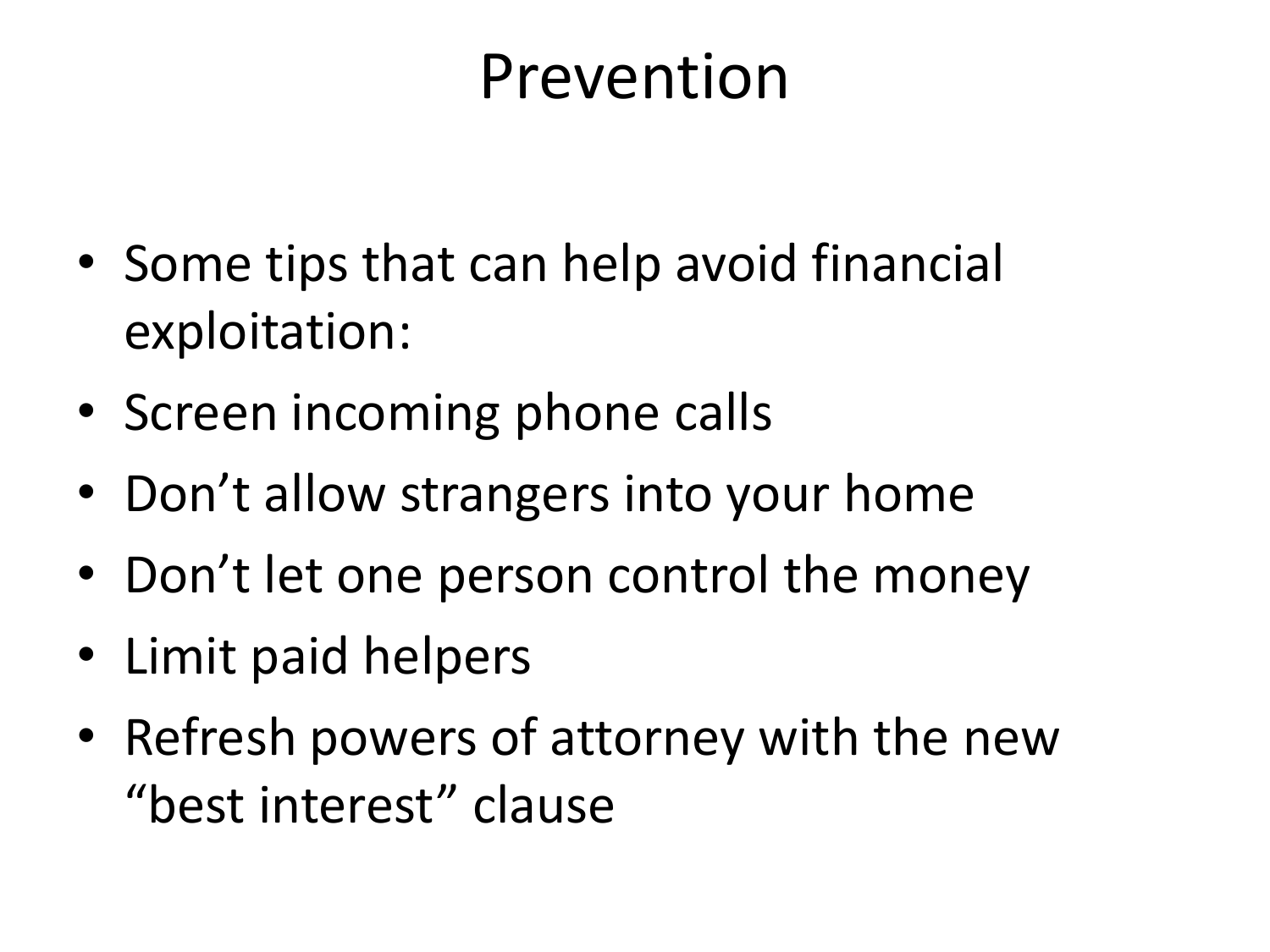## "Thinking outside the box"

- An investigation may not prove the elements for a crime of embezzlement, but may substantiate the elements for another offense such as Altering, forging, or falsifying documents (felony crime under Michigan Motor Vehicle code).
- The investigator should also keep an open mind. Not all persons accused are actually guilty of a crime. Financial records will show if there is misappropriation of funds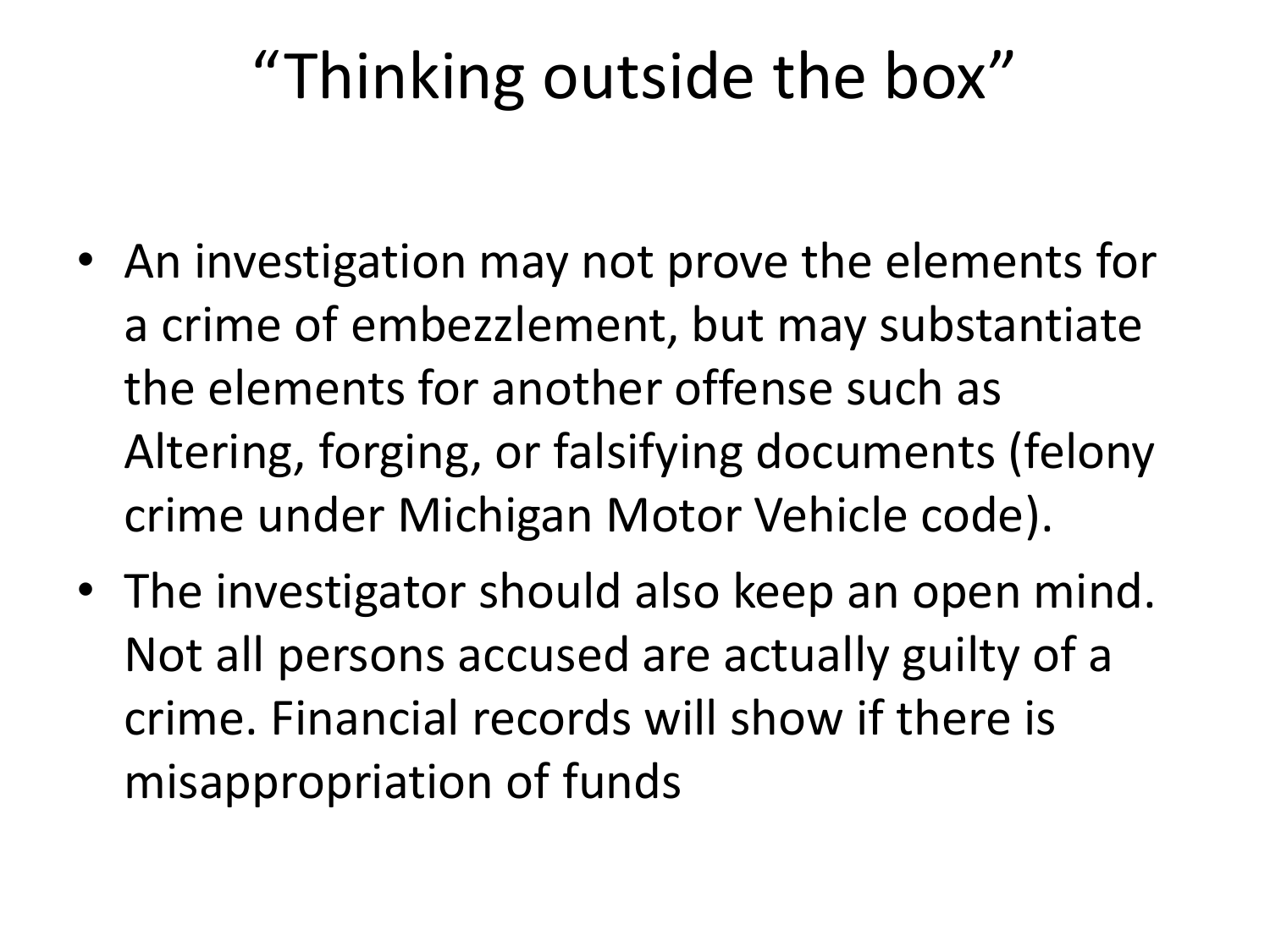# Quick investigative outline

- Initial Police Report taken
- Vulnerability established
- Financial documents obtained
- Victim interview (secondary)
- Signs of financial abuse documented, spending/transaction patterns documented
- Witnesses interviewed
- Suspect interviewed
- Investigative report completed
- Case submitted for prosecution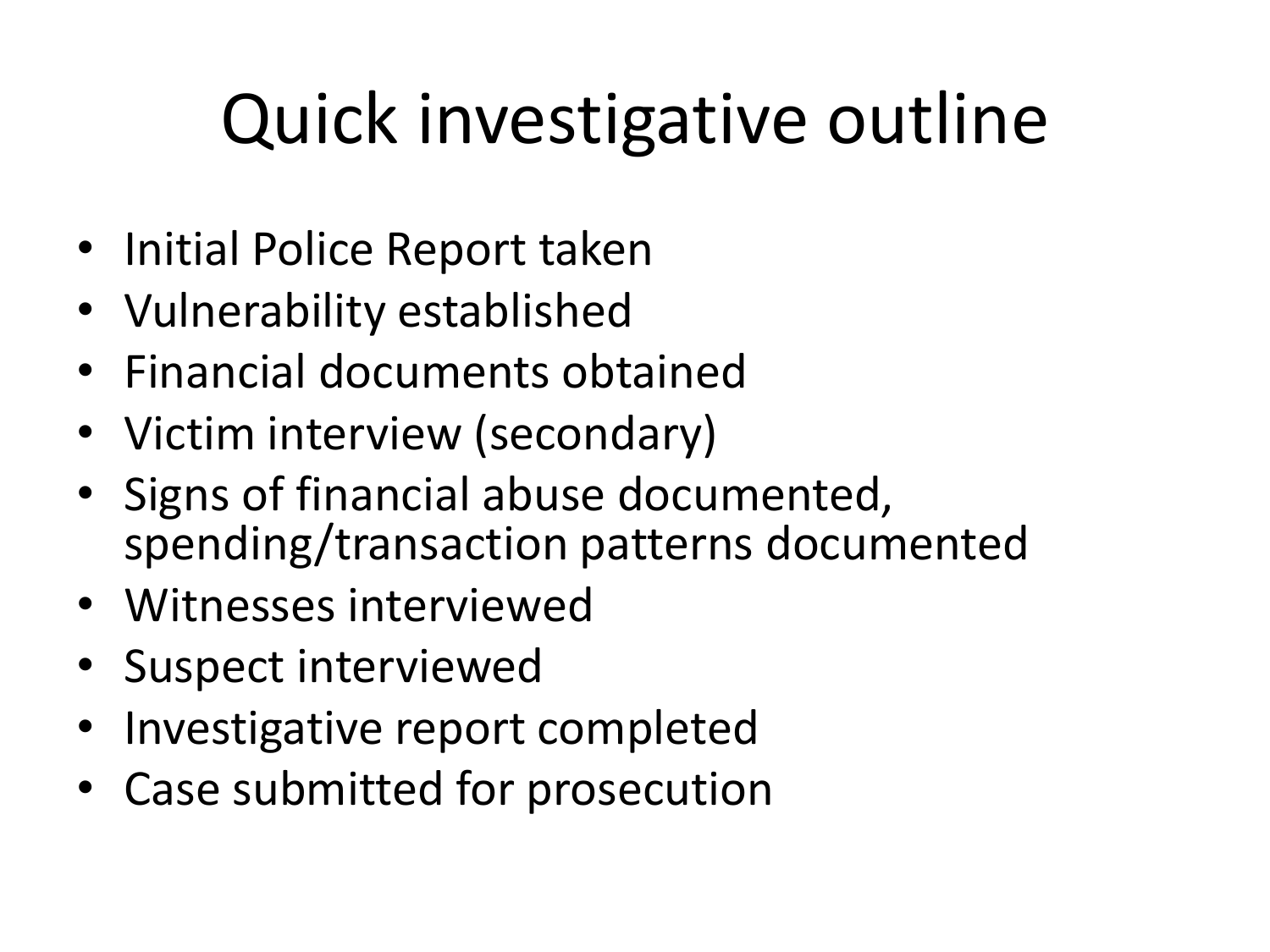# Key to successful Investigation

- Document vulnerability
- Document changes/patterns in bank records
- Clear, concise report (graphs, charts, etc.)